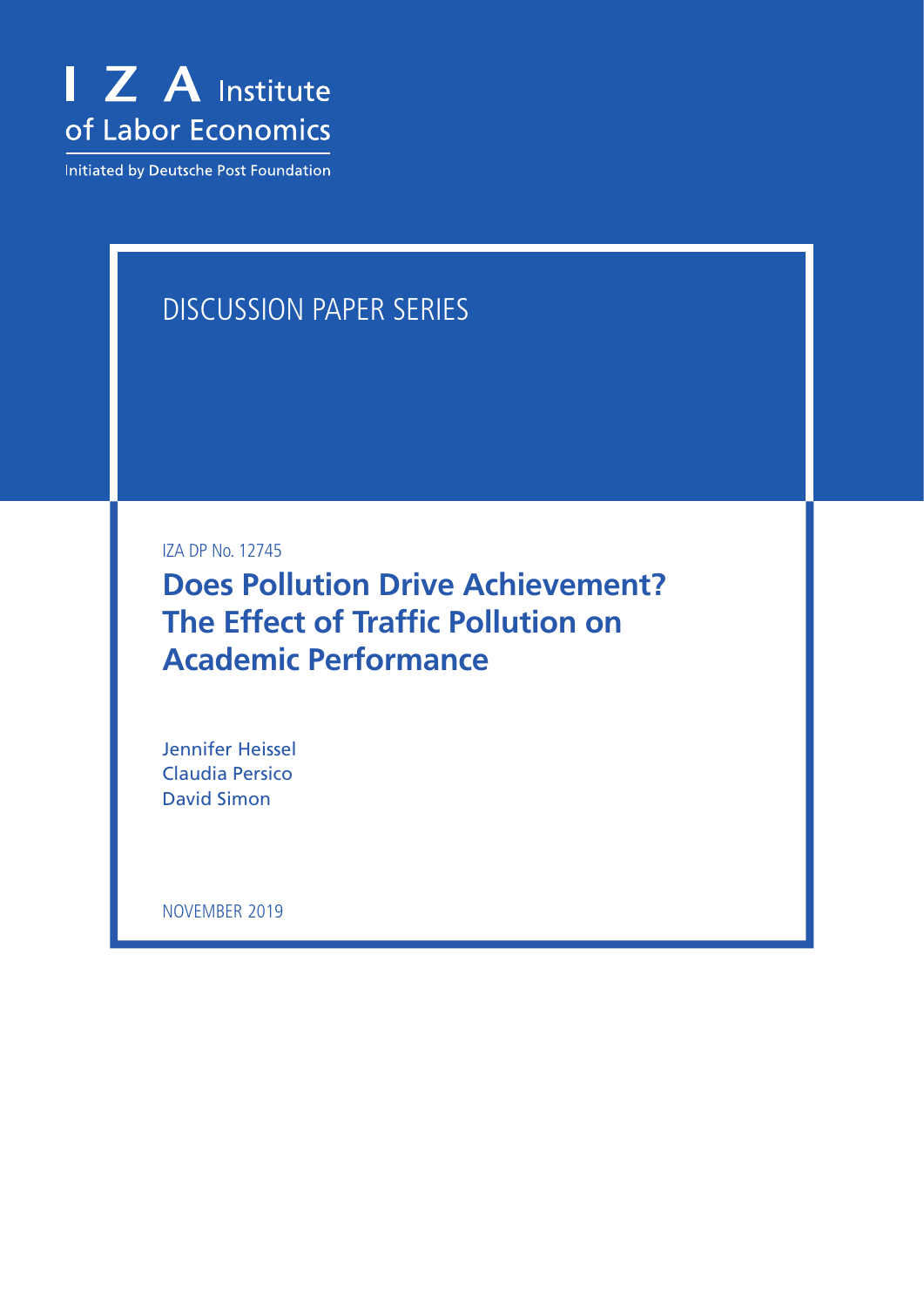

Initiated by Deutsche Post Foundation

# DISCUSSION PAPER SERIES

IZA DP No. 12745

# **Does Pollution Drive Achievement? The Effect of Traffic Pollution on Academic Performance**

# **Jennifer Heissel**

*Naval Postgraduate School*

**Claudia Persico** *American University and IZA*

#### **David Simon**

*University of Connecticut and NBER*

NOVEMBER 2019

Any opinions expressed in this paper are those of the author(s) and not those of IZA. Research published in this series may include views on policy, but IZA takes no institutional policy positions. The IZA research network is committed to the IZA Guiding Principles of Research Integrity.

The IZA Institute of Labor Economics is an independent economic research institute that conducts research in labor economics and offers evidence-based policy advice on labor market issues. Supported by the Deutsche Post Foundation, IZA runs the world's largest network of economists, whose research aims to provide answers to the global labor market challenges of our time. Our key objective is to build bridges between academic research, policymakers and society.

IZA Discussion Papers often represent preliminary work and are circulated to encourage discussion. Citation of such a paper should account for its provisional character. A revised version may be available directly from the author.

ISSN: 2365-9793

**IZA – Institute of Labor Economics**

| Schaumburg-Lippe-Straße 5-9 | Phone: +49-228-3894-0       |             |
|-----------------------------|-----------------------------|-------------|
| 53113 Bonn, Germany         | Email: publications@iza.org | www.iza.org |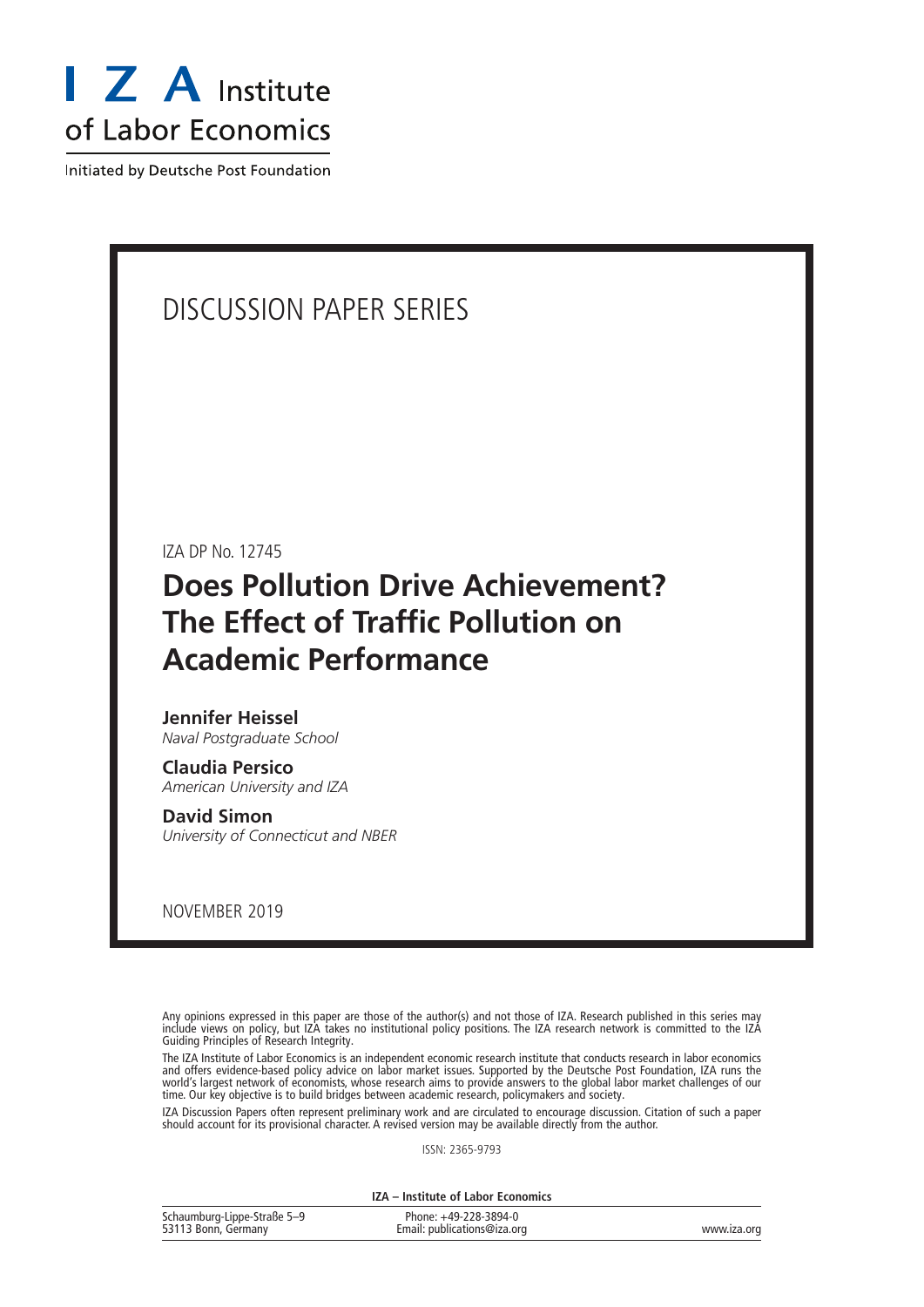# ABSTRACT

# **Does Pollution Drive Achievement? The Effect of Traffic Pollution on Academic Performance\***

We examine the effect of school traffic pollution on student outcomes by leveraging variation in wind patterns for schools the same distance from major highways. We compare within-student achievement for students transitioning between schools near highways, where one school has had greater levels of pollution because it is downwind of a highway. Students who move from an elementary/middle school that feeds into a "downwind" middle/high school in the same zip code experience decreases in test scores, more behavioral incidents, and more absences, relative to when they transition to an upwind school. Even within zip codes, microclimates can contribute to inequality.

| <b>JEL Classification:</b> | 053, 124, 114                                     |
|----------------------------|---------------------------------------------------|
| Keywords:                  | air pollution, academic achievement, child health |

### **Corresponding author:**

Claudia Persico Department of Public Administration and Policy School of Public Affairs American University 4400 Massachusetts Ave, NW Washington, DC 20016-8070 USA E-mail: cpersico@american.edu

<sup>\*</sup> We are grateful to the state of Florida for providing the data used in this analysis. We thank David Figlio, Hilary Hoynes, Richard Dunn, Nick Sanders, Doug Miller, workshop participants at the University of Connecticut Agricultural Economics Department, and conference participants at the Association for Public Policy Analysis and Management, the UC Davis Alumni conference, and the Southern Economic Association for their thoughts and comments on this work. Any errors or conclusions are our own. The views expressed in this paper do not reflect the views of the U.S. Department of Defense, the U.S. Navy, or the Florida Department of Education. Sandra Spirovska, Colin Rohm, Joanna Venator and Michael DiNardi provided excellent research assistance. The Florida school data is under contract and is not available for sharing with the public. We will share our .do files and a readme file for replication purposes.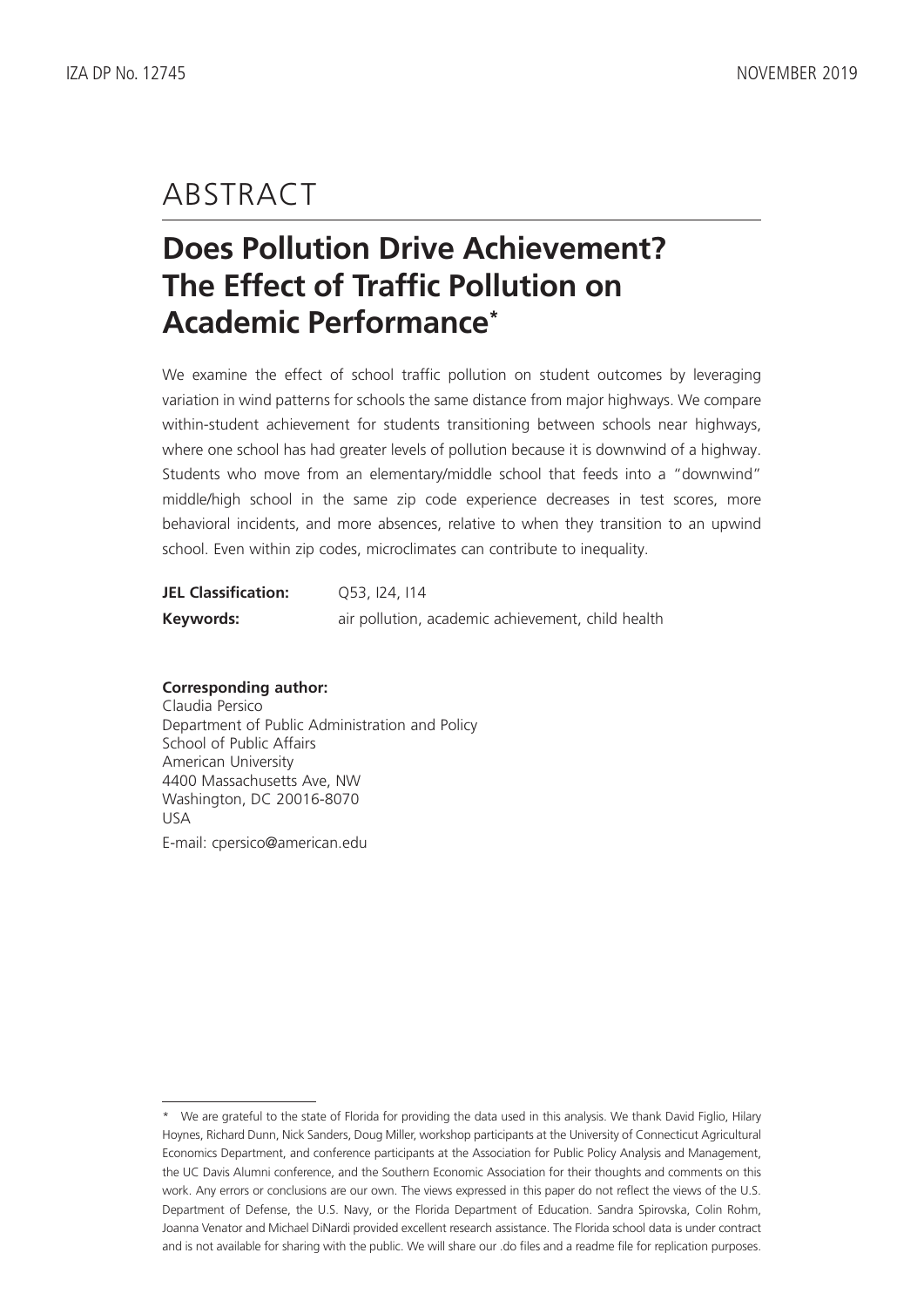# **I. Introduction**

Over 6.4 million children attend public school within 250 meters of a major roadway (Kingsley et al., 2014), and nearly one in five schools that opened in the 2014-2015 school year were built near a busy road (Hopkins, 2017). Proximity to highways may make the land cheaper, but school districts and parents are often unaware of the health risks of highway pollution. Understanding the impact of traffic pollution in schools is critically relevant for social policy, but influences on academic achievement are largely absent from EPA estimates of the social costs of pollution.

There is relatively little research on how pollution exposure over primary and secondary school influences human capital accumulation. We attempt to build on earlier work by estimating the impact of attending a school with higher ambient pollution levels on the academic and behavioral outcomes of public school students. We use a novel identification strategy that leverages variation in pollution exposure caused by movement through the Florida school system as students transition from elementary to middle school or middle school to high school. We compare achievement in students transitioning between schools near highways, where one school has had greater levels of pollution because it is downwind of a highway, in models with zip code, grade, and student fixed effects.

A sizable literature in economics is interested in contemporaneous health- and mortalityrelated impacts of pollution.<sup>1</sup> Likewise recent evidence demonstrates that even mild early life

 $<sup>1</sup>$  A growing literature has linked air pollution to mortality among infants and the elderly</sup> (Anderson, 2015; Chay & Greenstone, 2003; Currie & Neidell, 2005; Deryugina, Heutel, Miller, Molitor, & Reif, 2016; Knittel, Miller, & Sanders, 2015), birth weight (Currie, Davis, Greenstone, & Walker, 2015; Currie & Walker, 2011), asthma attacks (Simeonova, Currie, Nilsson, & Walker, 2018), and bronchitis (Beatty & Shimshack, 2011), among other contemporaneous health shocks.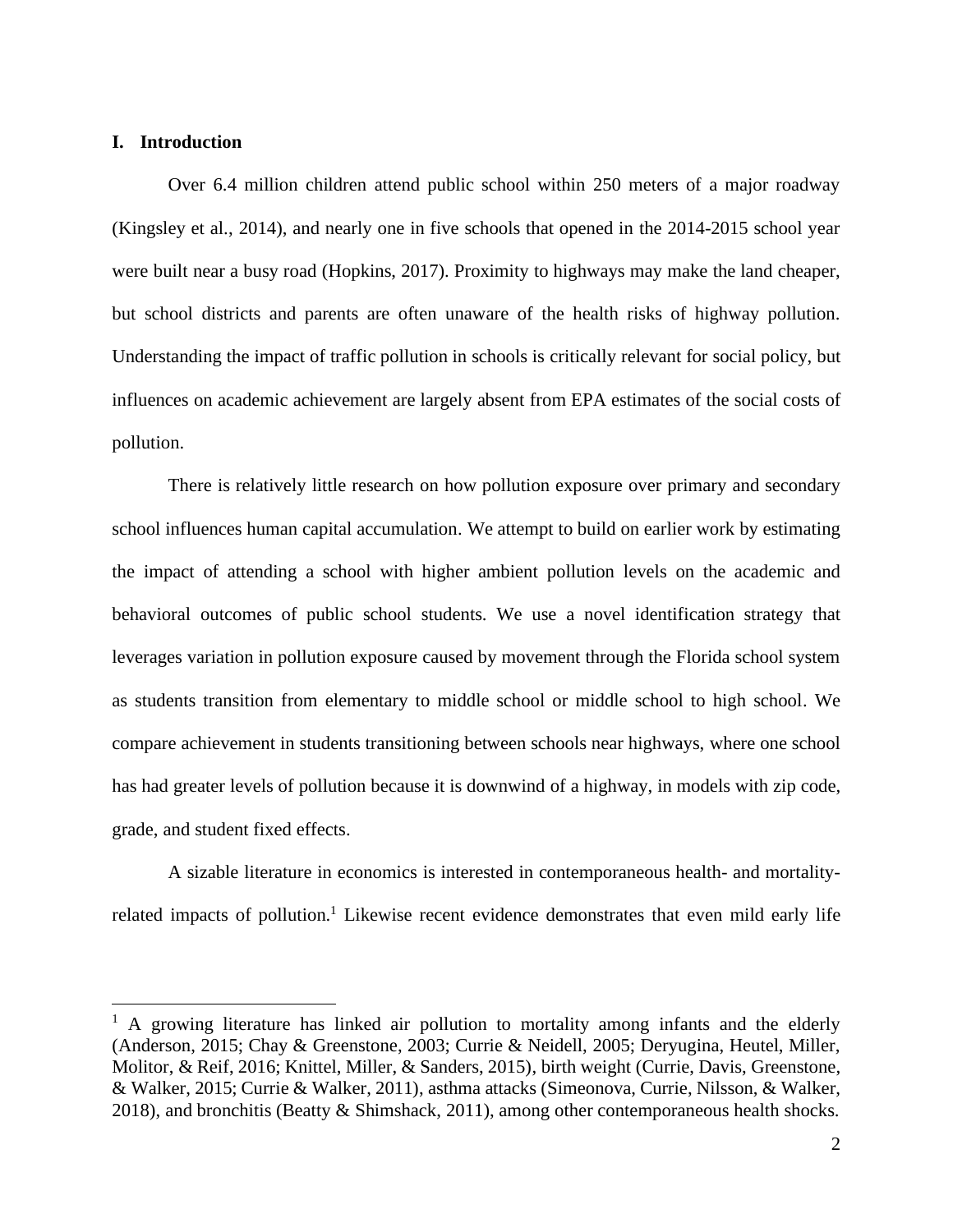health shocks can substantially affect long-term outcomes,<sup>2</sup> but we know much less about how pollution exposure influences the years between early life and adulthood (Almond, Currie, & Duque, 2017). Additionally, while some recent research investigates how pollution exposure during gestation and early life affects later human capital outcomes (Almond, Edlund, & Palme, 2009; Bharadwaj, Gibson, Zivin, & Neilson, 2017; Black, Bütikofer, Devereux, & Salvanes, 2013; Persico, Figlio, & Roth, 2016; Sanders, 2012), little is known about medium-term, year-to-year health shocks during childhood and adolescence affect human capital formation and child development.

There are also a few studies that document how acute, short-term exposure to air pollution on testing days affects test score performance. For example, Marcotte (2017) used the variation in air quality on different testing days and found that children who took tests on worse days for pollen and fine airborne particulate matter had worse outcomes. Similarly, Roth (2016) found that pollution on testing days affected college students' performance in the United Kingdom, and Ebenstein, Lavy, & Roth (2016) found that pollution affected performance on high school exit exams in Israel. However, the present paper is the first to compare both year-to-year exposure to pollution, as well as exposure on the testing days.

To implement our natural experiment, we use a unique administrative dataset on the universe of public school students born in Florida from 1992-2002. We follow these students over time, observing rich information on their behavioral, demographic, and academic characteristics. We find that attending school where prevailing winds place it downwind of a nearby highway more than 60% of the time is associated with 0.040 of a standard deviation lower test scores, a 4.1

 $2^2$  For instance, early pollution exposure is related to the development of congenital anomalies (Currie, Greenstone, & Moretti, 2011), which affect outcomes long-term.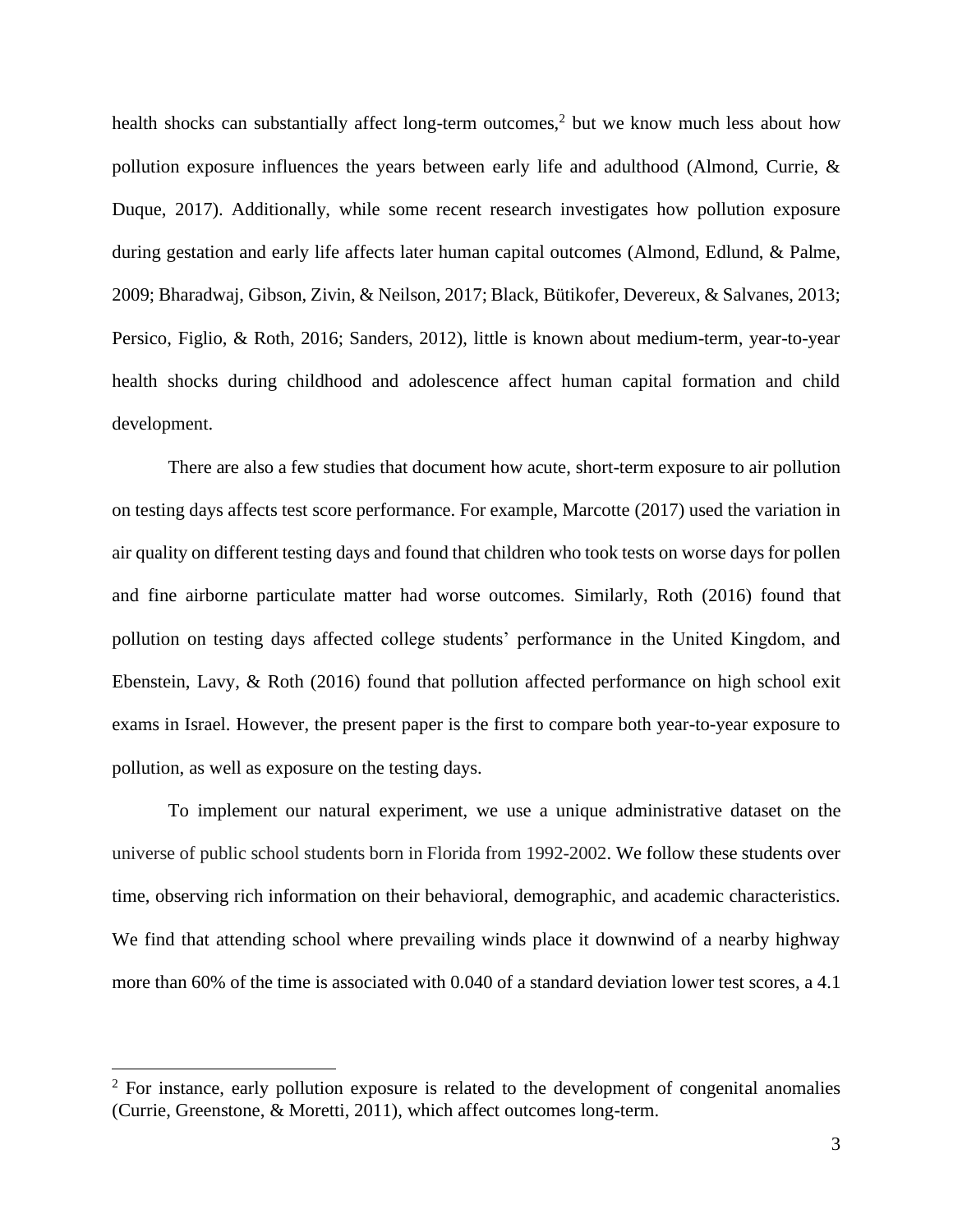percentage point increase in behavioral incidents, and a 0.5 percentage point increase in the rate of absences over the school year, compared to attending a school upwind of a highway the same distance away.<sup>3</sup> Given the size and diversity of the state of Florida, we are also able to examine these impacts by race, socioeconomic status, and gender.

Our research design contrasts with an earlier literature that only either examined the influence of long-term in-utero exposure on test scores or the direct short-term effect of "day of test" exposure. This is the first paper to disambiguate the effects of acute exposure to pollution during testing days from medium-term exposure to pollution over a year. Along with Persico and Venator (2018), we are one of the first papers to estimate the impact of medium-term, year-to-year variation in pollution exposure on child achievement throughout childhood, and the first to do so using policy-generated moves through a school system as an identification strategy. Finally, we are the first paper to look at the causal impact on achievement of school districts locating schools downwind of major highways. Such policies expose students to higher levels of pollution, and we therefore shed light on policy implications related to school location decisions.

These contributions are relevant to broader discussions in the fields of health, inequality, and children. As Almond et al. (2017) point out in their recent literature review, even mild health shocks in early life can lead to substantial long-term negative outcomes, but we know substantially less about the intervening period between early life and adulthood. Likewise, most studies on pollution use larger geographic areas than the zip code level. Recent research suggests that there is significant within-commuting zone variation in intergenerational inequality (Rothstein, 2018),

 $3$  Behavioral incidents are teacher reported student behavior infractions. Most of the time (>95%) behavioral incidents result in suspension from school.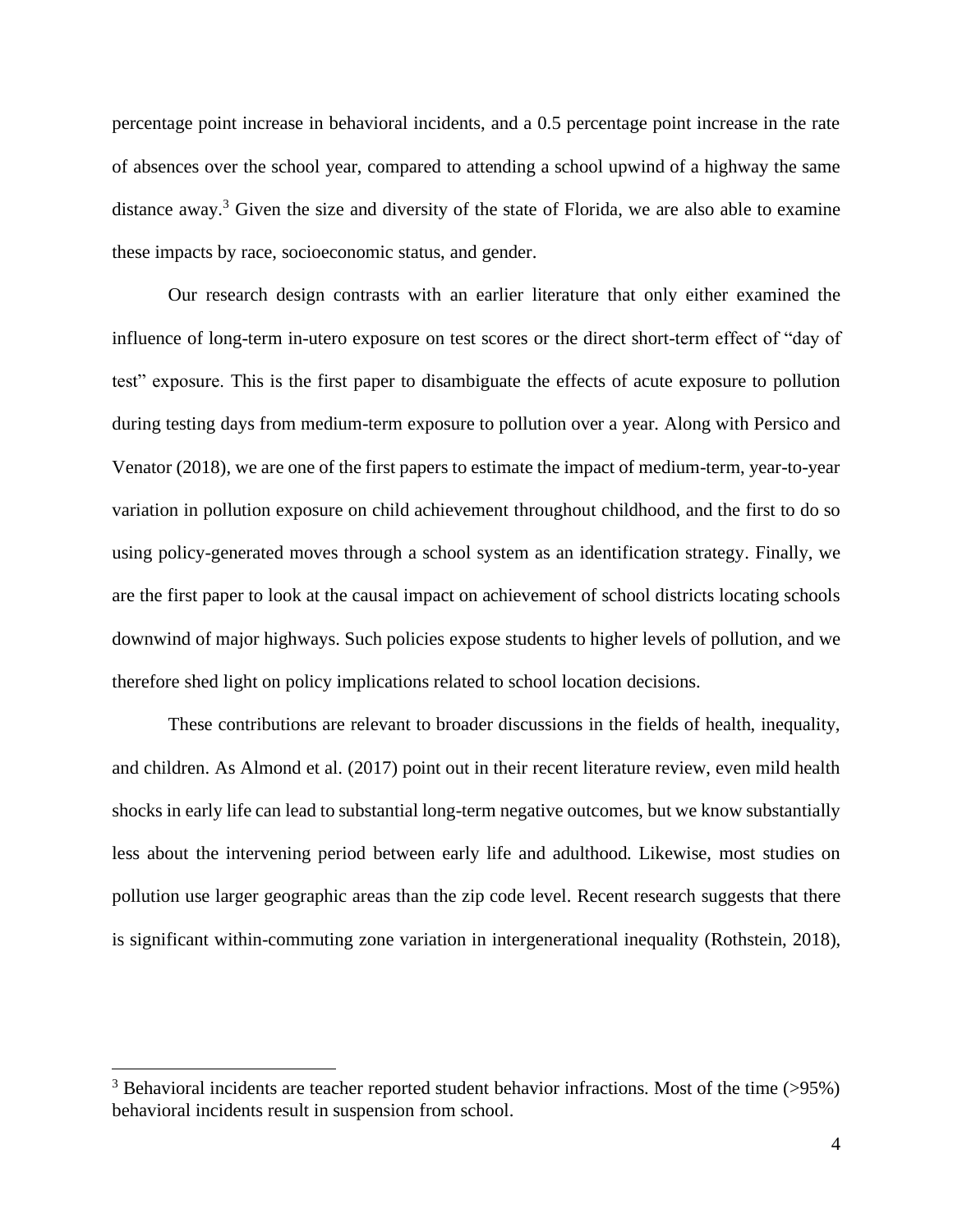and small geographic variations in childhood pollution exposure could be one factor behind this pattern.

#### **II. Background**

A growing literature has linked pollution to mortality among infants and the elderly (Anderson, 2015; Chay & Greenstone, 2003; Currie & Neidell, 2005; Deryugina, Heutel, Miller, Molitor, & Reif, 2016; Knittel, Miller, & Sanders, 2015), asthma attacks (Simeonova, Currie, Nilsson, & Walker, 2018), and bronchitis (Beatty & Shimshack, 2011). Additionally, in-utero air pollution could affect human capital accumulation in childhood. Persico, Figlio and Roth (2016) find that in utero exposure to pollution is associated with lower birth weight, a higher likelihood of having a behavioral incident in school, and worse academic achievement. Several other studies find a similar relationship between in-utero exposure and later test scores (Almond et al., 2009; Bharadwaj et al., 2017; Black et al., 2013; Persico et al., 2016; Rau, Urzúa, & Reyes, 2015; Sanders, 2012). Many of these pollutants are extreme, including toxic waste sites (Persico et al., 2016; Rau et al., 2015), radioactive waste (Black et al., 2013), and nuclear fallout (Almond et al., 2009).

Much of this literature focuses on either the very young or the elderly. Younger populations are potentially of interest because investments in child health could result in greater later life productivity. While we know that early life health shocks can substantially affect long-term outcomes, we know very little about the years between early life and adulthood (Almond et al., 2017). A few exceptions include Aizer, Currie, Simon, and Vivier (2018), who find that early exposure to lead in preschool affects later test scores, Persico and Venator (2018), who find that being near an industrial plant harms tests scores and suspensions, and Simon (2016), who finds that early life exposure to cigarette smoke harms childhood health.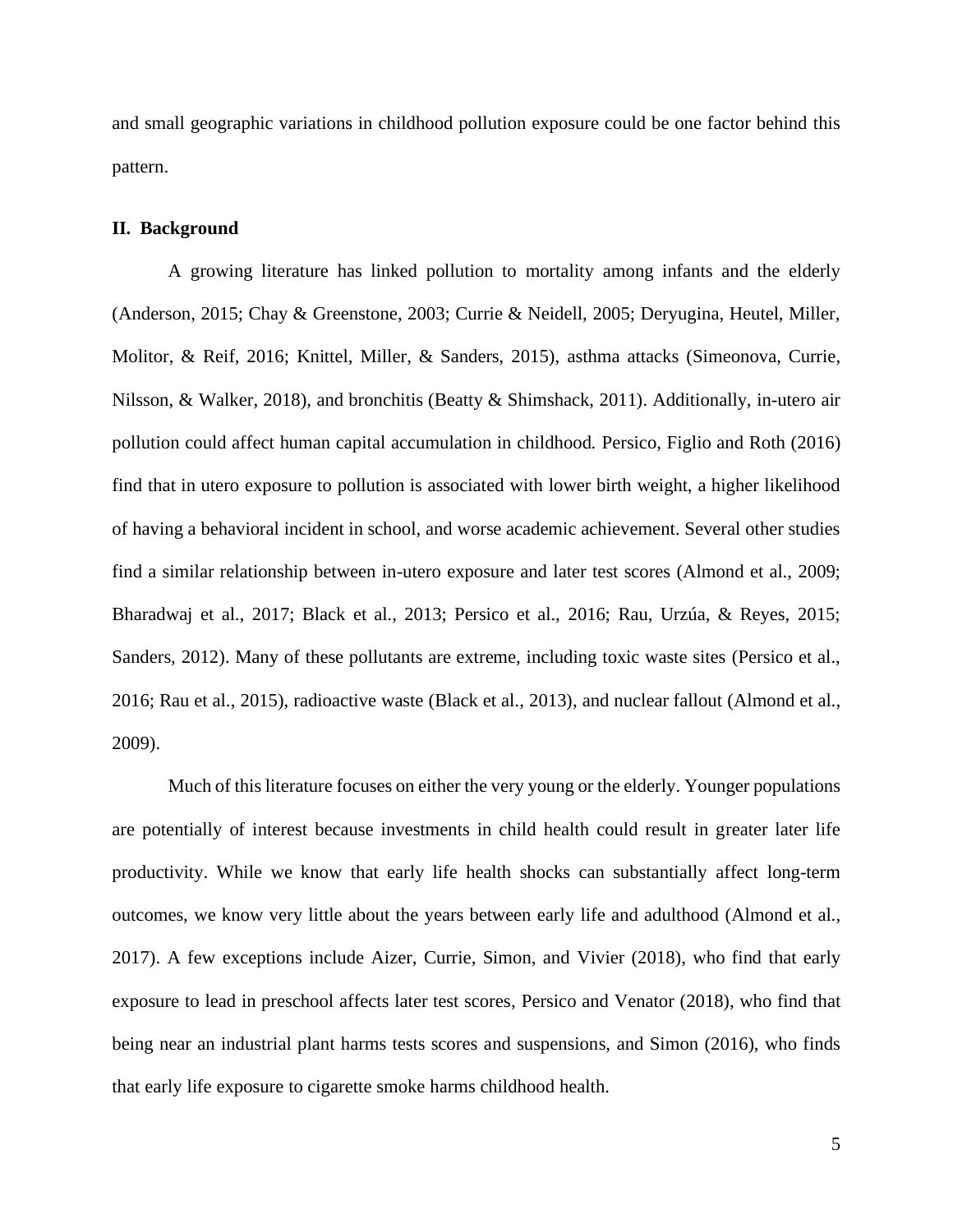A few economists have focused on the effects of exposure to wind-based traffic pollution: Herrnstadt and Muehlegger (2015) argue that traffic pollution influences impulse control. They showed that short-term hourly variation in wind direction in Chicago lead to higher crime in areas downwind of highways than on the opposite upwind side. There is also some work on the prolonged impacts of traffic pollution. In a study similar to ours, Anderson (2015) documented that long-term exposure to being downwind of a highway was associated with higher mortality rates among the elderly, though housing characteristics were similar on either side of the road.

There is reason to believe that traffic pollution could be especially damaging during childhood because burning fossil fuels releases Polycyclic Aromatic Hydrocarbons (PAHs), carbon monoxide, and other toxicants. There are a growing number of epidemiological studies on how PAHs might harm child development, but most of the evidence of the effects of PAHs comes from in-vitro studies of embryonic rodent cells, which have shown that PAHs are potentially mutagenic (Lovasi et al., 2014; Margolis et al., 2016; Perera et al., 2009) or from associational studies that have found increased PAH exposure is associated with increased cases of asthma (Karimi, Peters, Bidad, & Strickland, 2015) and attention deficit hyperactivity disorder and learning disabilities (Abid, Roy, Herbstman, & Ettinger, 2014).

Likewise, pollution shocks during the school year could impede human capital formation through several channels. Health effects may reduce attendance. Currie and colleagues found that high levels of carbon monoxide were associated with reduced school attendance under a difference-in-differences strategy accounting for persistent school and year effects (Currie, Hanushek, Kahn, Neidell, & Rivkin, 2009). Ransom and Pope (1992) similarly found a relationship between pollution and school attendance, with more small particulate matter in the air associated with more absences. Second, early exposure could affect a child's development in ways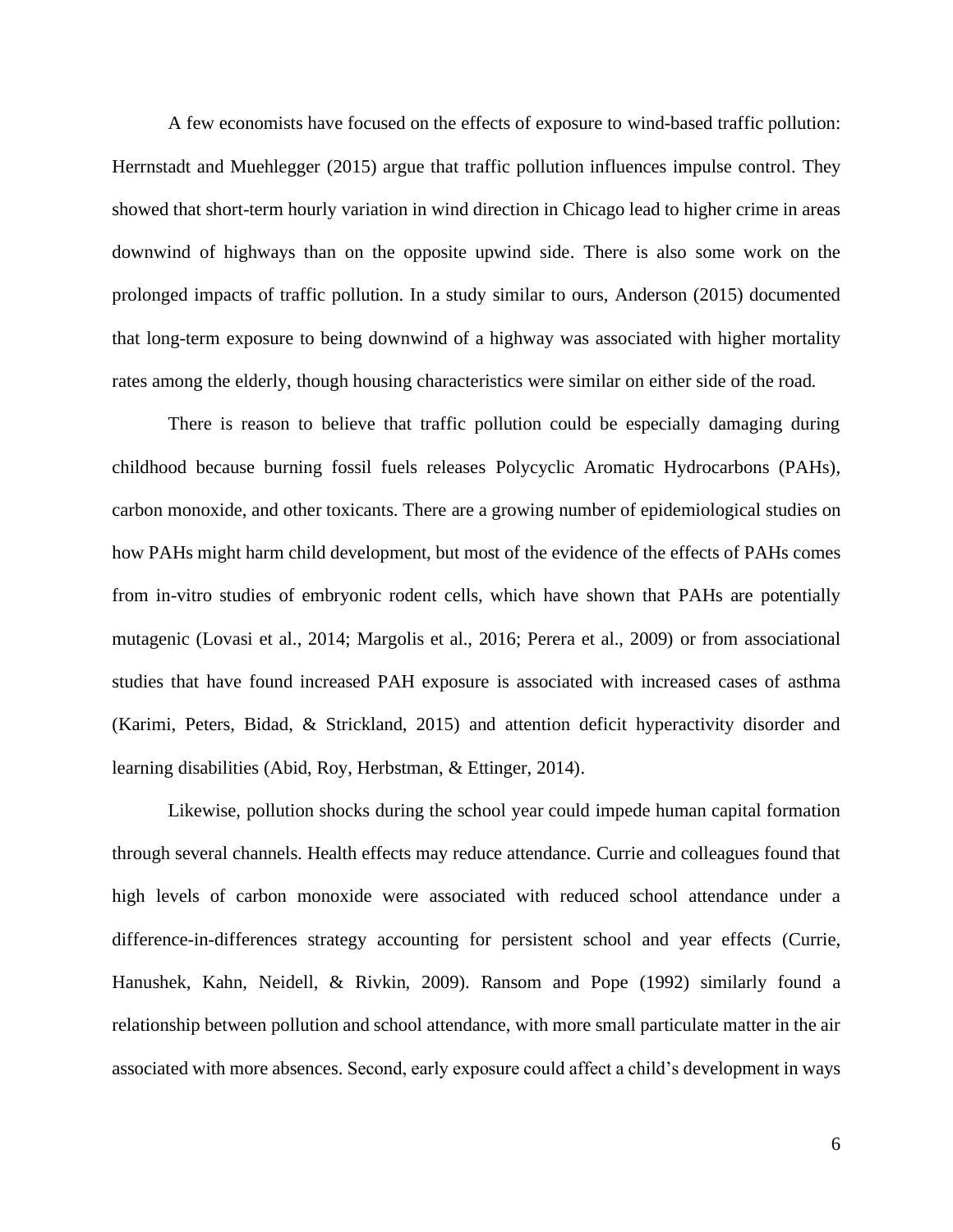that could persist even after the child is removed from a high-pollution environment. Finally, pollution could cause short-term cognitive and health disruptions in either children or teachers during the school day that could affect performance and accumulate over the course of the school year. There is growing evidence in the economic literature that pollution has short-term impacts on cognition, productivity, and behavior. Chang et al. (2016a, 2016b) use hourly variation to show that increased exposure to fine particulate matter decreases productivity per hour of pear packers and call center workers, while Archsmith, Heyes, and Saberian (2018) showed that baseball umpires make more mistakes on days with higher pollution.

School districts and parents are often unaware of the health risks of highway pollution, particularly because there are not many studies of the effects of air pollution from traffic on childhood health and achievement. In addition to shedding light on the causal relationship between traffic pollution in schools and child outcomes, this paper presents a timely evaluation of the effects of locating schools near highways.

### **III. Identification Strategy**

## *Baseline Difference in Differences Design*

Naïve correlations between air pollution and academic outcomes cannot be interpreted as causal because pollution exposure is not randomly assigned. To disentangle the effects of pollution exposure from other factors that could influence child outcomes, we follow children over time, and compare their outcomes as they transition from elementary/middle school to middle/high school when both schools are near a highway, but where some schools are upwind and others are downwind of the highway. By including individual, grade, year, and zip code fixed effects in our regression models, our strategy can be thought of as a type of difference-in-differences approach: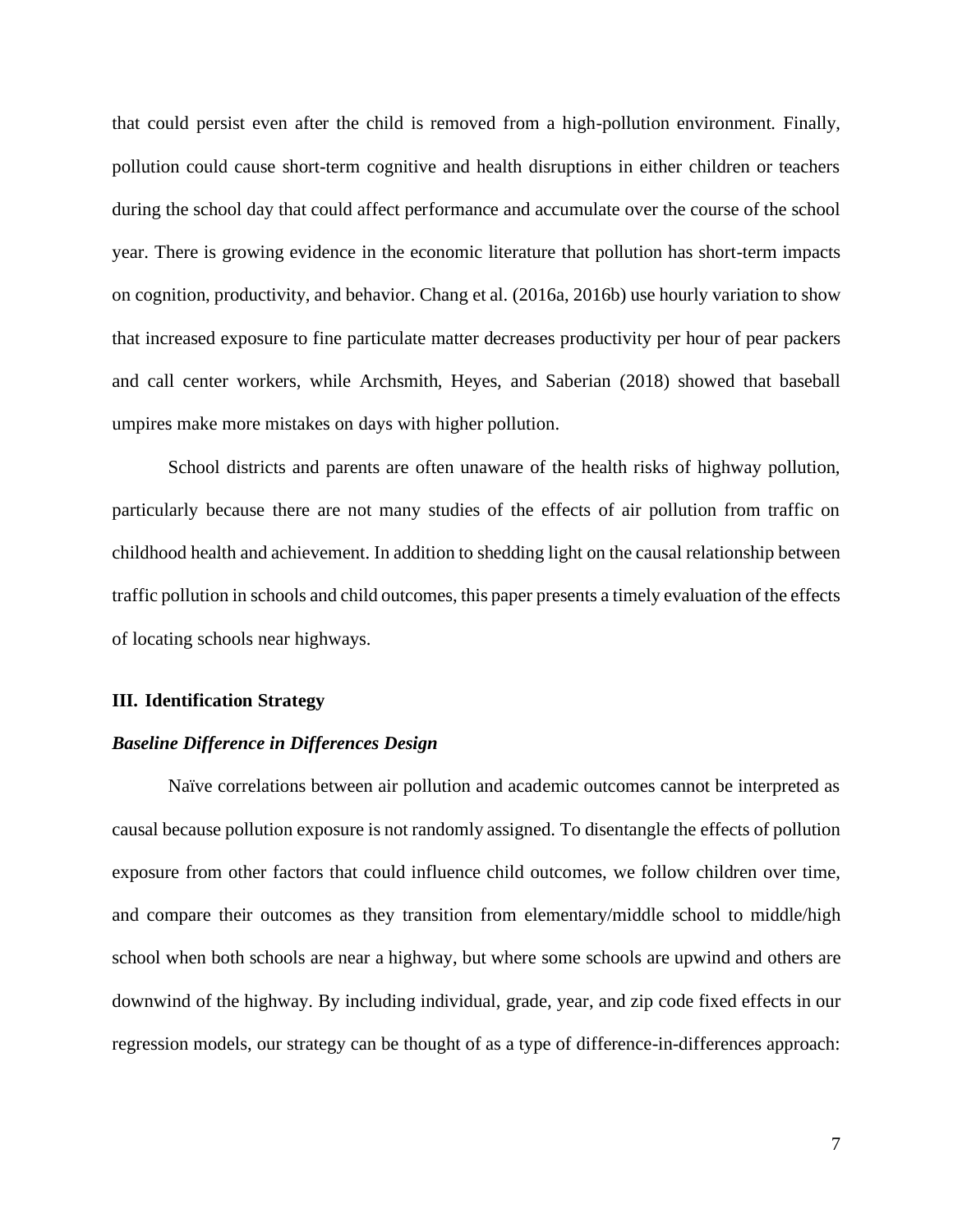we compare within-child differences in an outcome before versus after changing schools for children who attend an upwind relative to downwind school in the same zip code.

We define a major highway as a US interstate or US highway and their immediate feeder routes. <sup>4</sup> Pollutants from car/truck exhaust can be blown hundreds of meters by the wind from such highways, particularly NO/NO<sub>2</sub> and ultrafine particles (UFP); the maximum distance we would expect pollutants to be blown is about 0.4 miles (Karner, Eisinger, & Niemeier, 2010).<sup>5</sup> In a supplementary analysis, we use EPA data to directly document that pollution is elevated downwind of major highways in Florida. We thus limit our sample to only schools within 0.4 miles from the highway to ensure that our treated and control schools are similar in unobservable characteristics that might differ between schools near and far from a highway. This is the same as the cutoff in Anderson (2015), who found similar housing prices on either side of highways in Los Angeles, while the downwind side of the highway had higher pollution and higher mortality among the  $elderly<sup>6</sup>$ .

<sup>&</sup>lt;sup>4</sup> In our baseline specification we use FDOT shape files that have defined road segments along each highway. In a few cases, such road segments extend beyond the official designation to include main feeder roads that we also include as a "highway" in our sample. We get similar results when excluding these roads.

 $5$  A recent meta-analysis found that nitrogen oxide (NO and NO<sub>2</sub>) blows up to 565 meters (0.35) miles) and ultrafine particles (UFP, defined as particulate matter 0.1 micrometers or less in diameter) blow up to 910 meters (0.57 miles) downwind (Karner, Eisinger, & Niemeier, 2010). Particulate matter 10 micrometers or less in diameter  $(PM_{10})$  and ozone travel only 0.12 miles based on wind direction, while fine particular matter that is 2.5 micrometers or less in diameter (PM2.5) does not vary substantially relative to background levels based on wind direction and distance from highway (Karner et al., 2010). Other studies find that traffic pollution potentially travels further when pushed by wind. Currie and Walker (2011) examined exposure within 1.12 miles, and recent work suggests that even 2 miles is possible in some cases [\(http://newsroom.ucla.edu/releases/air-pollution-from-freeway-extends-93857\)](http://newsroom.ucla.edu/releases/air-pollution-from-freeway-extends-93857). We limit our analysis to 0.4 miles to remain conservative and to not compare schools near a highway to those that are further away.

<sup>&</sup>lt;sup>6</sup> We also find null effects of wind direction on observable pollutants in our sample when we include pollutants more than 0.4 miles away in our sample.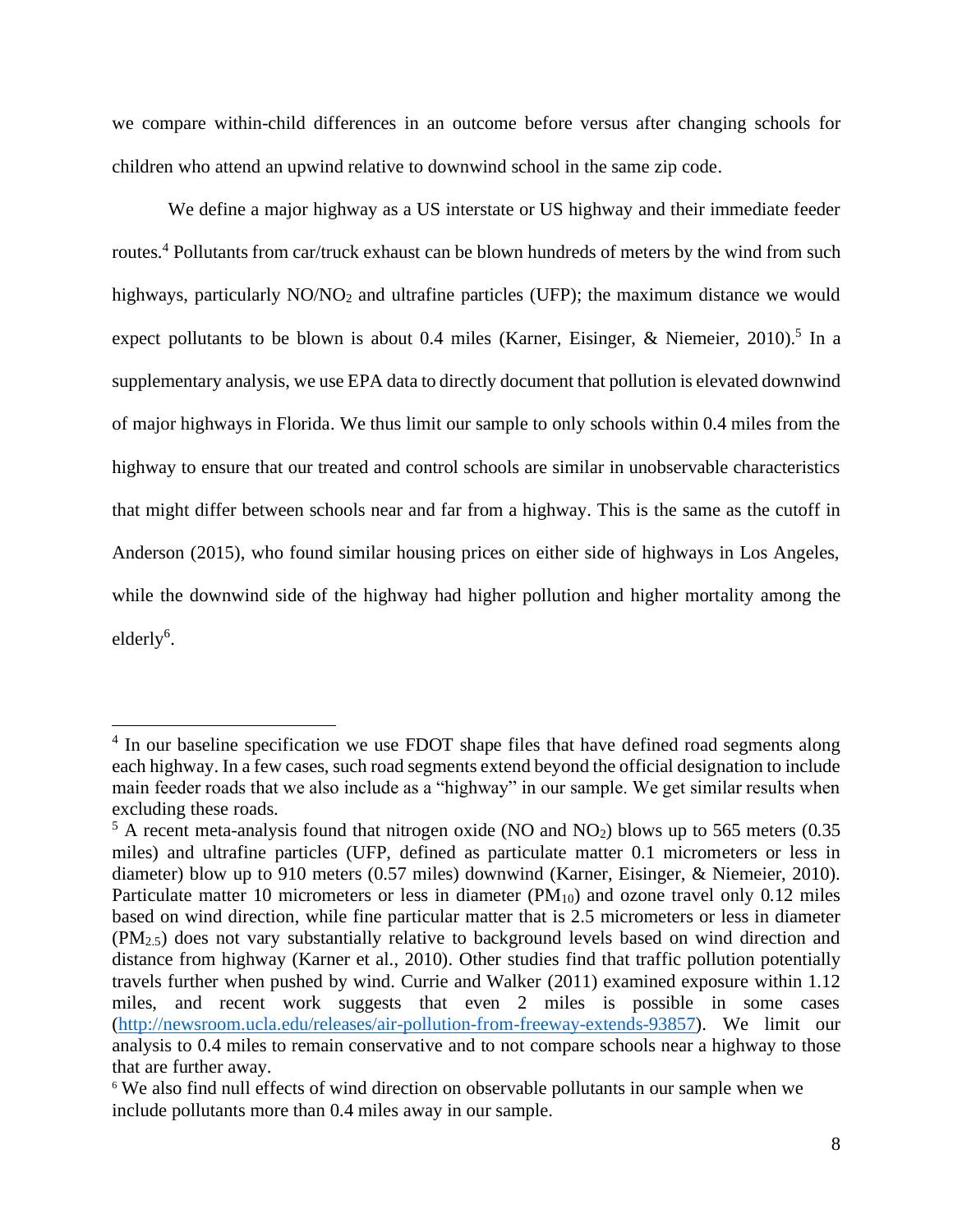We classify a school as downwind if the wind consistently blows across the highway and towards that school; we elaborate on the definition below. Figure 1 illustrates our analytical strategy. In Panel A, the bold gray line represents a major highway in an anonymized part of the state. The gray dots represent schools. If the dominant wind pattern blows east to west in this part of the state, schools to the left of the vertical major highway will be exposed to additional pollution. Schools to the right of the highway, though still exposed to similar traffic, noise, $7$  or other characteristics that come with being proximate to a major highway, will receive substantially less pollution exposure. Students who attend a school upwind in, say, elementary school move to a new school when they switch from fifth to sixth grade. If that middle school is downwind of a major highway, that student is now treated, and the analysis compares their outcomes before and after treatment within the same zip code relative to students who move between schools and don't change their up/downwind status. Panel B of Figure 1 displays the distribution of interstates and US highways across Florida.

To implement this design, we limit the sample to just those students who either attend elementary school in fifth grade before moving to a middle school in sixth grade or those who attend a middle school in eighth grade and then move to a high school in ninth grade. The estimating equation is:

(1) 
$$
Y_{igj} = \beta_0 + \beta_1
$$
Downwind<sub>igj</sub> +  $S_{gj}\omega + D_j\gamma + X_{ig}\rho + \theta_i + \tau_g + \delta_j + \varepsilon_{igj}$ 

where  $Downwind_{igj}$  is some measure of prevailing wind direction faced by school  $j$  attended by student *i* in grade g and  $\beta_1$  is the coefficient of interest for the effect on some outcome ( $Y_{igj}$ ) of being downwind.  $\theta_i$  is an individual fixed effect to account for time-invariant student-level characteristics,  $\tau_g$  is a grade fixed effect to account for any grade-specific effects, and  $\delta_j$  is a zip-

<sup>&</sup>lt;sup>7</sup> Noise from traffic pollution does not vary significantly with wind direction (Allen et al., 2009).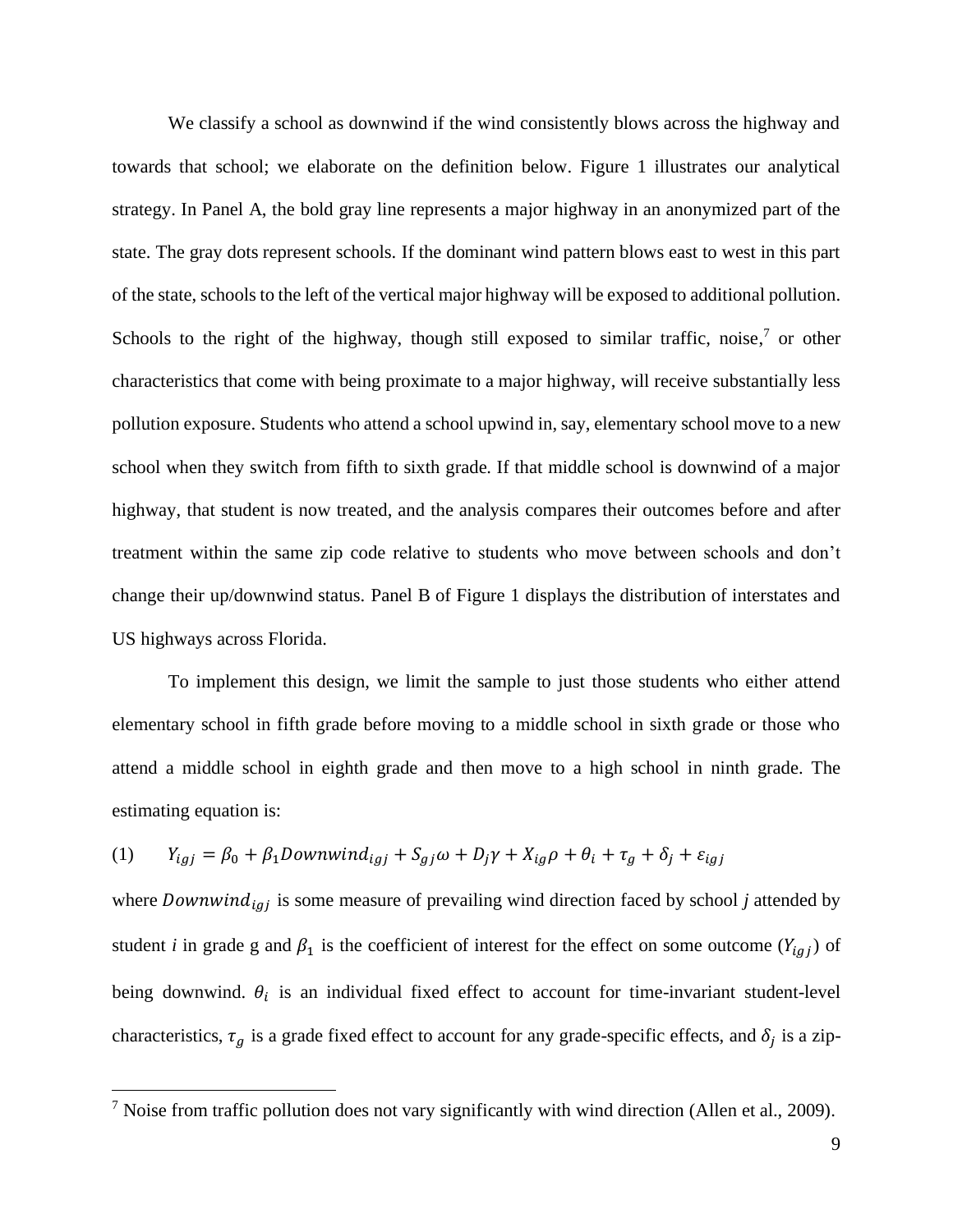code level fixed effect to account for constant zip-code level characteristics in schools over time. Zip codes in Florida are typically small and subsume school districts<sup>8</sup>, helping to absorb sorting by school district. The vector  $S_{qi}$  controls for time-varying school characteristics (percent Black, percent Hispanic, average maternal education by school, percent of children from married families, percent of teachers with a master's degree, school size in 100's of students, and the school's stability rate<sup>9</sup>). The vector  $D_j$  controls for two time-invariant school characteristics related to location: a vector of 0.1-mile-bin distance dummies measured from the nearest highway (0-0.1 miles, 0.1-0.2 miles, 0.2-0.3 miles, and 0.3-0.4 miles) and a linear control for number of highways within a one-mile radius.<sup>10</sup> The vector  $X_{it}$  controls for time-varying individual characteristics: freeand reduced-price lunch (FRL) status, year dummies, and an indicator for whether the student moved to a new school that year.<sup>11</sup> The coefficient  $\beta_1$  on *Downwind*<sub>iai</sub> captures the differential change in test scores for a student who moves to a middle (high) school with a different prevailing wind direction relative to one who moves but whose school's wind direction does not change. In our baseline model we cluster all standard errors at the school level.<sup>12</sup>

The drawback of this approach is that we can only estimate effects for those who change their exposure status from fifth to sixth grade or eighth to ninth grade. We thus re-estimate equation (1) for all students in all grades and show these results in the Appendix. Here, the coefficient  $\beta_1$  on

<sup>8</sup> School districts in Florida are synonymous with counties.

<sup>9</sup> The stability rate is defined as the percentage of students in October who are still present in the February membership count.

<sup>&</sup>lt;sup>10</sup> The count of roads provides an estimate of the density of roads in the area. Using the one-mile distance balances between not being collinear with number of nearest roads in our "downwind" model, with still capturing urban density.

<sup>&</sup>lt;sup>11</sup> Our key coefficient therefore directly estimates the effect of moving downwind independent of the effect of moving.

 $12$  We show that this choice is robust to other reasonable clustering schemes in Appendix Table A5.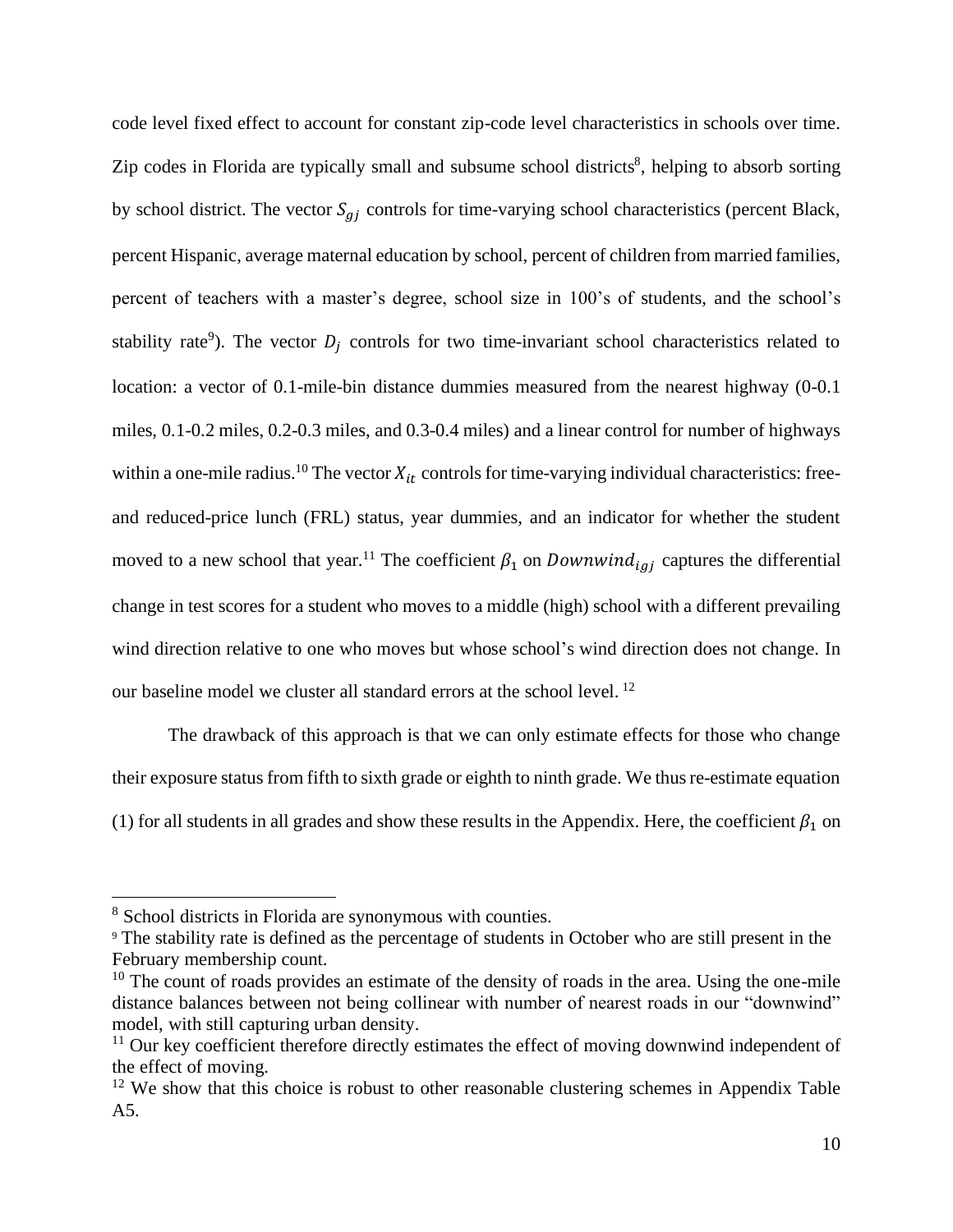Downwind<sub>iaj</sub> captures the change in test scores for a student who moves to any new school (for whatever reason) with a different prevailing wind direction relative to one who moves, but whose schools wind direction does not change.

We make two main identifying assumptions. First, we assume that after implementing our difference-in-differences model there are no factors other than differences in pollution levels that affect child outcomes when students transition to downwind schools. For example, any identification strategy that relies on student moves might be biased if families select into moving. All of our models employ student fixed effects to account for any constant student ability or other constant family characteristics. However, results would still be biased if students who will, for unobserved reasons, have lower test scores in a given year systematically move to downwind schools. To help avoid such potentially choice-driven moves, we focus on changes between schools that occur as part of the "policy-induced" transition of graduating from elementary schools that feed into a middle school or from middle schools that directly feed into high schools. These students did not choose to move when their trajectories were changing; instead, their move was determined by district policy. In addition, we test for sorting and school quality differences in several ways. For example, we show a balancing test in which we regress various school quality indicators on our main predictor variables. These results suggest that children who switch schools are switching to schools with similar characteristics as the ones they previously attended. We also perform a large number of additional tests for sorting into schools shown in section V.D and V.E below.

Second, we assume that in the absence of switching to a downwind or upwind school, other school switchers (to schools of the same downwind status) can serve as a valid counterfactual over the same time period. Estimations of equation 1 above will be biased if students who transition

11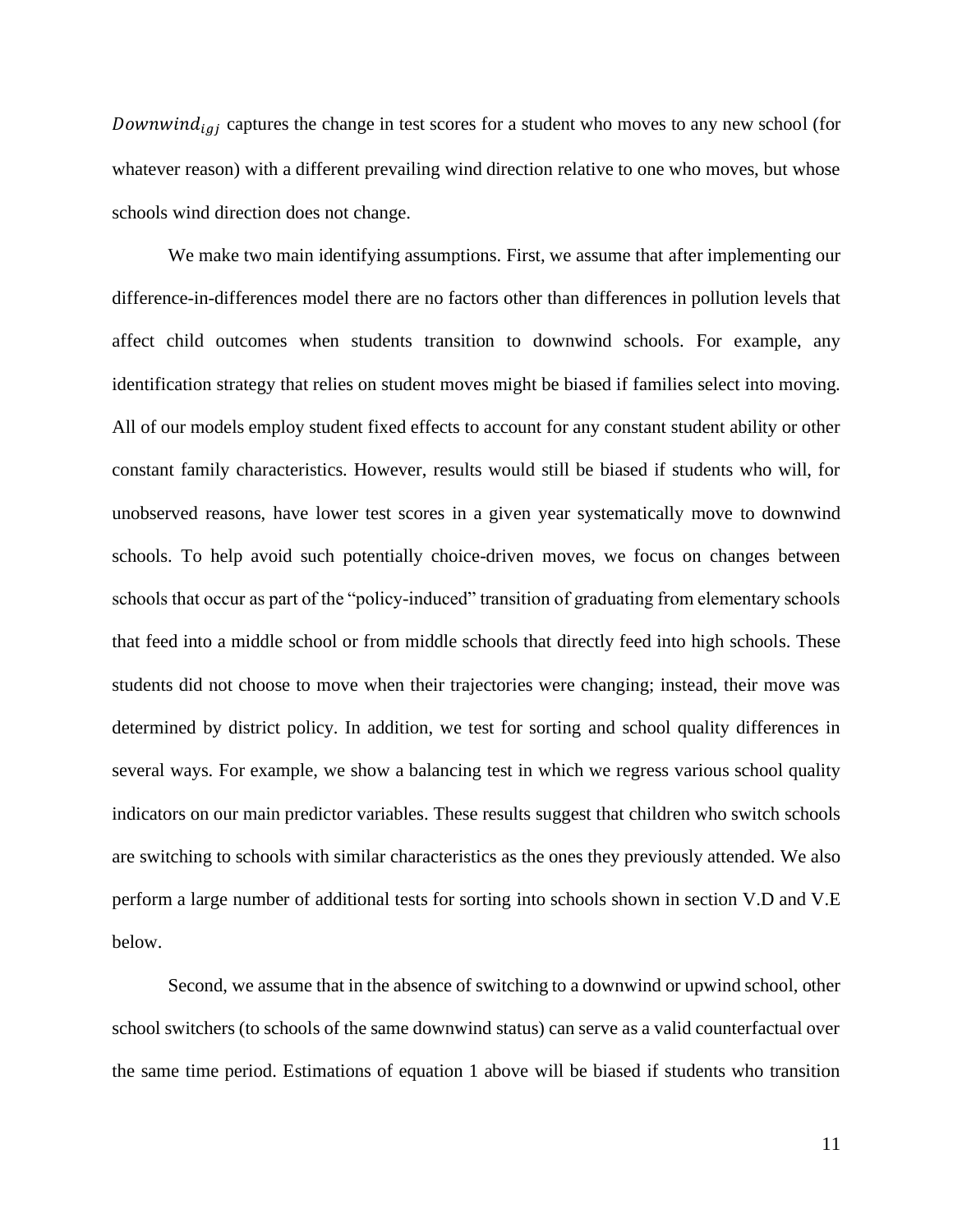to/from a downwind school are on a different trajectory relative to their peers who did not make such a transition. We directly test for differential trends between treated and control students using an event study design. Because estimating event studies requires defining a discrete move from an upwind to a downwind school (or the reverse) and looking only at students who have non-missing test scores over a balanced panel, the samples and specifications are slightly different from our main model. We discuss our exact methodology for the event study in detail in the data appendix.

The treatment that we measure is a student attending a school that is downwind. This makes it difficult to separate the direct impact of individual level student pollution exposure from the impact of attending a school that has had longer-term high-level exposure to pollution. It is therefore important to interpret our baseline reduced form results as capturing the casual effect of both student pollution exposure and of attending a school that has had extended pollution exposure.

Finally, the results may be biased towards zero if exposure effects are long-lasting. For example, even after a student moves from a downwind school to an unexposed upwind school, the student might continue to have lower academic performance because of the permanent damage pollution might have done (e.g. if the student gets asthma, they will have it for life). This scenario would bias our estimates towards zero, so we will explore the differences in to-upwind versus todownwind moves in detail below.

### *Downwind Status*

Essential for the estimation of equation (1) above is that we assign prevailing wind direction to schools. We construct proxies of prevailing winds from high frequency, hourly wind data in 2010 using only hours that occur during the school day. At the hourly level, we define a school *j* as downwind of a given highway if the wind direction blows within 45 degrees of a ray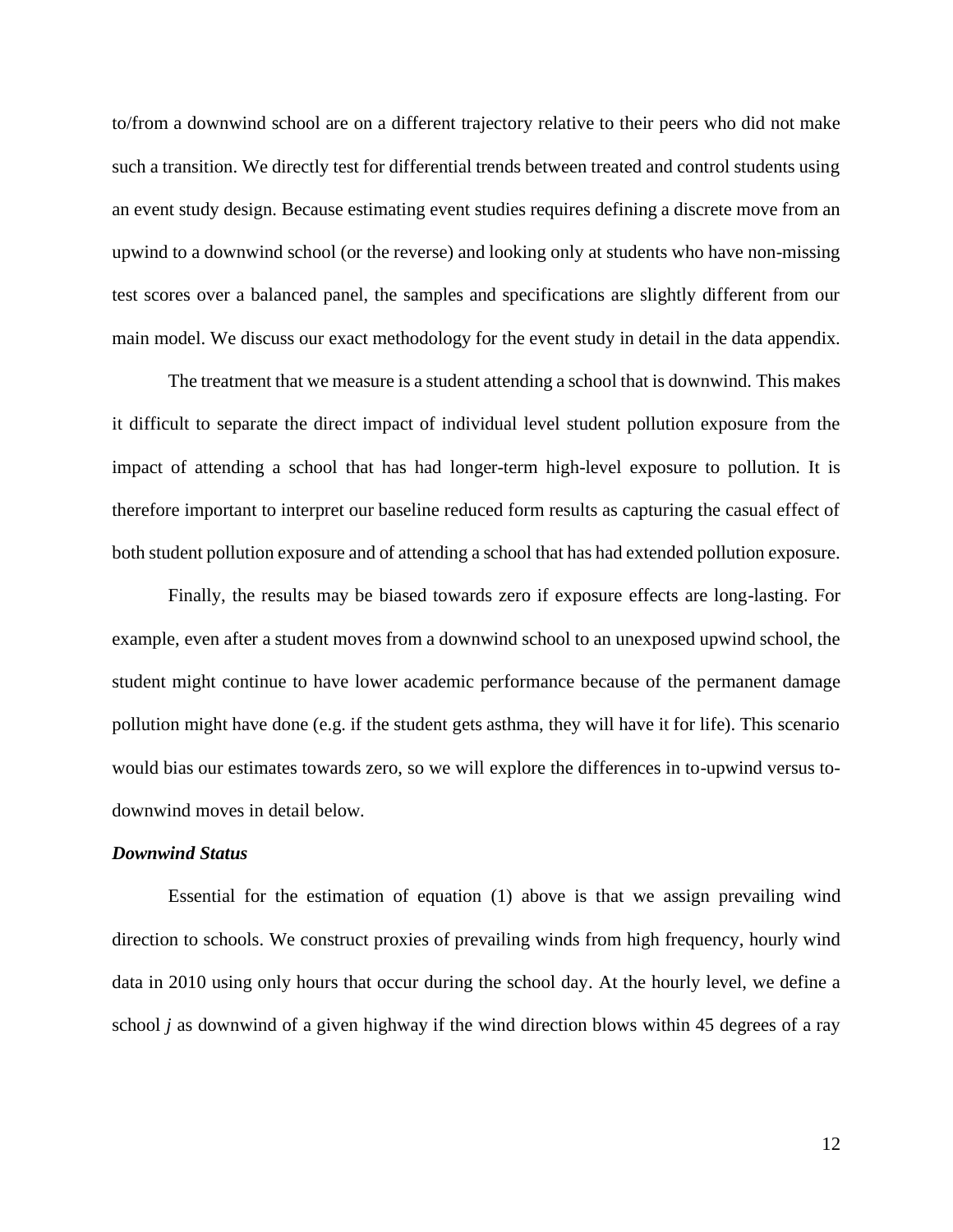running from the nearest point on the highway to the school. <sup>13</sup> That is, school *j* is downwind of the  $r<sup>th</sup>$  nearest major highway segment in hour *h*, it would be considered downwind in that hour, as follows:

$$
(2) \qquad \text{Download} \text{wind} \text{d} \text{ir} = \begin{cases} |ray_{jr} - window \text{d} \text{iraction}_{jrh} | < 45^{\circ} = 1\\ |ray_{jr} - window \text{d} \text{d} \text{irection}_{jrh} | > 45^{\circ} = 0 \end{cases}
$$

We proxy all other years of data with the 2010 data because the 2010 wind data has substantially more functioning wind monitors. There were many fewer wind monitors in the early years, so we lack the power to reliably use annual variation in wind direction. Further, there were many more anomalous and missing wind direction readings for the wind monitors that we did have in the earlier years, making us concerned that using this data will add significant noise to our estimates. Finally, wind monitors were being non-randomly added in geographic areas over time in a way that could be correlated with observed demographics in Florida. We are therefore concerned that using an unbalanced panel of wind monitor could introduce bias into our estimates. We do check, with the wind monitor data we have, that wind direction is consistent across years; for instance, the correlations between our annual wind direction measures in 2010 and 2012 is 0.81.

Some schools are near multiple major highways. Taking *r* = 1-5 highway segments, we take the maximum of *Downdwind<sub>irh</sub>* to obtain *Downdwind<sub>ih</sub>*, a measure of whether a school is downwind of at least one of the nearest five major highways in a given hour. We then collapse the data over the year to obtain *Downdwind<sub>j</sub>*, which provides the percent of time a school is downwind from any nearby major highway over the course of the year. For our first measure of wind direction, we create a binary variable to delineate treated from non-treated schools, using a cutoff of 60% of time downwind. We originally chose the cutoff of 60% in our study to capture

<sup>&</sup>lt;sup>13</sup> A road segment is a continuous portion of road with uniform characteristics as defined by the Florida Department of Transportation in their highway shape files.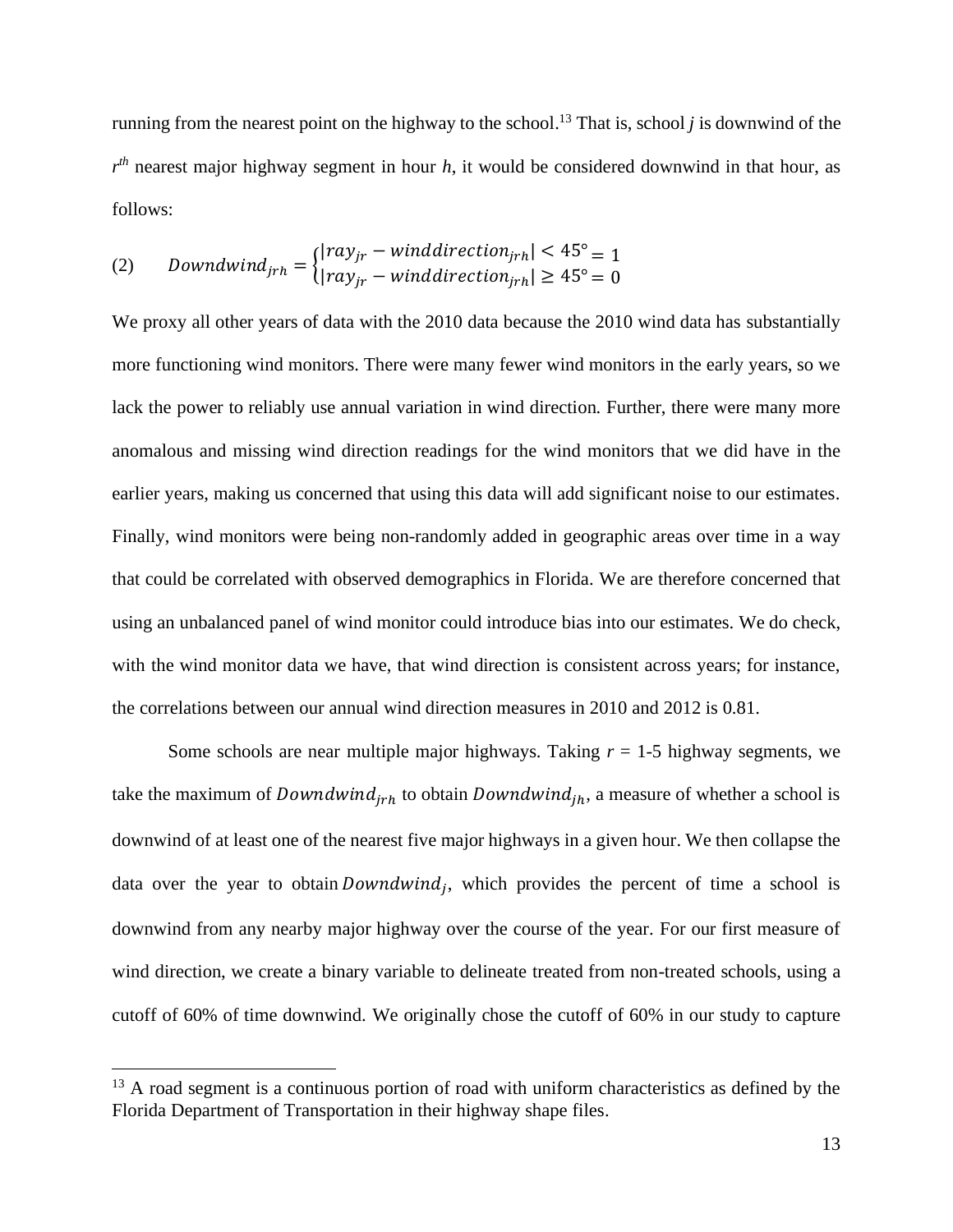schools that are downwind a large amount of the time and therefore get the most consistent exposure to pollution over the school day. Further, by focusing on schools that are downwind a high proportion of the time we make it more likely that students are regularly exposed throughout the day, as there is likely variation over the school day, depending on school and student schedules, in terms of when pollution matters the most for learning and cognition.<sup>14</sup> We test the robustness of this choice to other cutoffs empirically (see Figure 2) and find that outcomes are non-linear over percent of time downwind, with a drop in performance for schools downwind 60 percent of the time or more. From here on we refer to "downwind" as a school that is downwind 60% or more of the time and any other school as "upwind", unless we explicitly say otherwise.

Overall there are 59 downwind schools in our sample and 750 upwind schools. One concern is that we are comparing a large number of "control" schools to a relatively smaller number of treated schools. One way we address this concern is by showing a robustness test that limits the sample to "upwind" schools that are in the same zip code as the "downwind" schools. After removing the zip-codes that don't directly contribute to our identifying variation 25% of the schools in our sample are downwind (46 out of 187 schools), and our results are robust to this specification.

In addition, we also show all of our results using a continuous measure of wind exposure. We construct a variable that captures whether the average wind pattern blows directly at a school, directly away from a school, or in-between these extremes. Specifically, for each hour of observed

<sup>&</sup>lt;sup>14</sup> Finally, 2010 is just one representative year, so focusing on schools that are downwind the majority of the time in 2010 makes it more likely that we are capturing prevailing winds. Further, as Figure A1 shows, there is fair amount of variation over time in wind direction and breaks from pollution exposure over the course of a day could provide respite. By focusing on schools that are downwind a high proportion of the time we make it more likely that students are regularly exposed throughout the day.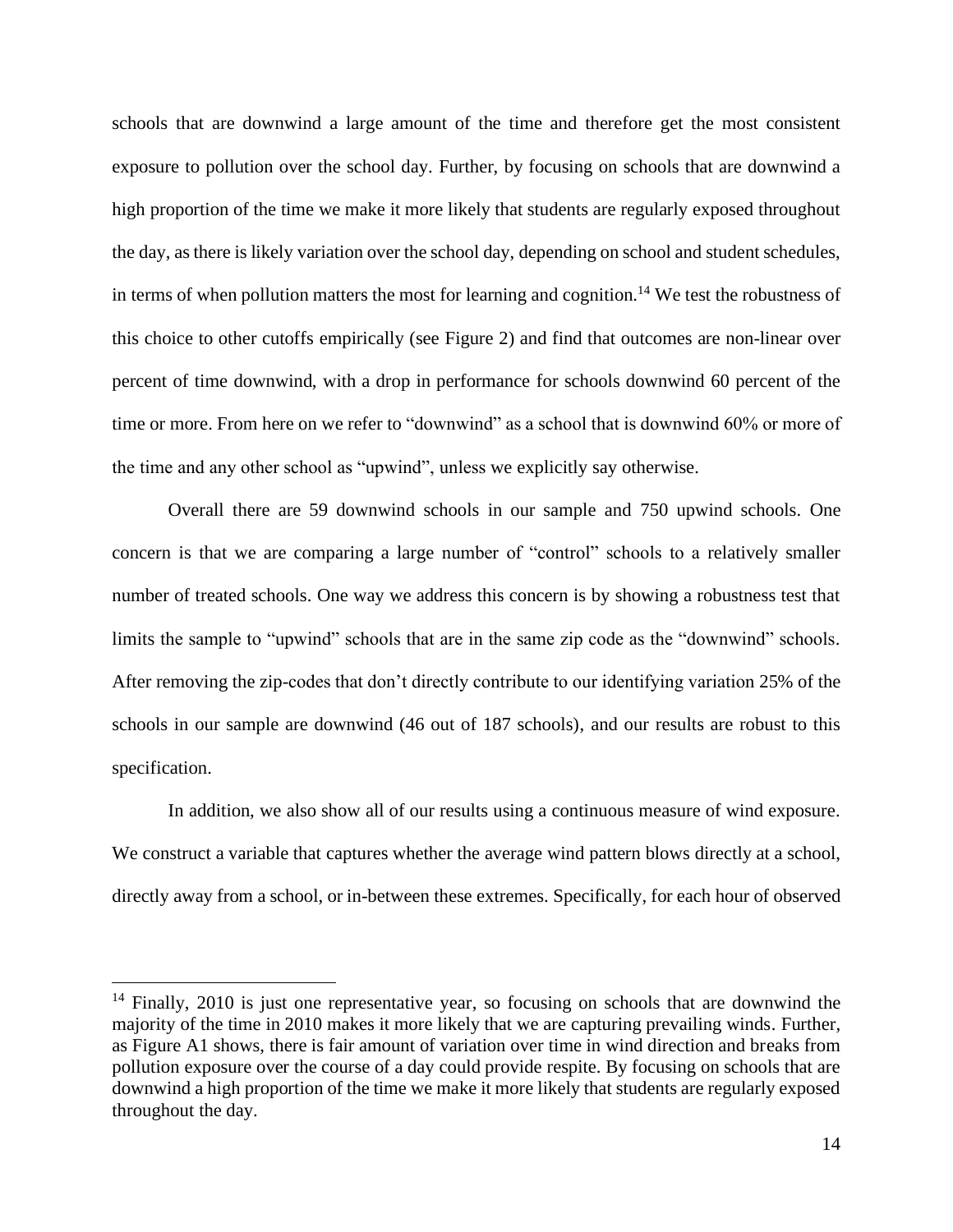wind data, we calculate the difference in degrees between bearing from the school to the highway and the direction the wind is blowing at a school:  $Intensity_{j1h} = |ray_{j1h} - windowid direction_{j1h}|$ . We only calculate this from the nearest highway  $(r=1)$ , as there is no obvious way to measure intensity across multiple nearby highways like we do with downwind status. Because we do not average across multiple highways, when using wind intensity, we exclude parts of the road segment that go onto feeder routes in order to focus on only major US highway and interstates, meaning our N is smaller in this analysis. After calculating intensity within an hour, we take the average over all hours (*Intensity*<sub>*i*1*h*</sub>) and transform this to equal zero when the average degree is directly away from a school (completely untreated by the wind) and one when the wind is always blowing directly towards a school. This measure has the advantage of capturing more information about wind direction and variation in how directly the wind is blowing at the school as a measure of treatment intensity.

### **IV. Data Description**

Our sample contains the universe of students who were born in Florida in 1992-2002 and attended a Florida public school within 0.4 miles of a major US highway in 1996-2012. The data came from the Florida Department of Education (FDOE). This administrative data provides rich demographic characteristics and student-level outcomes not typically available in the literature. We exclude virtual academies where the physical location of a school is unrelated to student pollution exposure, as well as adult education centers, schools for troubled youths and teen parents, schools for children with disabilities, and juvenile justice centers. We link this student-level data to comprehensive data on school characteristics from the Florida School Indicator's Report (FSIR) and the National Center for Education Statistics (NCES), Florida highways shape files and traffic monitor data, and Florida wind monitor data.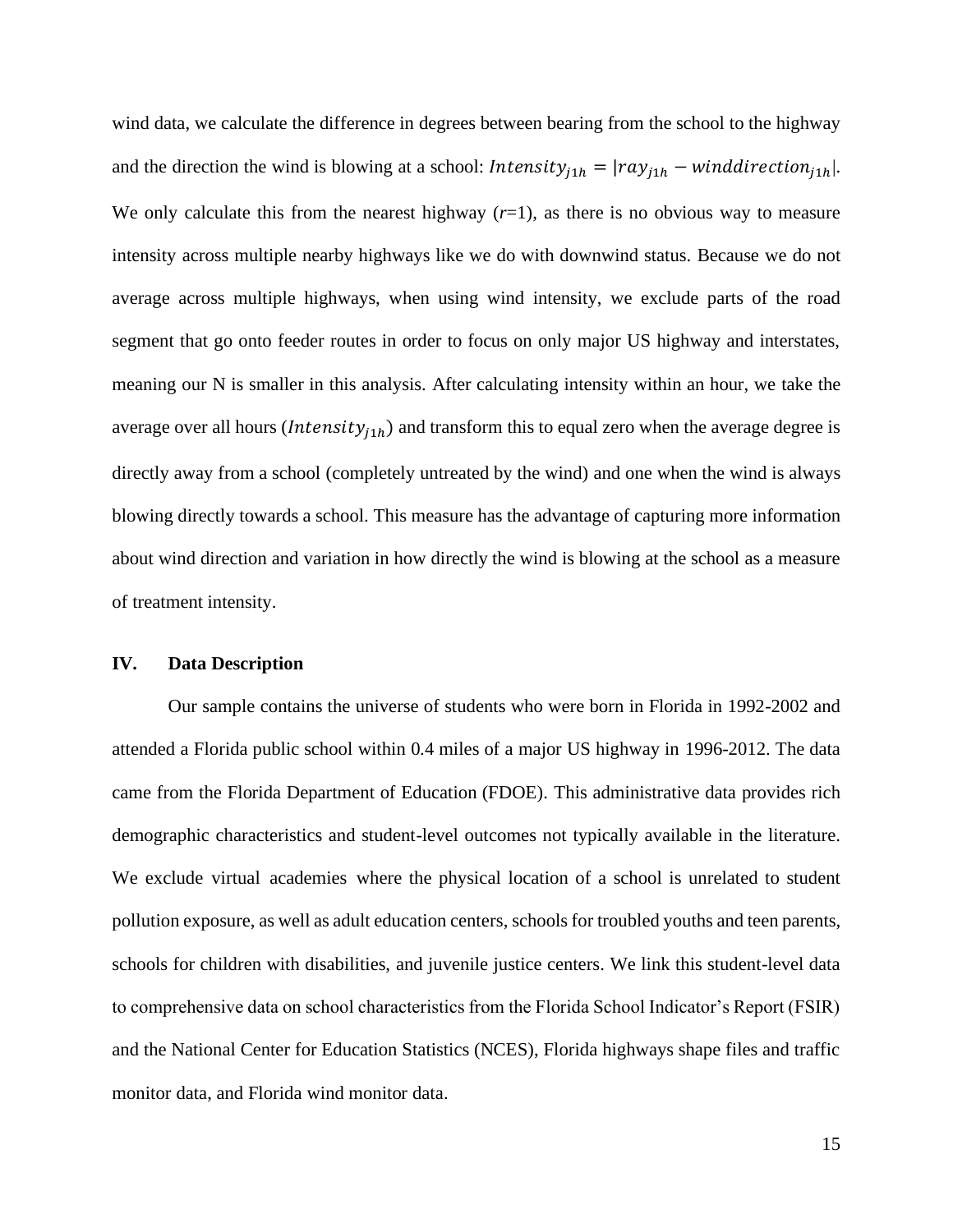Our primary outcome of interest is individual-level scores on the annual Florida Comprehensive Assessment Test (FCAT) in math and reading. Students took the FCAT in math and reading in grades 3 to 10 in 2001 through 2012, and we take the average of the two test scores.<sup>15</sup> We also examine two additional outcomes: whether the student was written up for a behavioral incident during the year and the annual absence rate for students on a zero to one scale. FDOE data includes individual-level characteristics such as race, ethnicity, gender, and free- or reducedprice lunch (FRL) eligibility.<sup>16</sup>

#### *Highway Data*

We link schools to the nearest major highway using road data from Florida Department of Transportation (FDOT), which maintains geo-coded files on the location and traffic density of large roads in Florida. We use the files from 2010, as there is little change in these roads from year to year. Each major highway is subdivided into smaller segments. The segment length varied from 74 feet to 29 miles, with a mean of 3.3 miles and a median of 2.0 miles. For matching roads to schools, we subdivide these road segments into a series of points that are a maximum of 0.1 miles apart. We match each school to its nearest five road segments using these points. Of the schools with at least one major highway within 0.4 miles, the average distance to the nearest road is 0.21 miles. Fifty three percent of those schools have only one major road within 0.4 miles, 24 percent have two, 10 percent have three, and the remaining 12 percent have four or more.

<sup>&</sup>lt;sup>15</sup> Scores are standardized by year and grade at the state level for each test, with a mean of zero and a standard deviation of one, and we average the math and reading scores by year to create one summary measure of academic performance. We take the average of the two scores rather than estimating them separately to reduce noise and guard against type 1 error from multiple hypothesis testing. When looking at these outcomes separately they both follow the same overall pattern in our data.

<sup>&</sup>lt;sup>16</sup> Additional information about the data sets and construction of variables is available in the data appendix.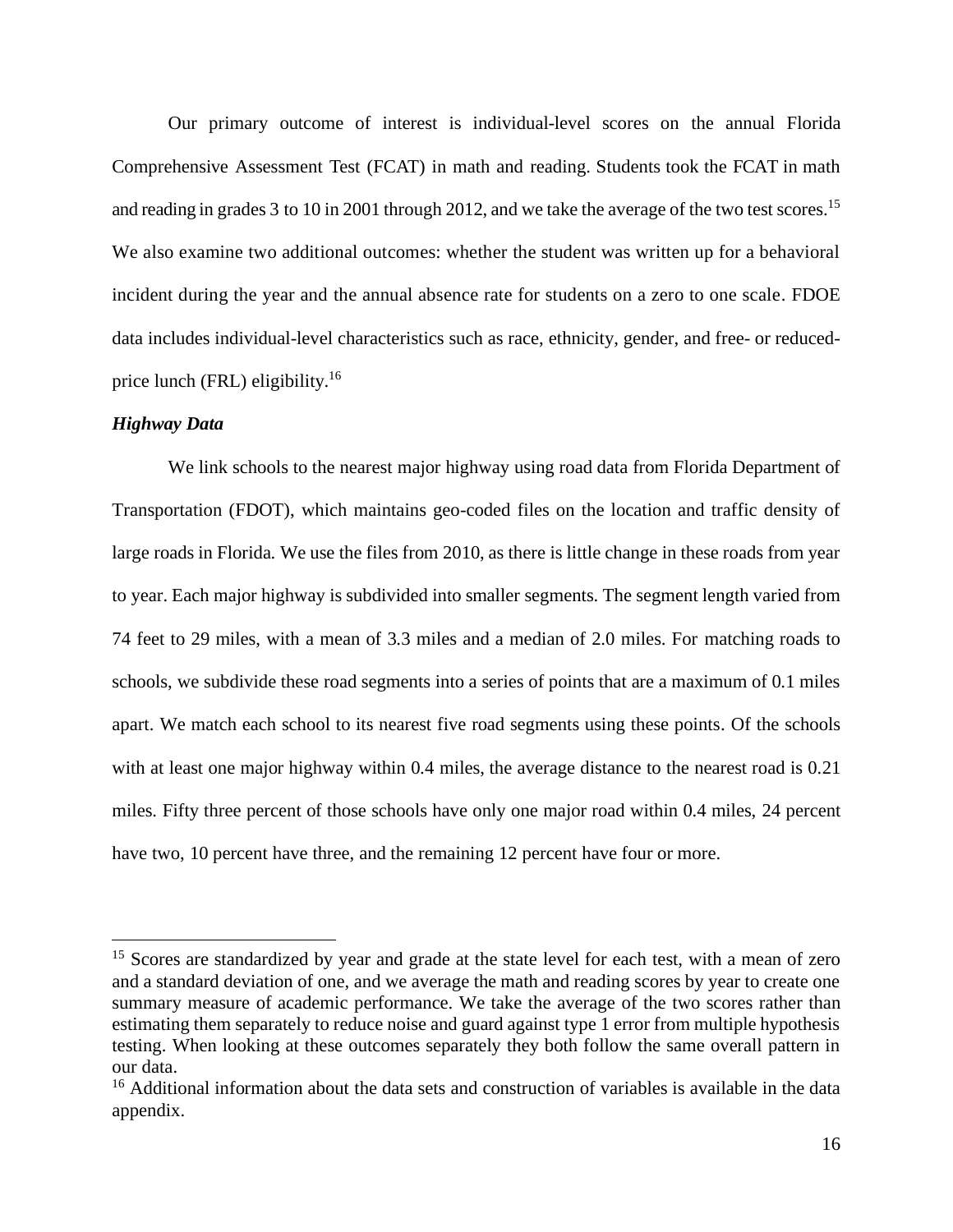The FDOT calculates estimated average annual daily traffic (AADT) for each road segment. These counts are an annual measure that does not provide specific details on average traffic counts over the school year or school day. Likewise, there is not enough year-to-year variation in traffic to leverage within road segment changes in annual average traffic volume over time. We instead use 2010 AADT to stratify our estimates by traffic volume, and we consider this to be a rough proxy of additional pollution exposure due to more heavily trafficked roads. For major highway segments, the AADT ranged from 1,150 cars per day to 306,000 cars per day. In our sample, the mean AADT of student's nearest road is 64,419 cars per day.

#### *Wind Direction*

To determine whether a school is downwind of a major highway, we use 2010 data from the U.S. Meteorological Assimilation Data Ingest System (MADIS), a part of the National Oceanic and Atmospheric Administration (NOAA). The 2010 data is the most complete year available that is within the time frame of education data. Each MADIS station includes wind readings once per minute, and we take the first observation per hour.<sup>17</sup> There are 1,029 stations in the state of Florida, and we connect each school to its nearest station and assign it that station's hourly wind data. We also match wind direction data to pollution monitor data which we discuss in detail in the data appendix. Across Florida winds vary substantially both within a 24 hour period and across geographic location (see Appendix Figure A1).

#### *Descriptive Characteristics*

Column 1 of Table 1 displays student-weighted average characteristics for all schools in Florida. Column 2 shows the same characteristics for all schools within 0.4 miles of a major highway, and Column 3 shows the average school characteristics for children who switch to

 $17$  We have also tried taking a random observation within the hour and the results are the same.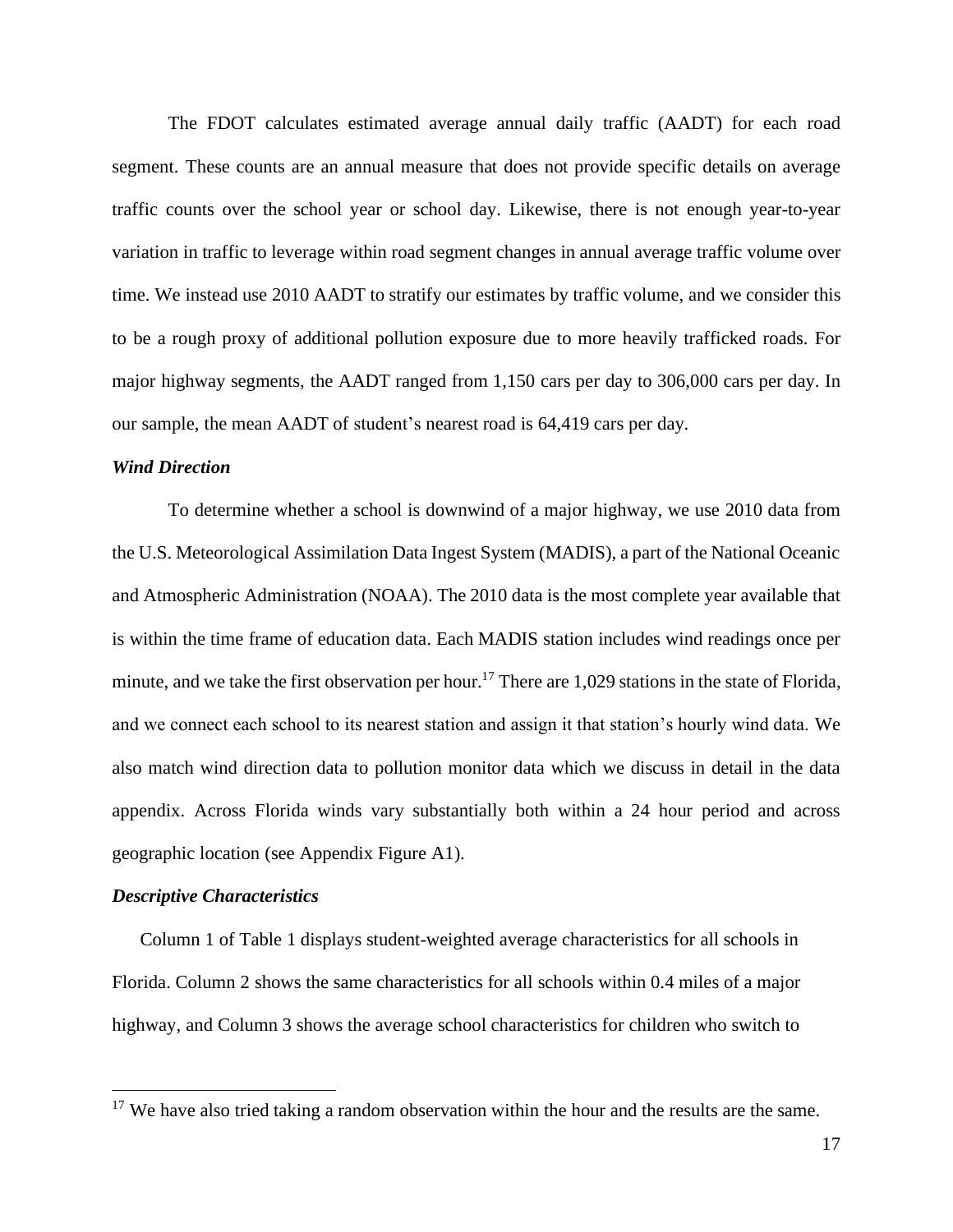schools in sixth or ninth grade, for whom the downwind status of the school changes. Students attending schools within 0.4 miles of a highway are slightly more disadvantaged than children in Florida overall. They are more likely to have mothers who were not married at the time of birth, slightly more likely to be on free or reduced-price lunch, more likely to be Black, and less likely to be Hispanic. Overall, the children who switch to downwind or upwind schools are similar to other children attending schools within 0.4 miles of a highway on most characteristics, except for percent Hispanic, where they are more similar to the average for Florida.

### **V. Results**

#### *A. Main Results*

Table 2 presents our main results. The sample is based on our preferred specification with policy-induced movers to middle school (grades 5-6) and high school (grades 8-9); a version with all students in all years is available in Appendix Table A1. The first row of Panel A is the estimated effect for students when they are in a school downwind of a major highway 60% or more of the time, relative to those same students when they are not. Panel B shows results using our continuous intensity measure, which we interpret as the estimated effect of changing to a school with wind blowing entirely upwind (equal to zero when the wind from the nearest road always blows directly away from the school) to entirely downwind (equal to one when the wind from the nearest road always blows directly towards the school).

The different specifications present broadly similar results: being downwind of a major highway is associated with lower average FCAT scores, a higher likelihood of having a behavioral incident, and a higher absence rate. Attending a school that is downwind of a major highway is associated with 0.04 standard deviation decrease in scores, relative to attending a school that is not. There is a 4.10 percentage-point increase in the likelihood of having a behavioral incident and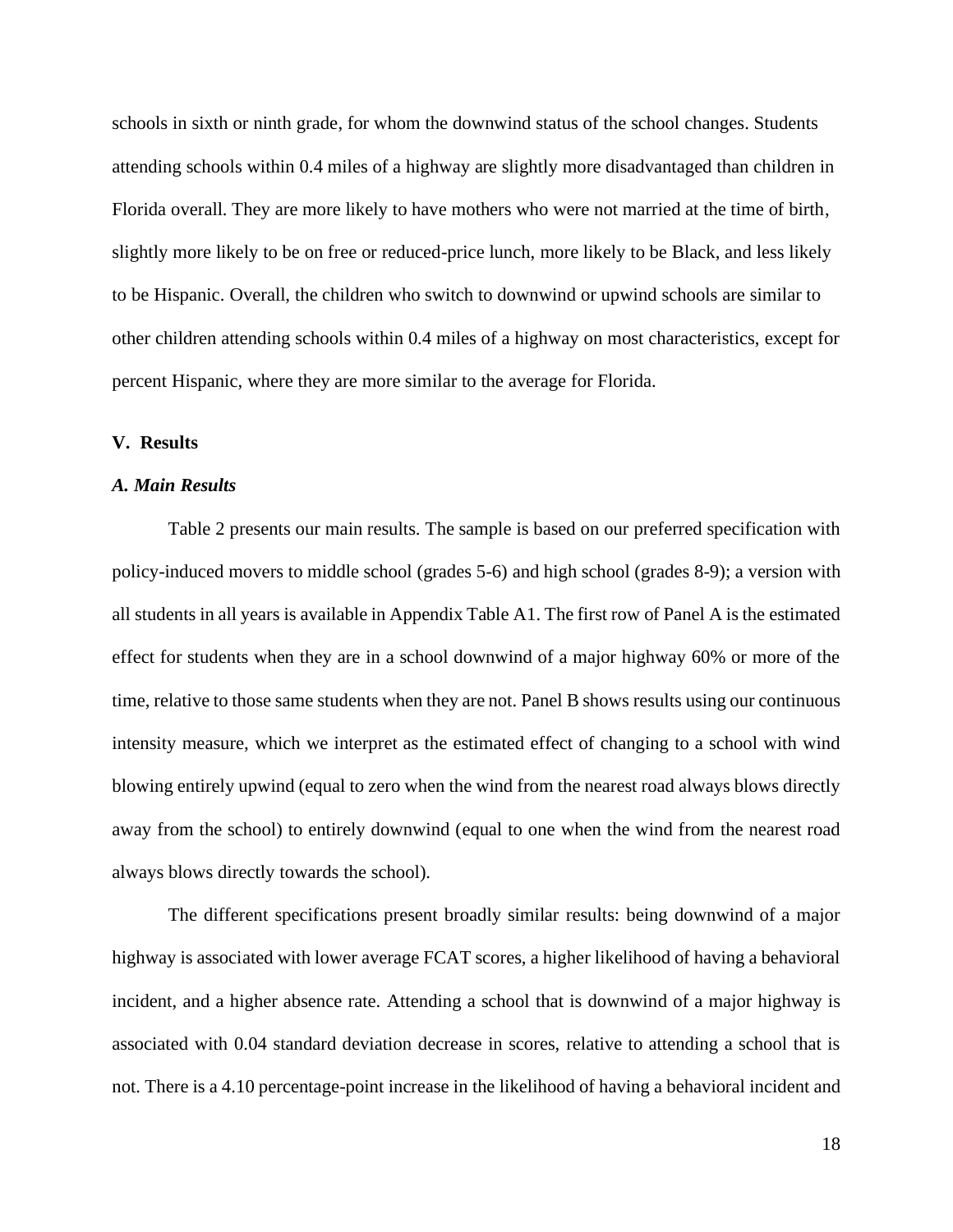a 0.54 percentage-point increase in the absence rate. Given that the average rate of absences in Florida schools is 5.6 percent, this is a 9.6 percent increase in the rate of absences from school. For the continuous measure, rotating wind such that a school is 10 percentage points "more" in the direction of the school is associated with a 0.014 standard deviation decrease in test scores. On this continuous measure, the effects are null for behavioral incidents and not statistically significant for rates of absence. Appendix Table A2 shows additional specifications for downwind status beginning only with a core set of fixed effects and controls, then gradually adding additional controls for school quality and demographic characteristics. If being downwind in our model was correlated to school characteristics due to student sorting or other reasons, we would expect the coefficient on downwind to change as we add these controls. We find similar results regardless of the specification. 18

As discussed above, we chose the 60% cutoff for downwind status because we believe schools who experience particularly consistent wind pattern exposure over the school day are the ones most likely to show detectable effects on student outcomes.<sup>19</sup> Figure 2 directly tests this by presenting point estimates for average test scores using our main specification by the percent of time downwind, grouping schools into bins of downwind status: 0-20% of time downwind (the reference group), 20-30%, 30-40%, 40-50%, 50-60%, 60-70%, or more than 70% of the time. The

 $18$  We did this for mean intensity as well, and the results are similarly robust to including different controls. Due to the large number of results in the paper, this is available upon request.

 $19$  For example, more variable wind patterns provide more breaks from pollution exposure during the school day so that learning is less disrupted. Another possibility is that there is a tipping point over which pollution exposure matters for academic performance. Compounding both of these issues is that measurement error in capturing the prevailing wind direction could downwardly bias estimates, and we are less likely to be capturing prevailing winds at low levels of percent of time downwind.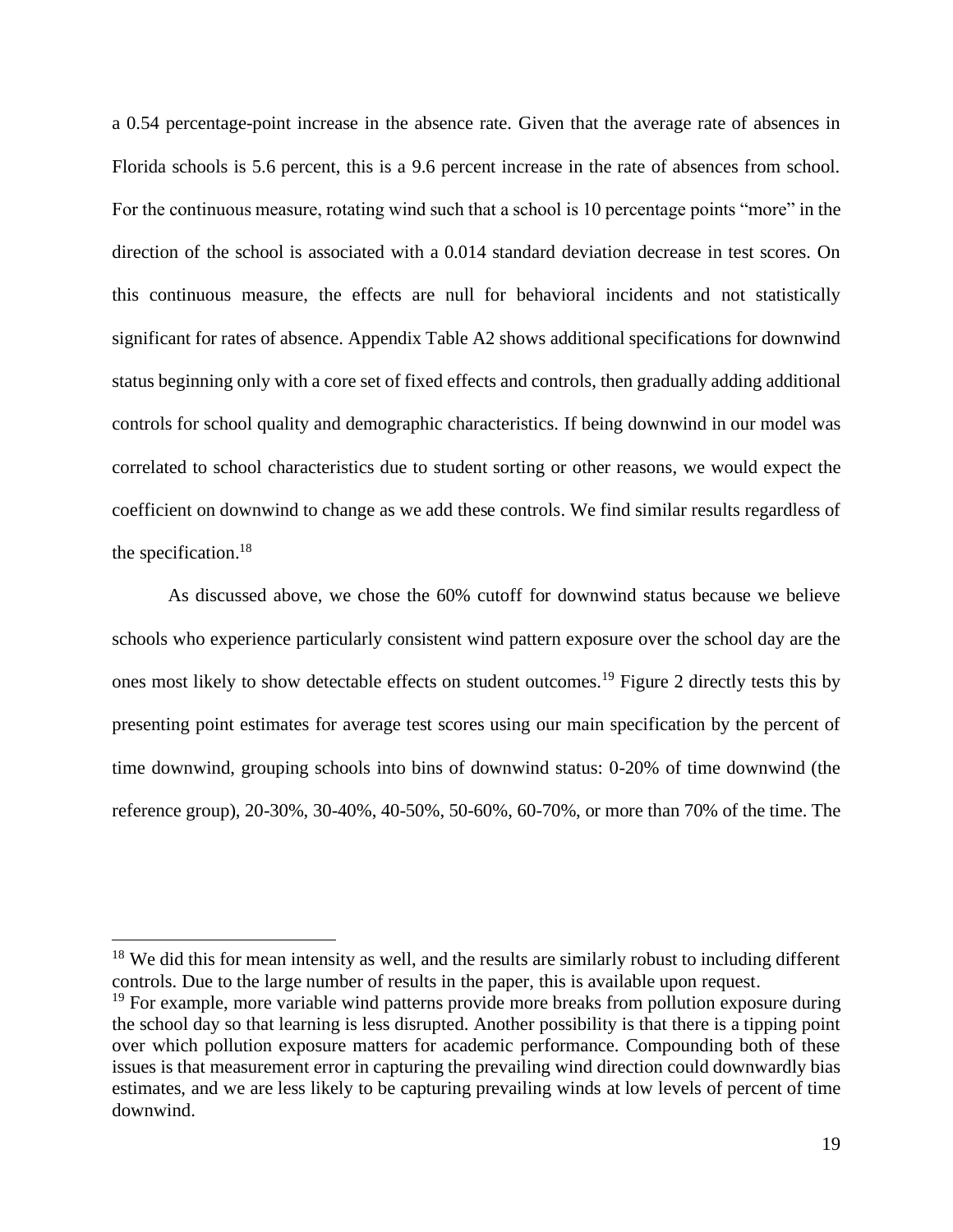effects are close to zero at low- to mid-levels of time spent downwind, while those schools downwind 60-70% or more than 70% of the year have larger negative effects on test scores.

The estimates based off of the policy-induced moves to middle/high school (Table 2) are somewhat larger than the magnitude of estimates using all students (Table A1), though the pattern of results is the same. Overall, our findings are consistent with moderately sized year-to-year effects of attending a school downwind on achievement. We discuss the economic significance of these magnitudes in the conclusion below. In the following sections, we use our preferred specification of using "policy-induced" moves unless otherwise stated.

A major concern with studies on pollution is that students will sort into schools, such that pollution is associated with poor performance but does not cause poor performance. However, there are many times where, within the same school district, students (or their parents) do not choose to move schools, but they instead moved into a new school due to district policy. Specifically, a student who graduates from elementary school (in grade 5) to middle school (in grade 6) will switch school locations. Without necessarily moving to a new home, some of these students move from an upwind to a downwind school, some move from a downwind to an upwind school, and some move within the same category. Therefore, we first test the validity of our results by showing an event study on the move from elementary to middle school. <sup>20</sup> This will make it transparent if those students who moved into a school with a different prevailing wind direction in

<sup>&</sup>lt;sup>20</sup> We focus on the move to middle school first because it is a relatively transparent way of showing pre-trends for one of the major sources of policy-induced variation in the study. Further, there is a longer viable pre-period for this group due to a longer continuous period of elementary school than those moving from middle to high school. For the move from middle to high school there are fewer older students in the sample because tests end at grade 10, and they move more frequently, so we do not have enough statistical power to estimate an event study of substantial length on this move after balancing the sample. However, we do show an "all movers" event study in the appendix.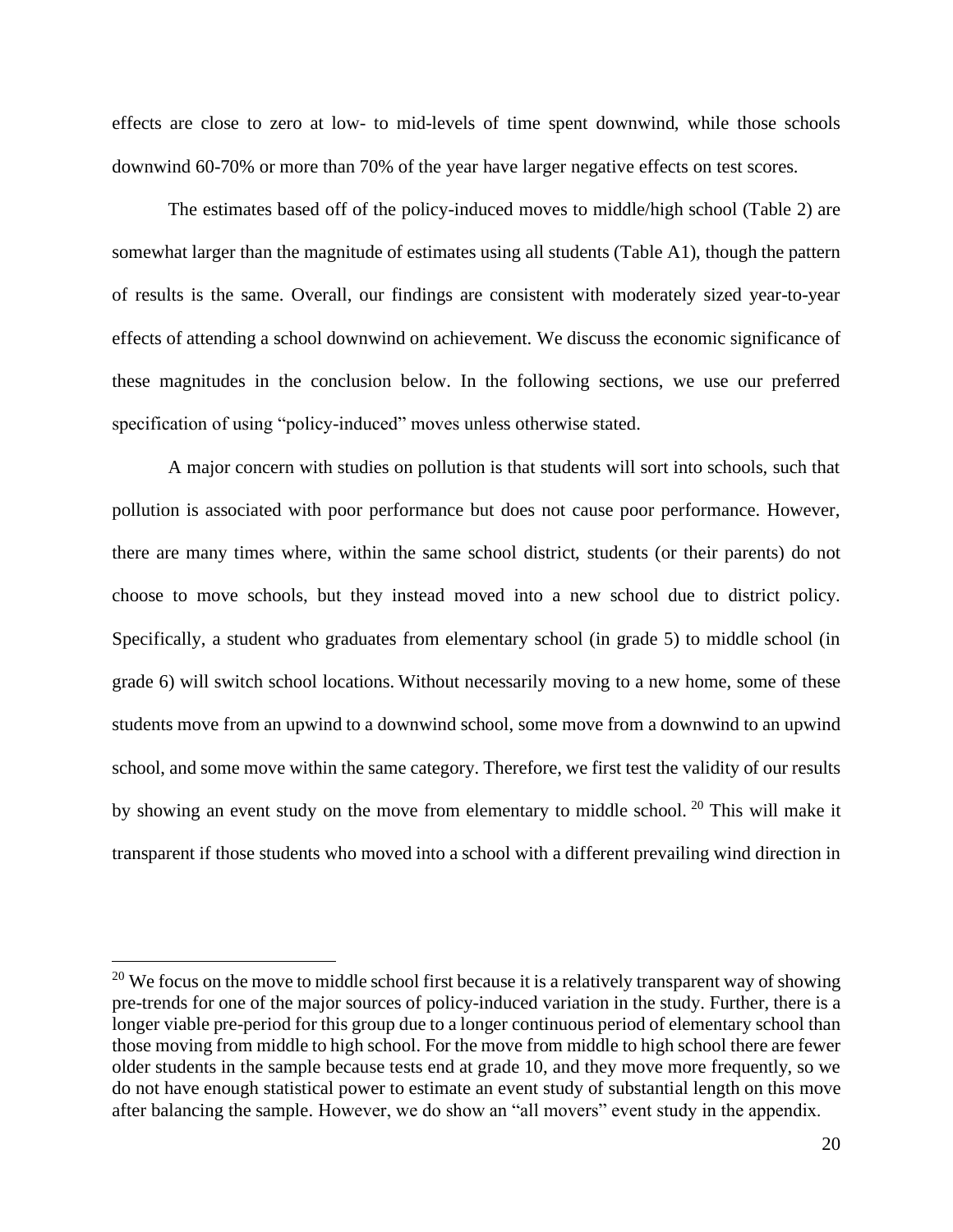6<sup>th</sup> grade were on a different trajectory in achievement. Furthermore, the associated graphs help us understand how outcomes change relative to the timing of exposure to pollution.

Figure 3 focuses on two groups: those who move from a downwind elementary school to an upwind middle school from fifth to sixth grade ("To upwind") and those who move from an upwind elementary school to a downwind middle school from fifth to sixth grade ("To downwind"). We estimate the effects such that they are relative to grade 5. See the data appendix for more details on our event study methodology.

Several key patterns stand out. First, we see a relatively flat pre-trend in FCAT scores for both groups across grades 3-5. Second, scores drop sharply when students move to a downwind school in grade 6. Third, while there seems to be a slight increase in scores for students moving from a downwind to an upwind school, the impact is small and statistically insignificant. One explanation for this pattern is that the effects of pollution exposure may be persistent beyond the period of direct exposure. This would be the case if exposure to pollution in earlier grades has persistent effects on either cognition or skill acquisition that last even after pollution is alleviated. We also see a similar relatively flat pre-trend and sharp increase in behavioral incidents, with a more distinct effect of moving from downwind to upwind. Finally, the pre-period is mostly flat for percent of time absent, though there is a decline in absences in fifth grade followed by a sharp increase for those moving into a downwind school. We see a similar pattern if we instead use all students rather than our policy-induced movers (shown in appendix figure  $A2$ ).<sup>21</sup>

<sup>&</sup>lt;sup>21</sup> Appendix Figure A2 presents results for using variation from all moves for students who move from an upwind school (year -1) to a downwind school (year 0) in any grade (i.e., not only those students transitioning from elementary to middle school). Here, we see similar patterns for test scores and behavioral incidents. The pre-trends are slightly noisier but still relatively flat in the grades before the event with a sharp and persistent change in these outcomes as students move downwind. The pre-trends are not as flat for absences. We take these event studies as evidence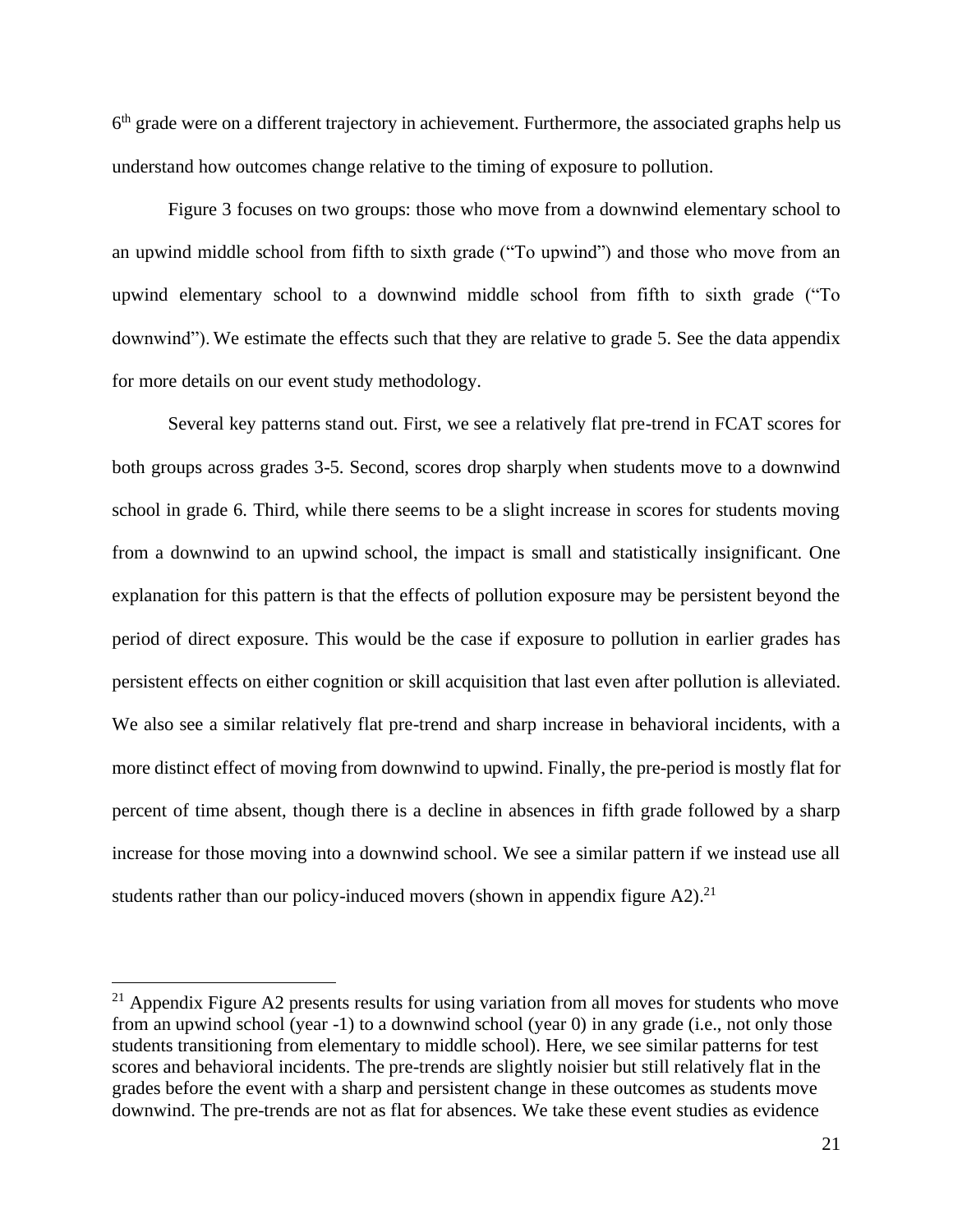## *B. Annual versus Testing Week Pollution Exposure*

Prior research finds that testing-day pollution exposure affects test performance (e.g., Ebenstein et al., 2016; Marcotte, 2017; Roth, 2016). In this section, we use our detailed wind data to assess this pattern, as well as test whether prevailing school year or testing week pollution better explains achievement outcomes. Though the designation of downwind status is static for each school for the annual variation, we can use the changing timing of the testing dates to examine whether testing-week-specific affects also drive results (Heissel & Norris, 2018). We do not show the same test on behavioral incidents or absence rate, as the test-week fluctuations should not change these annual measures. $^{22}$ 

As in the main analysis, we use the 2010 data as a proxy for all years; that is, the annual exposure for a given school is the same across all years and variation comes from students moving across schools. We proxy testing week exposure using the 2010 wind data by creating a downwind measure based only on the specific two-week period of testing for each year.<sup>23</sup> Here, variation comes from both student moves and changes in the testing time. Not every school has wind data available to create this testing-year-specific downwind measure, so the N in this analysis is smaller than the main results.

Table 3 displays the results. Column 1 repeats the main specification on the subsample limited to schools with wind data available during the testing week. Column 2 instead only includes

that differential trends between students who move downwind (or upwind) and those who do not change treatment status are not driving our results.

<sup>&</sup>lt;sup>22</sup> We have examined these measures, and we find that test-week wind variation does not affect these outcomes after conditioning on annual variation, as would be expected. Results are available on request.

 $23$  While we get similar results using the annual data on wind patterns during testing weeks we are concerned about selection in where the wind monitors are set up over time, so we instrument one year of data over other years.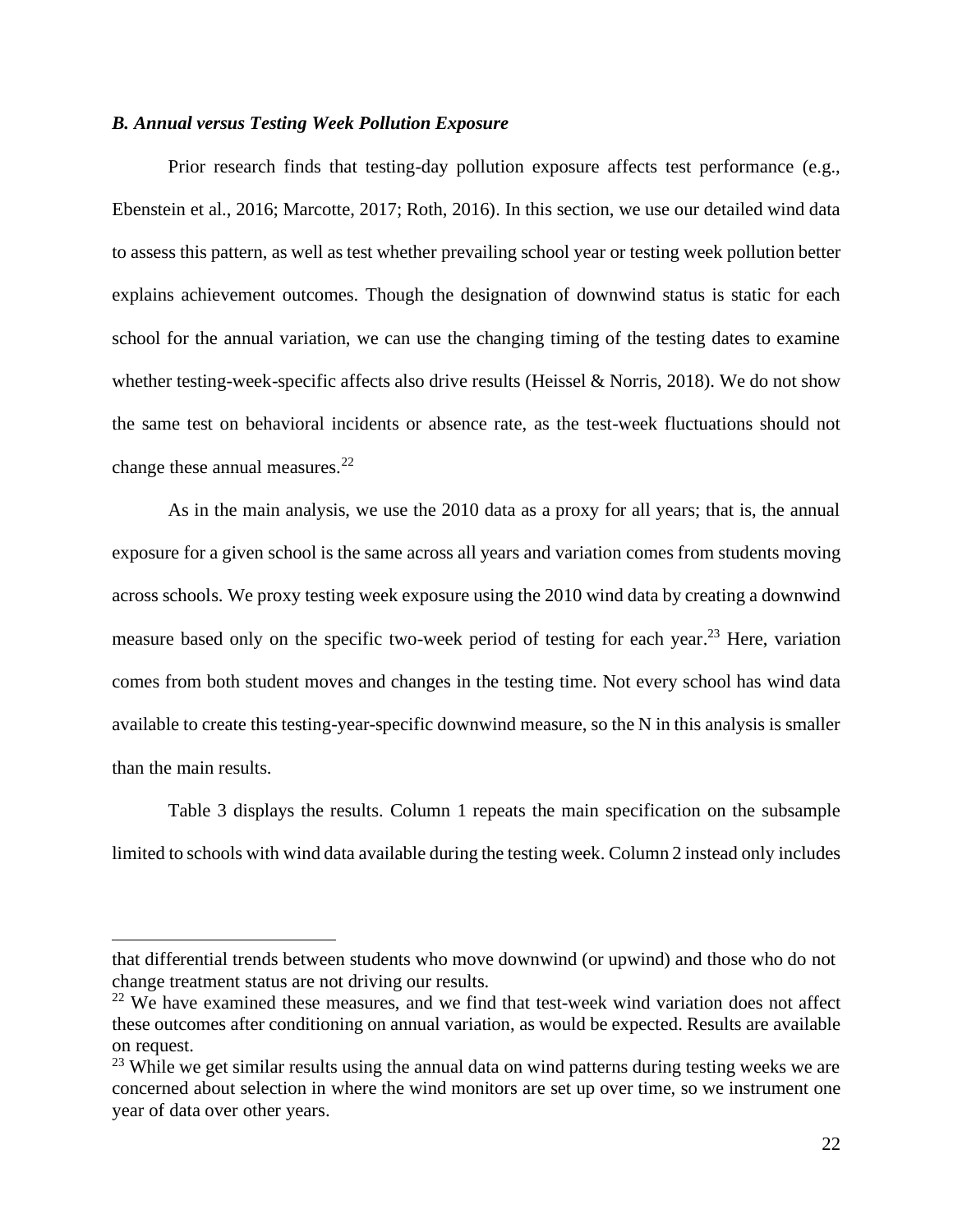a measure of downwind status at the testing-week level. Finally, Column 3 includes both measures to test whether annual or testing week variation in pollution exposure more strongly predicts FCAT scores. We repeat this exercise for downwind status defined by being downwind 60% or more of the time (Panel A) and by our wind intensity measure (Panel B).

Focusing on Panel A, we replicate our finding that students in schools downwind 60% or more of the time over the course of the year have 0.04 standard deviations lower scores, relative to when they are in upwind schools. Moving to column 2, we find that attending a school that is downwind 60% or more during the testing week specifically leads to 0.02 standard deviations lower test scores, relative to testing weeks in other years when the student was not downwind. When we include both of these measures together, we find that the annual variation best predicts test score outcomes. Being downwind 60% or more of the time during the school year is associated with a 0.03 standard deviation decrease in test scores, while the testing-week-specific coefficient is small and statistically insignificant. In the intensity measure, the annual measure is almost twice the size of the test-week-specific measure of exposure. This suggests that continual exposure while students are learning has an impact that is two to four times greater than exposure on the day of the test.

#### *C. Effects by Subgroup*

We next examine several potential subgroups of interest. Different socioeconomic groups may have different access to resources to ameliorate the effects of pollution exposure such as academic help for more affluent students. Conversely, advantaged students are less likely to be exposed to pollutants at home, potentially leading to a larger marginal impact of attending a polluted school. Table 4 examines our preferred estimation for several subgroups: by race/ethnicity (White, non-Hispanic, Panel A; Black students, Panel B; Hispanic students, Panel C); by frequency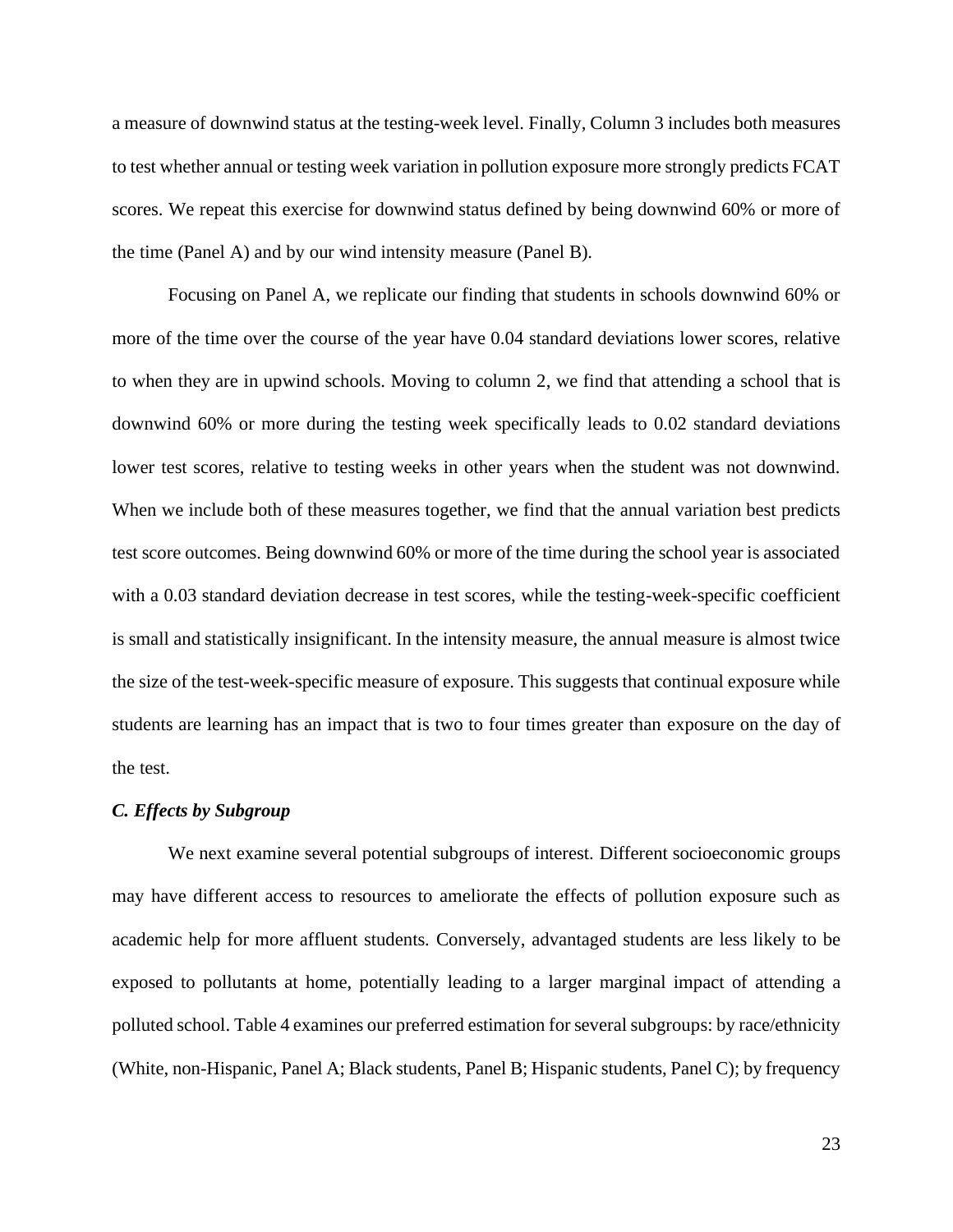that students identify as on free- or reduced-price lunch (always on FRL, Panel D; sometimes on FRL, Panel E; never on FRL, Panel F), and by gender (Panels G and H).

White, non-Hispanic students and Hispanic students have larger FCAT and absence responses to pollution, whereas Black students have larger behavioral incident results. The largest test score effects are for the never-FRL students, with lower effects for the always-FRL students. The sometimes-FRL students fall between these groups. There is no statistical effect on behavioral incidents for the never-FRL students. The behavioral effects are large and statistically about the same between the sometimes- and always-FRL students, though the sometimes-FRL estimate does not differ from zero. The absence rate effect is driven by the sometimes-FRL students.

There is no clear pattern of differences between boys and girls. Overall, these patterns suggest that the more-advantaged students are the most academically harmed by pollution exposure, while the less-advantaged are more likely to have behavioral incidents. While it is difficult to say for certain, this may be because disadvantaged students are already exposed to other sources of pollution.

#### *D. Testing for Sorting into Schools*

To test for sorting into schools, we first demonstrate that wind direction does not systematically predict school or student demographic characteristics. Figure 4 plots the relationship in raw means between the time a school spends downwind and several key school level characteristics. These figures show that spending more time downwind is not consistently associated with being negatively selected on observable socioeconomic demographic characteristics. If anything, being downwind a large amount of the time is associated with more students in married families and fewer black students, though the means are not typically statistically different from zero.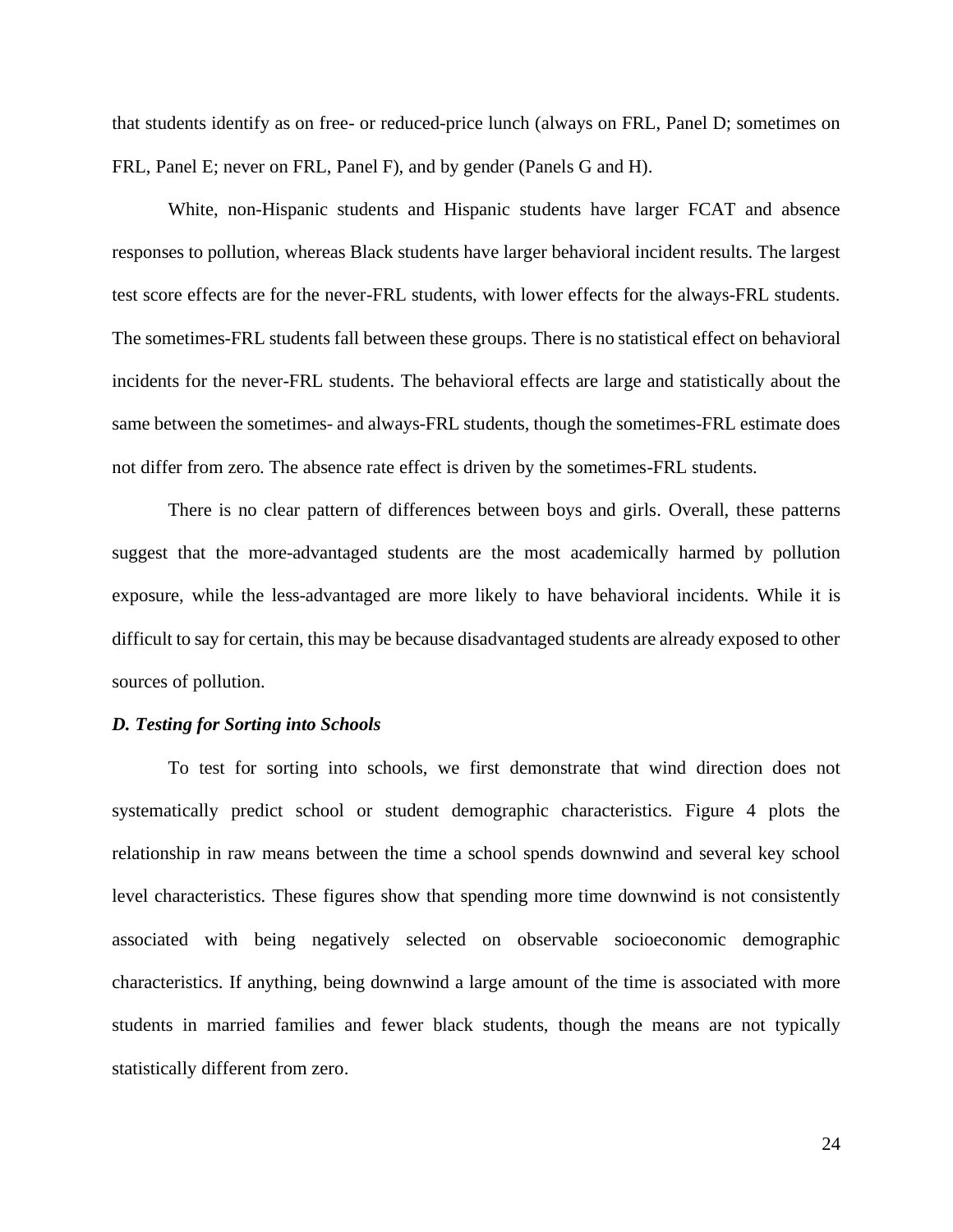Table 5 shows a balancing test where we estimate equation 1 with various demographic characteristics as the outcome variable of interest regressed on our measures of downwind status. If within zip code sorting between schools is a problem after controlling for student fixed effects, we would expect it to be more of a problem in specifications where we leverage "any" move between schools rather than just the "policy generated" move to middle/high school. Therefore, we also show the balancing test in our supplementary specification where the coefficient on downwind status is identified off of "any" within student change. Overall the coefficients on downwind status in Table 5 are largely statistically insignificant, except for a few cases. This pattern is consistent with type 1 error. The coefficients are also of mixed signs relative to being associated with lower socioeconomic status characteristics. We also see no effect of wind status on the accountability grade Florida assigns the school (column 9). While attending a downwind school lowers test scores, the effects are not large enough to drive changes in high-stakes accountability tests: one of the key signals of school quality that families use. Finally, the coefficient on many of the most important covariates related to socioeconomic status are small and relatively precisely estimated. For example, in the "maternal education" regression the coefficient on being "downwind" is only .02 out of an average of around 12 years of mother's education. The lower bound of the 95% confidence interval suggests that at most being downwind decreases mother's education by a 0.1 of a year of education.<sup>24</sup>

The above test is consistent with sorting based on pollution being less of an issue with sorting into schools than residential sorting into neighborhoods. Selecting into schools based on

<sup>&</sup>lt;sup>24</sup> Another key indicator of socioeconomic characteristics if the fraction of FRL students. Here the coefficient suggests that being downwind causes the percent of FRL students to decline by 1% (out of a mean of 67%). The standard errors are such that we can rule out that being downwind increases the percent of FRL students by more than 0.8%.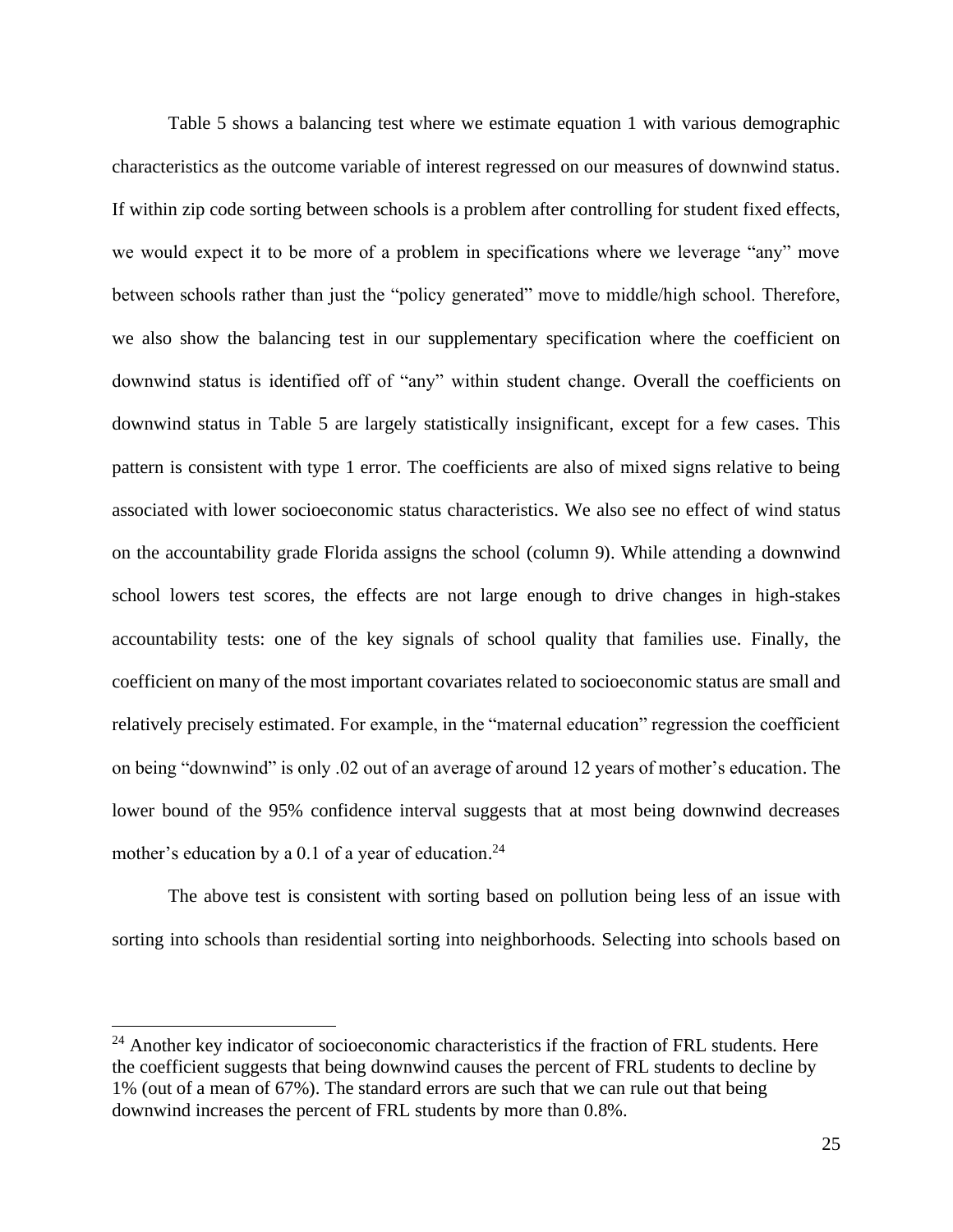traffic pollution is also less likely than some other forms of pollution because small pollutants such as CO, UFP, and nitrogen oxides are not perceptible by human senses and are only detectable with scientific equipment. Larger, more perceptible particles do not disperse as far from highways. Finally, due to the coastal wind patterns and the peninsular shape of the state, prevailing winds tend to shift during the school day relative to the evening. Thus, even if a school is downwind over the course of a school day it does not necessarily mean the neighborhood it is located in itself is systematically downwind.

Zip code fixed effects help account for student sorting between zip codes. Our balancing test shows that within zip codes schools are similar based on observable demographic and quality characteristics, and the event study shows that treatment and control students are on comparable trajectories. That being said, we recognize that it is still possible that students could be sorting into schools or that prevailing wind direction could otherwise be endogenous, and we perform a number of tests to address this concern.

One serious remaining concern is that our results could be driven by within zip code sorting. We can formally test this by dropping all zip codes in which there are choices between elementary/middle/high schools in terms of being downwind 60% or more of the time. We begin by dropping all the control zip codes without at least one downwind school. Of the remaining we drop all those in which there are choices between elementary/middle/high schools that are both upwind and downwind. This limits the geographic coverage of our sample such that external validity is a concern, but an advantage of this approach is that now our results are exclusively identified off of cases where there is no room, within our observed sample, for within zip code sorting. Table 6 shows these results. The negative effects of attending a downwind school are larger than our baseline results and statistically significant, with a -0.08 standard devation impact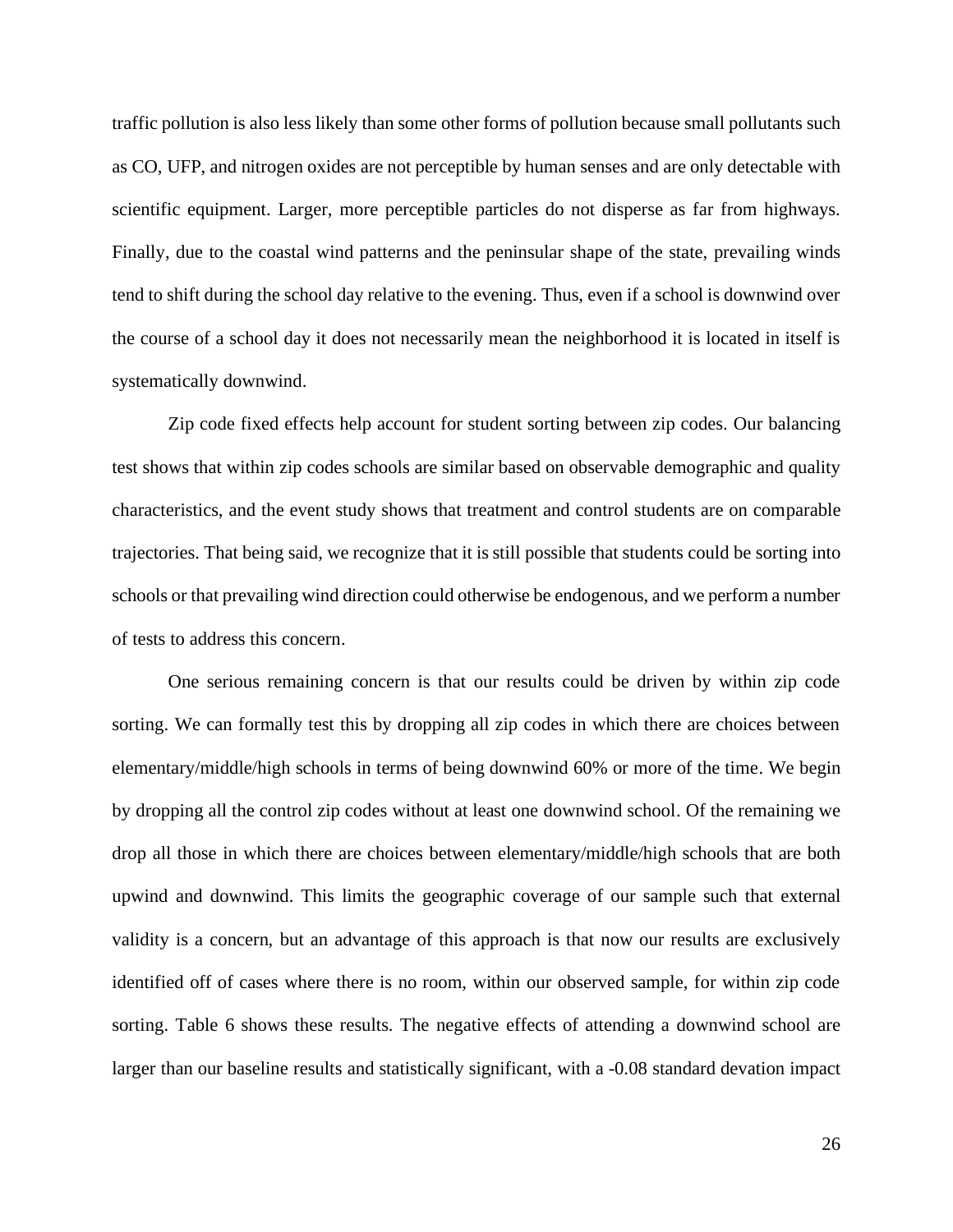on test scores. There are also larger effects on behavioral incidences and absences. However, the standard also errors are roughly double, making it unclear if the estimates are substantially different from our core results. Importantly, if within zip code sorting was driving our results we would expect to see smaller effects in this sample with few attendance choices.

In a related test, we drop all zip codes without at least one downwind school to address concerns that the "downwind more than 60% of the time" variable is comparing a large number of control schools to a small number of treated schools. <sup>25</sup> Results are in appendix Table 3 and are largely similar to our core results using downwind status. We also show our results are robust to dropping the most mobile students who we observe transitioning to schools between zip codes in Column 4 of Table 7, which we discuss in additional detail below.

### *E. Additional Robustness Checks*

If our results are driven by traffic pollution, we would expect students to do worse if they are downwind of more heavily-trafficked roads. We operationalize this by examining the impact of being downwind of the road nearest to the school  $(r=1)$  in order to categorize schools by traffic volume. We then estimate our main model replacing the "downwind more than 60%" indicator with interactions between this indicator and three different AADT bins. We also include the uninteracted bins as controls.<sup>26</sup> Figure 5 plots the coefficients on these interactions. The estimates indicate that being downwind of the lower-traffic-volume roads has no statistical effect on FCAT scores: the point estimate is positive but statistically insignificant. The coefficient for being downwind of middle-traffic road is close to zero. There is a large effect of being downwind of the

<sup>&</sup>lt;sup>25</sup> Once we drop these zip codes roughly 25% of the schools in the sample are downwind.

<sup>&</sup>lt;sup>26</sup> The AADT bins we use are  $\leq 50,000$  average cars per day, 50,000-75,000 average cars per days, and >75,000 average cars per day.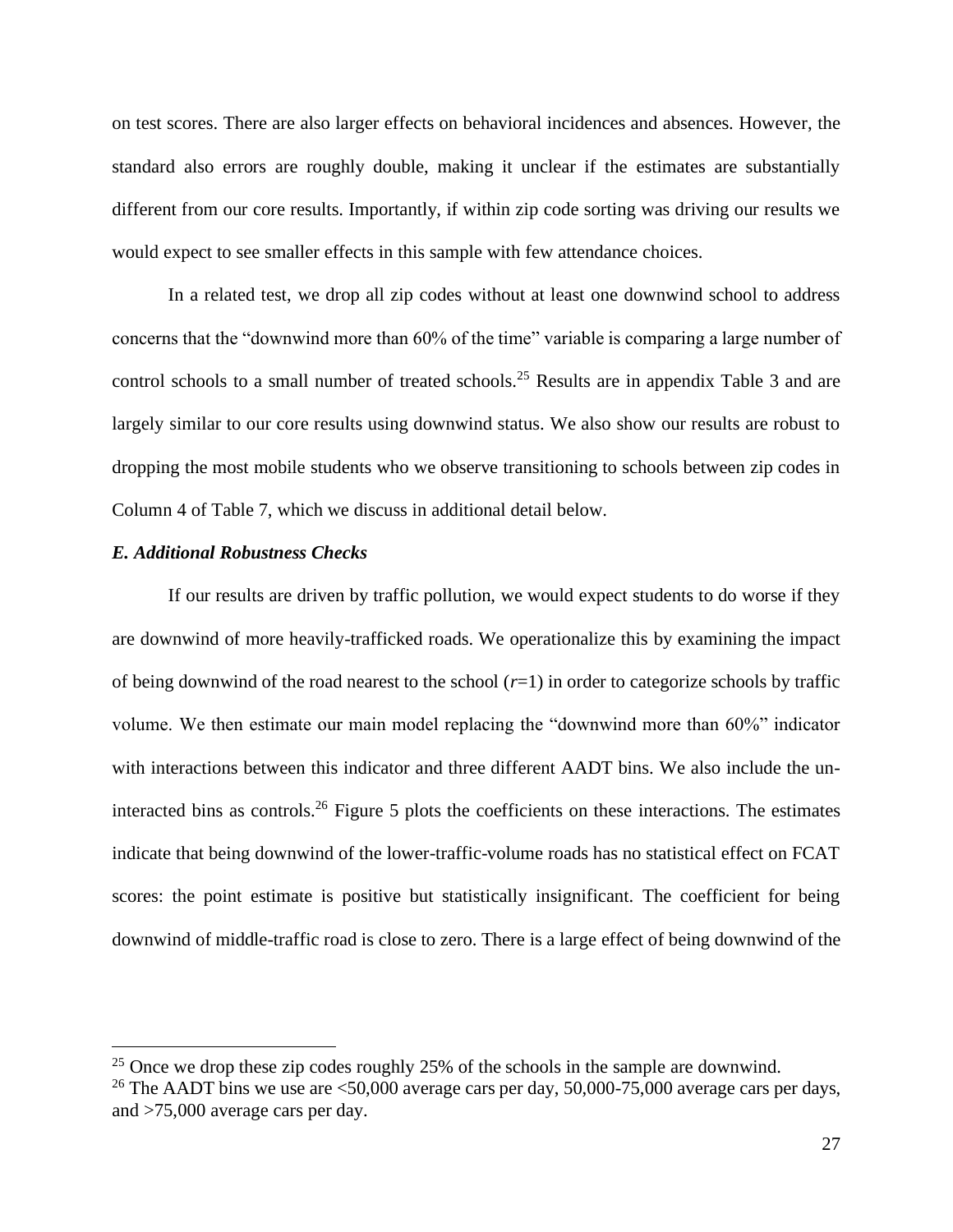highest-volume roads, and this effect statistically differs from the lowest-volume estimate (*p-*value of interaction=0.011). Overall, the main effects appear to be driven by the highest-trafficked roads.

We next perform a series of placebo tests to provide additional evidence that our results are not spurious. These placebo tests also guard against a related concern that, in spite of employing difference-in-differences, our estimates are somehow capturing the negative effects of changing schools.<sup>27</sup> Here we keep a students' timing of school changes the same but randomly assign downwind sixty percent of the time status and wind intensity at the school level.<sup>28</sup> We then re-run our primary specification with these placebo treatments. The results of this specification are presented in Table A3, and we find no statistically significant placebo effects.

Table 7 runs a number of additional robustness tests across our models using the average FCAT outcome to address a variety of concerns. The first column of Table 7 is a replication of the results from Table 2. The second column tests that noise or other highway related contaminants (such as kicked up dust) that travel short distances from highways due to wind direction are not driving the results. We do this by dropping schools within 0.3 miles of the highway. The results do not substantially change after dropping these schools. Column 3 presents results from a placebo test where we replace our "downwind" measure with an indicator variable equal to one if the wind is blowing parallel along the road segment sixty percent or more of the time. This should capture if there any effects related to strong prevailing winds in a location that is not directly associated with increased pollution exposure; however, the coefficient on test scores is small and not statistically significant.

 $27$  As another test against this concern we also tried controlling for "moving school" dummies up to three years out. Our results were robust to this specification.

 $28$  For wind intensity we draw from a uniform distribution. For downwind status we draw percent of time downwind from a uniform distribution and create an indicator for being downwind more than 60% of the time.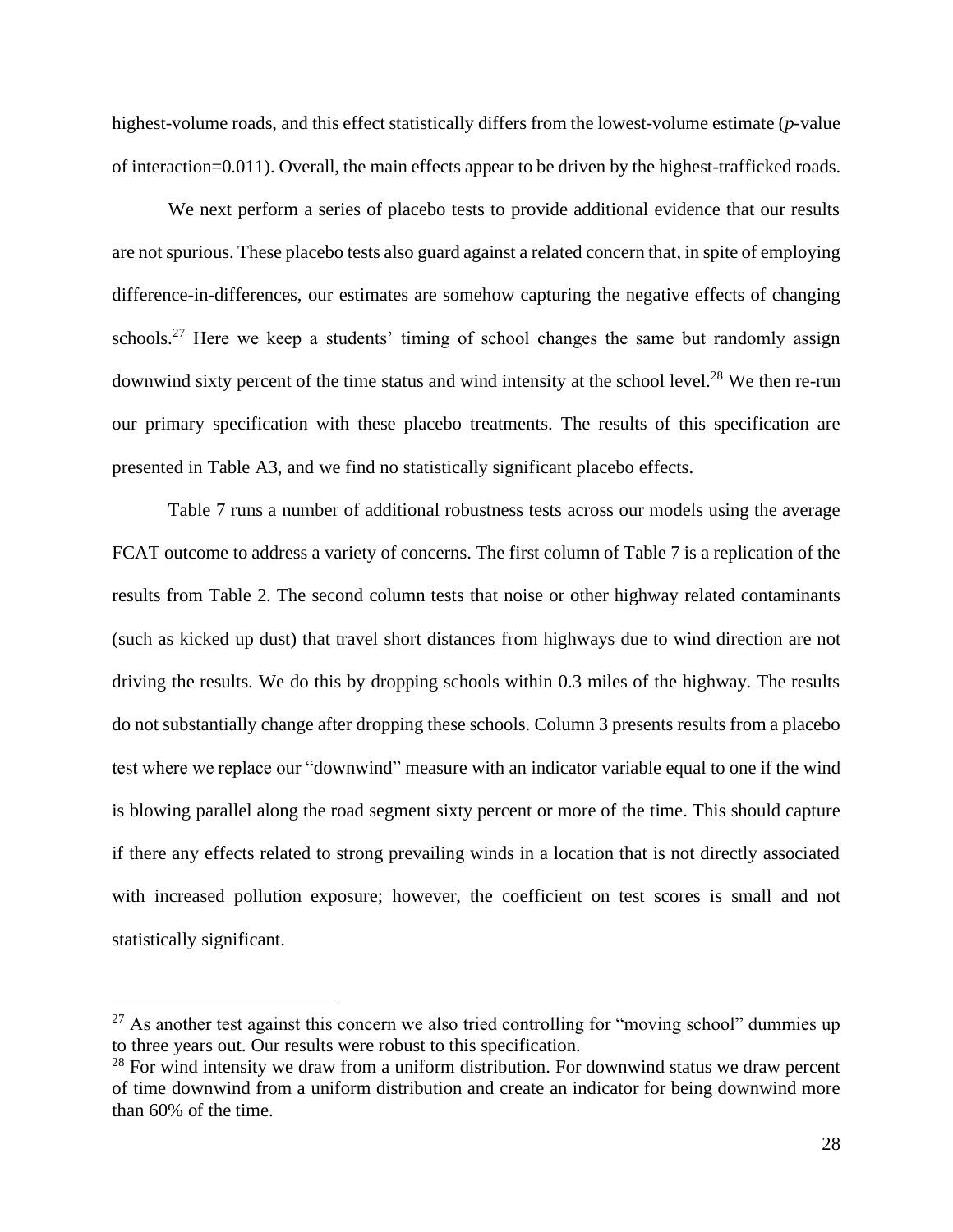One worry with the analysis is that parents are moving their children in wayssystematically related to achievement, even within the same school district. Though we do not know where students live, we know their school address, and in Column 4 we limit the sample to only students who stay in the same zip code in our observed data. Here, any differences cannot be driven by differential effects on cross-zip movers at any point through the end of high school. Here, we have lower power due to a lower N. The estimate for being downwind more than 60% of the time is larger in magnitude, while the estimate for the intensity measure is smaller.

Another concern with our analysis is that the long-run equilibrium of downwind schools is worse than in upwind schools, such that the downwind effect is actually a combination of pollution effects and negative peer effects. Although this would not change the policy implication that downwind schools are bad, it would be an important caveat in interpreting our results. We test this, as best as we can, by controlling for peer test scores as a "bad control". Specifically, when we add the average FCAT results for each school-year as a control in Column 5, the results do not change from the main specification, suggesting that it is pollution and not peer test scores that are driving our results.<sup>29</sup> Another point of evidence in support of this interpretation is that our estimates are roughly similar to estimates to pollution on test scores in other contexts (Marcotte, 2017; Persico & Venator, 2018).

As a final robustness check we examine different ways of clustering our standard errors. While we cluster our baseline results on school as the level of treatment, correlations in the error term across geography or over time could result in our estimated standard errors being too small. Appendix table A5 shows that our core results are robust to a range of different clustering schemes

<sup>&</sup>lt;sup>29</sup> We recognize that average school-year FCAT is arguably an endogenous control, but felt reassured that including it here did not change our results.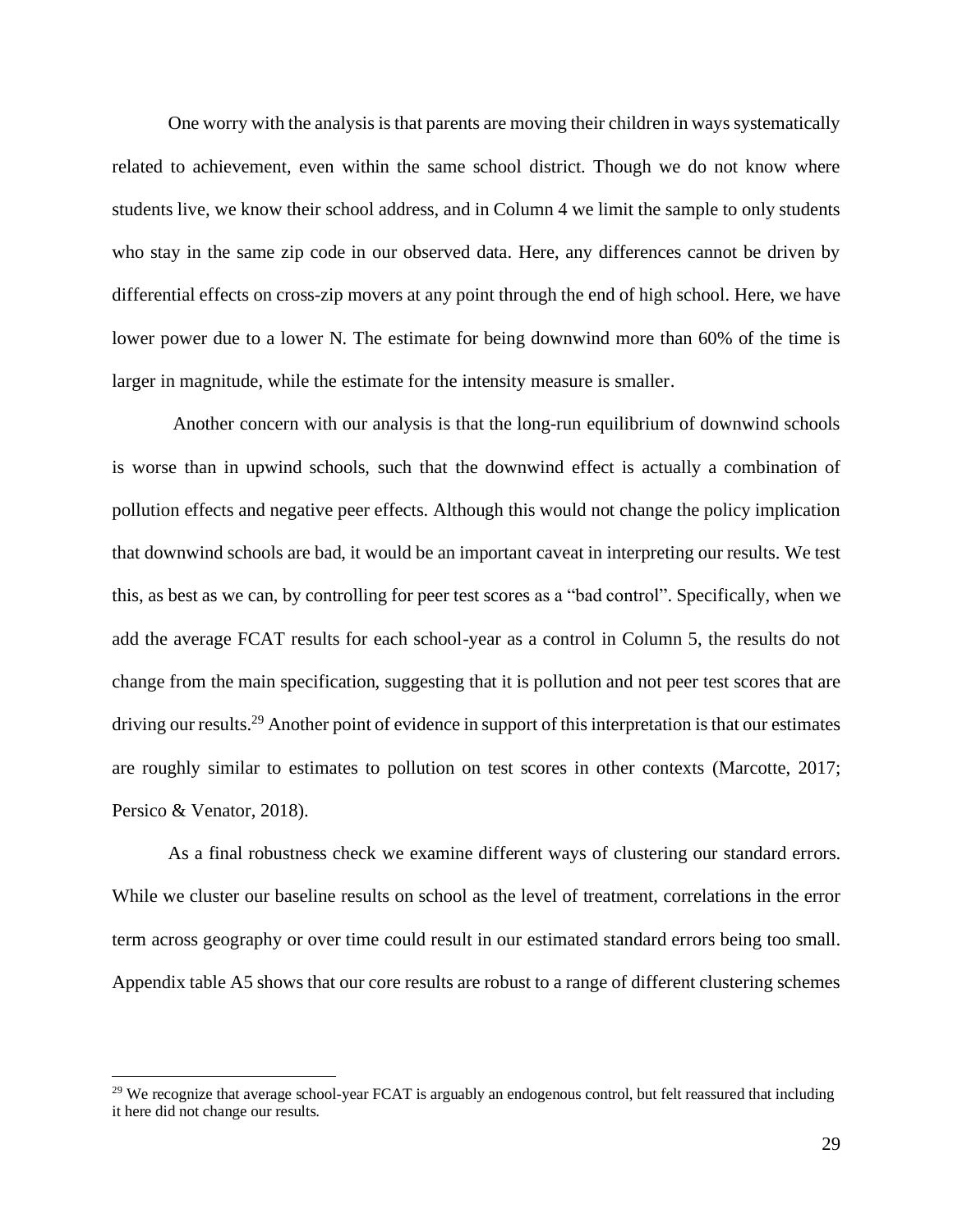for average FCAT. We have tried different types of clustering on the other outcomes, and they follow a similar pattern (results available upon request).

#### *F. Pollution Estimates*

So far we have focused on the reduced form effects of being downwind of a major highway. We can also approximately examine the first stage of pollution. We cannot directly apply our model to estimate pollution exposure because we cannot track changes in student-level exposure over time. Instead, we use hourly EPA pollution monitor and hourly MADIS wind data to examine how much pollution increases when the monitor is downwind of a highway in 2010. Our preferred specification uses month and site fixed effects, such that the effect is interpreted as the level of pollution for times when a monitor is downwind of a major highway, relative to times when the wind blows such that the same monitor is upwind. In appendix B we provide more details on this pollution data and on our exact estimating equation.

We do not have measures for ultrafine pollutants which are known to both affect cognition, health, and travel farther distances than heavier particles based on wind direction. However, we have data on several heavier particles (PM<sub>10</sub>, CO, and NO<sub>2</sub>) that we would expect to exhibit similar patterns with a smaller distance traveled (Karner et al., 2010). We take logs of these three pollutants so we can interpret the coefficient as percent changes.<sup>30</sup> We expect  $PM_{10}$  and CO to travel a maximum of about  $0.12$  miles, while  $NO<sub>2</sub>$  might travel up to  $0.34$  miles on the wind (Karner et al., 2010). We also examine a pollution index that normalizes each of these individual pollutants to have a mean of zero and a standard deviation of one over all pollution monitors, and then takes the simple average for each site-hour observation.

 $30$  We get similar results when we use levels instead of logs.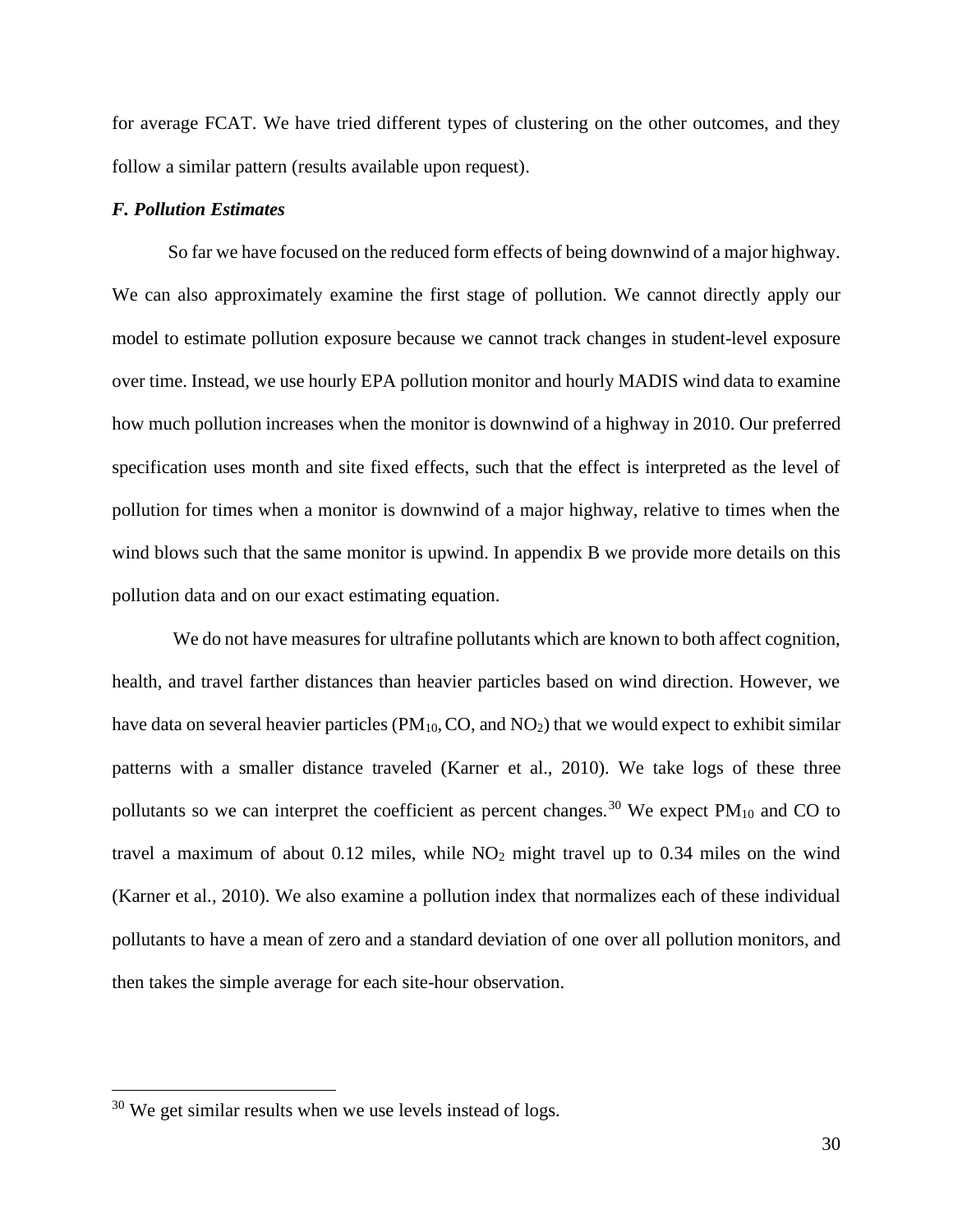Table 8 presents the results. We include pollution monitors within 0.4 miles of a highway (Column 1) to match our main specification and pollution monitors within 0.1 miles (Column 2) to focus on the likely distance traveled of the particular pollutants we have available in the data. While Column 1 has more observations, we expect Column 2 to more consistently estimate these pollutants. The rows of the various pollution types include results of both being downwind (at a given site in a given hour), and by the downwind intensity measure (based on the difference in degrees in wind direction and monitor location in a given site and hour).

Broadly, across most measures, the table confirms the general pattern that being downwind increases pollution exposure. For instance, in the preferred 0.1 mile range, when a site is downwind of a major highway the pollution index increases by 0.187 standard deviations, relative to the hours of the day the site is not downwind. Moving from the wind blowing directly away from the monitor to directly at it in the wind intensity estimate increases pollution by 0.43 standard deviations. For the specific pollutants,  $PM_{10}$  increases by 11.2% when monitor is downwind of a major highway, CO increases by 8.9%, and  $NO<sub>2</sub>$  increases by a statistically insignificant 7.8%. The results are in the same direction but smaller when we expand the radius to 0.4 miles.

Very roughly, we approximate that downwind schools experience a 25% higher level of ambient traffic pollution in a day, relative to upwind schools.<sup>31</sup> We can combine our reduced form student achievement estimates with the estimated impacts of being downwind on pollution to derive a "two stage least squares" type of parameter. Scaling our preferred estimate of a policy-

 $31$  Students attending schools that are downwind 60% or more of the time are downwind on average 76% of the time or 6.08 hours of the school day, whereas other students are only downwind 2.16 hours (27% of the time). Therefore, "treated" students are downwind an average of 3.92 hours more than control students. Taking the pollution index measure of a 0.187 standard deviation increase in pollution, we calculate  $0.187*3.92 = 0.73$  standard deviations, or 25% of the pollution distribution applying the properties of a standard normal distribution.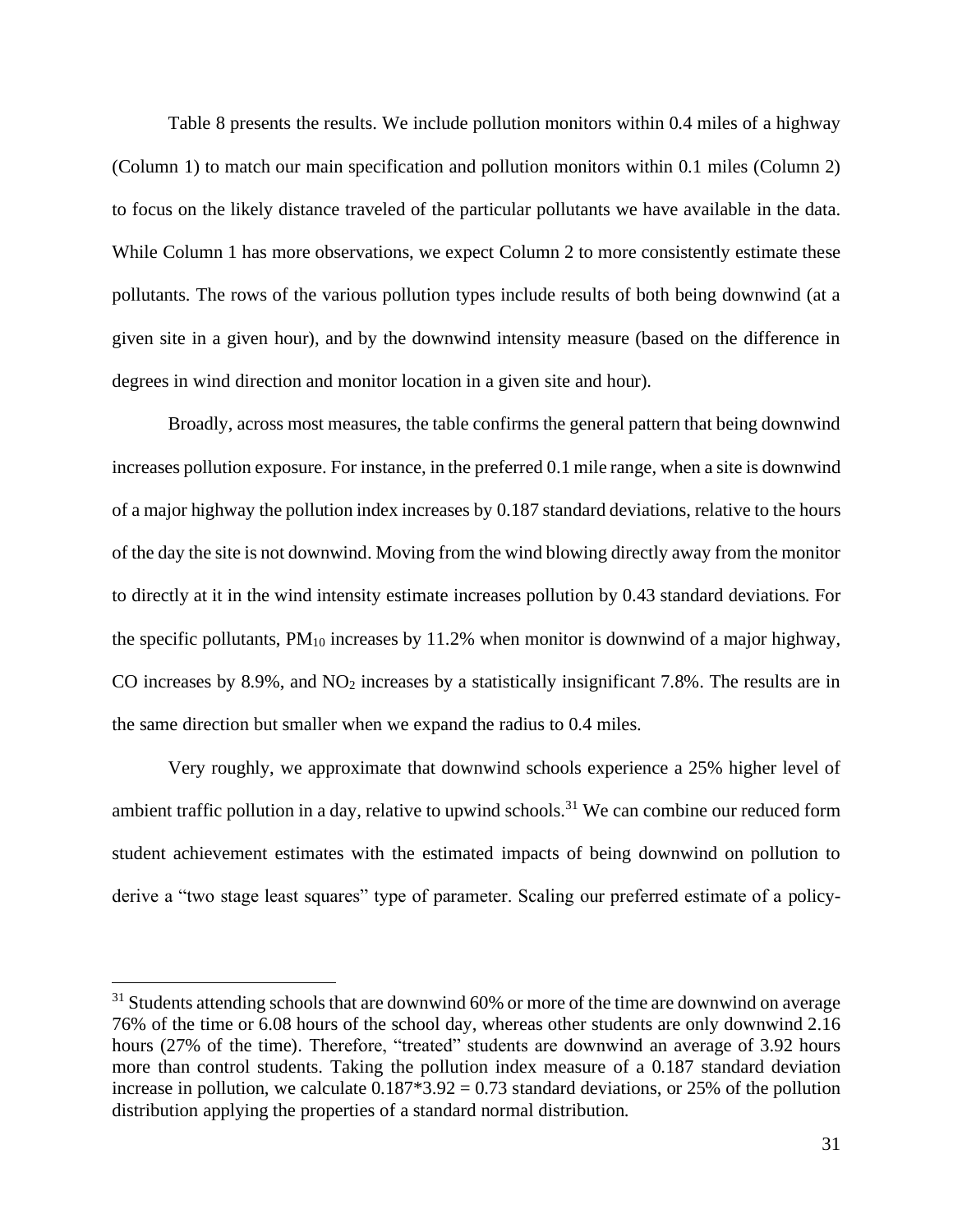induced move to a downwind school that has a 25% higher level of pollution, implies that increasing the ambient traffic pollution exposure of a school by 10% per day over the course of a school year causes students who attend this school to experience a 0.016 standard deviation decrease in test scores.<sup>32</sup> Similarly, a 10% increase in traffic pollution causes a 3.13 percentage point increase in behavioral incidents, corresponding to 14% of the mean. We can also approximate the additional exposure to ultrafine particulate matter using the atmospheric sciences literature. Based on estimates from the Karner et al. meta-analysis, schools downwind within 0.207 miles of a highway (the average for our sample) would experience an increase in ultrafine particulate matters that is 2.5 times the background levels.

#### **VI. Conclusion**

This is the first study, to our knowledge, to show negative academic effects of pollution related to traffic exposure during the school day. We leverage the microclimates that exist within zip codes and the policy-induced changes in school attendance for middle and high school to study how localized pollution exposure can harm school children. Using within-child variation in exposure, we show that children who move to a school downwind of a major highway have lower test scores and a higher likelihood of behavioral incidents and missing school than when those same children attended schools with similar characteristics that were not downwind of a major highway. The effects are larger for more heavily-trafficked roads, and the effects appear to last even after the child moves away from a downwind school. This suggests that once damage from pollution is done, even during middle childhood, it might persist, potentially affecting outcomes far into the future.

 $32$  Calculated by dividing a 0.040 standard deviation decrease in test scores and a 25 percent increase in pollution and then multiplying by 0.10.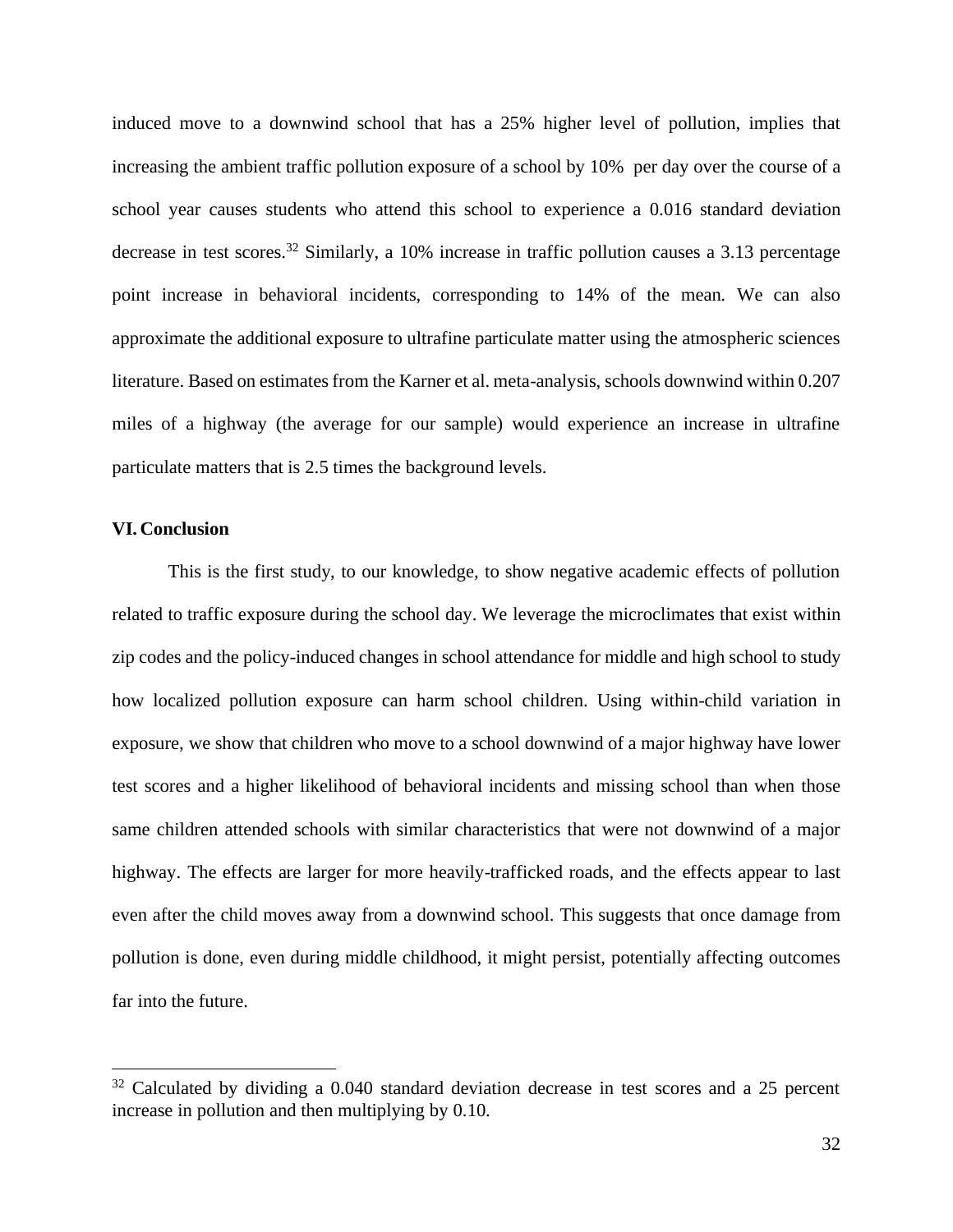In addition, the magnitude of these effects are substantively important, especially when one considers that 6.4 million children (or about 12.6 percent of public and secondary school students) attend school within 250 meters of a major roadway. To put this in context, Chetty, Friedman and Rockoff (2014) find that a one standard deviation improvement in teacher quality increased test scores by 0.1 standard deviations. This suggests that removing exposure to local highway pollution would increase test scores as much as increasing teacher quality by 40 percent of a standard deviation. Our findings are about one fifth of the magnitude of the Tennessee STAR experiment (Krueger, 1999), which found that reducing class sizes from 22 to 15 students increased test scores by about 0.2 standard deviations.

We can also use our estimates to evaluate the academic impact of environmental regulations that have decreased traffic emissions by applying our estimate that a 10% decrease in traffic pollution leads to a 0.016 standard deviation increase in scores. The EPA estimates increased auto and truck regulations as part of the Clean Air Act reduced traffic emissions by 70% between 1970 and 2015 (EPA, 2015), which implies a large 0.11 standard deviation increase in test scores.<sup>33</sup> These estimates would suggest that the reductions in traffic pollution over the past three decades are on par with major education interventions in a way that has not been catalogued by EPA welfare estimates.

There is reason to believe that our estimates are a lower bound on the true effects of highway pollution. For instance, our study's findings are identified from children who attended school within 0.4 miles of a major road for at least two school years. While that includes about

<sup>&</sup>lt;sup>33</sup> See [https://www.epa.gov/clean-air-act-overview,](https://www.epa.gov/clean-air-act-overview) last accessed on 7/23/2018. While we believe this provides one application for understanding our estimates, there are some caveats to interpreting our results in this way. Our parameter is estimated off of our specific natural experiment and more research would be needed to understand how to apply this more broadly.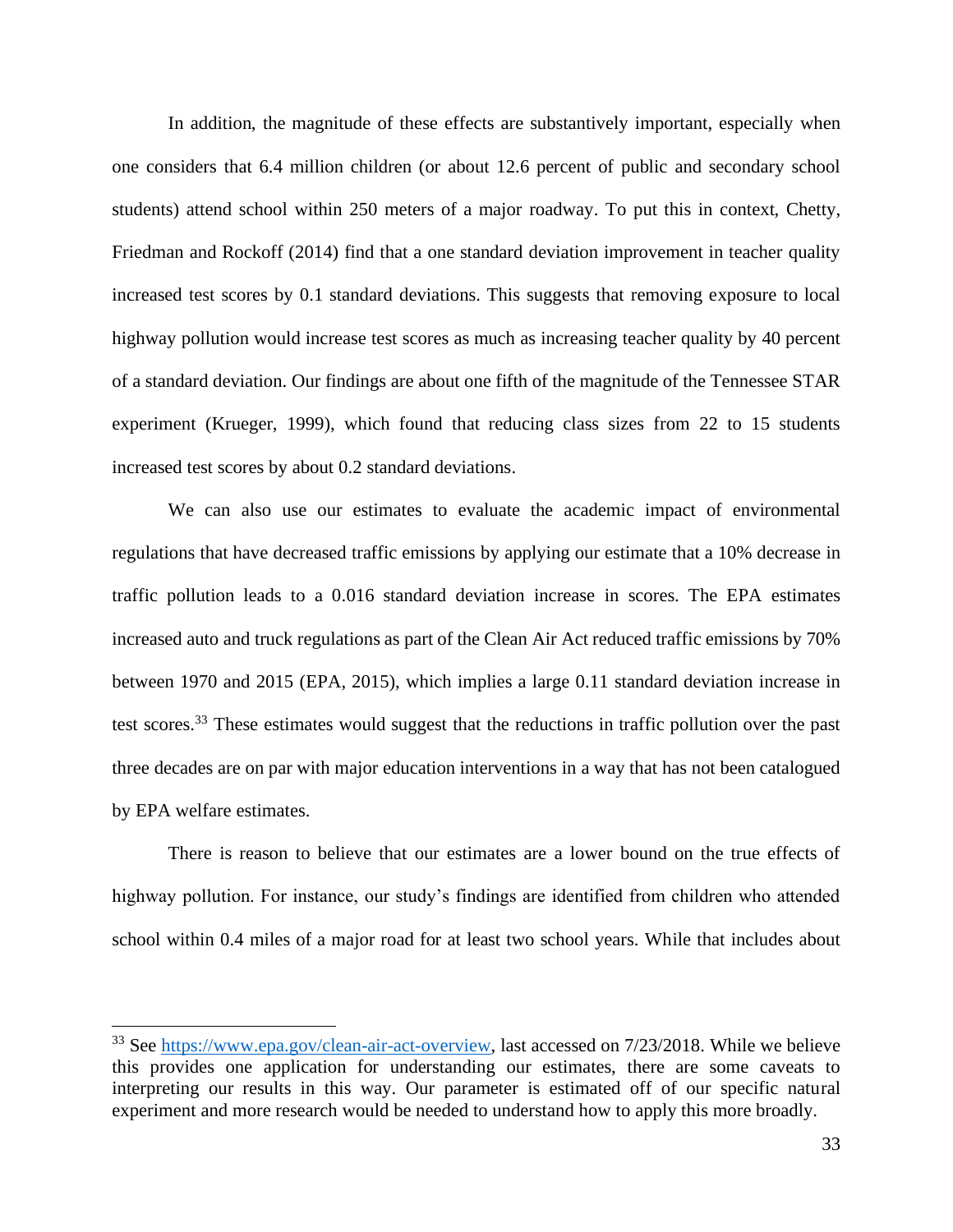36% of our study population in Florida, we do not include effects for children who move from schools very far from a major highway to being downwind of such a road. Conceivably, such children are exposed to less ambient pollution when they are farther away from roads, so the change in pollution exposure may be related to even larger effect sizes for them. However, selection issues prevent us from exploring this possibility further. We note, however, that our estimates show negative effects for all students. In addition, our results will be biased towards zero if the effects of pollution exposure are long-lasting. Then, even after a student moves from a downwind school to an unexposed upwind school, the student might continue to have lower academic performance.

Our results also imply several important policy lessons. First, districts may want to consider the benefits of placing schools away from major highways. Districts may be unable to move already-existing schools, but compensatory measures such as air filtration systems may reduce the amount of in-school pollution exposure for schools located near highways (South Coast Air Quality Management District, 2013). Schools downwind of a major highway are not the only ones exposed to pollution, so these measures may be beneficial for schools in polluted areas more broadly. Finally, recent work by Chetty et al. (2014) suggests that there is a massive amount of heterogeneity across cities in intergenerational mobility. However, there is reason to consider that even within zip codes there are forces that create unequal outcomes due to, for example, the placement of schools. More broadly, pollution exposure is not evenly distributed across the socioeconomic spectrum. Given that low-income and minority students are more likely to be exposed to pollution and live near major roads, our demonstrated relationship between pollution and academic achievement may provide insight into why academic achievement gaps persist in the United States.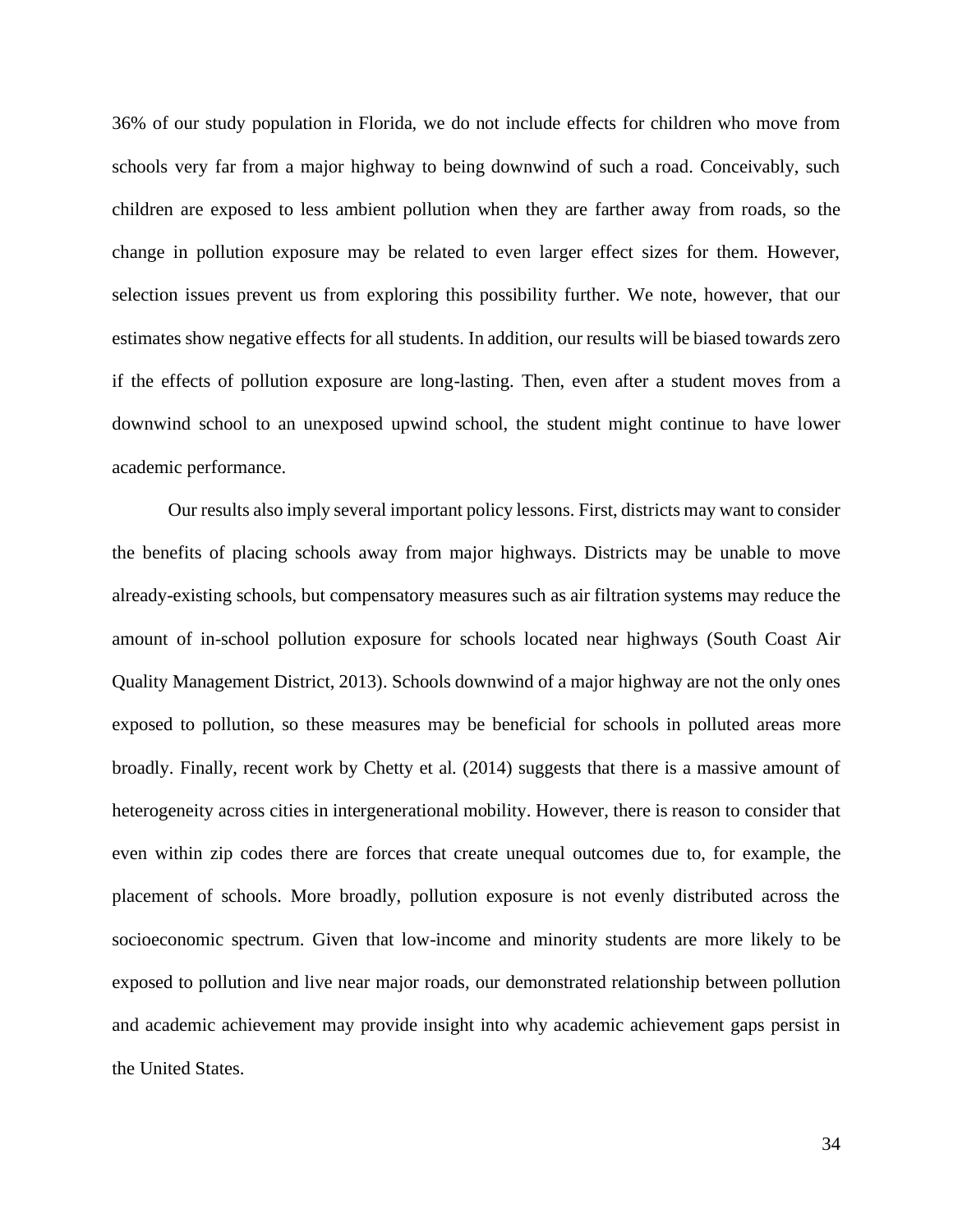## **References**

- Abid, Z., Roy, A., Herbstman, J. B., & Ettinger, A. S. (2014). Urinary polycyclic aromatic hydrocarbon metabolites and Attention/Deficit Hyperactivity Disorder, learning disability, and special education in U.S. children aged 6 to 15. *Journal of Environmental and Public Health*, *2014*.
- Aizer, A., Currie, J., Simon, P., & Vivier, P. (2018). Do low levels of blood lead reduce children's future test scores? *American Economic Journal: Applied Economics*, *10*(1), 307–341.
- Allen, R. W., Davies, H., Cohen, M. A., Mallach, G., Kaufman, J. D., & Adar, S. D. (2009). The spatial relationship between traffic-generated air pollution and noise in 2 US cities. *Environmental Research*, *109*(3), 334–342.
- Almond, D., Currie, J., & Duque, V. (2017). *Childhood Circumstances and Adult Outcomes: Act II* (Working Paper No. 23017). National Bureau of Economic Research.
- Almond, D., Edlund, L., & Palme, M. (2009). Chernobyl's subclinical legacy: Prenatal exposure to radioactive fallout and school outcomes in Sweden. *The Quarterly Journal of Economics*, *124*(4), 1729–1772.
- Anderson, M. L. (2015). *As the Wind Blows: The Effects of Long-Term Exposure to Air Pollution on Mortality* (SSRN Scholarly Paper No. ID 2663236). Rochester, NY: Social Science Research Network.
- Archsmith, J., Heyes, A., & Saberian, S. (2018). Air quality and error quantity: Pollution and performance in a high-skilled, quality-focused occupation. *Journal of the Association of Environmental and Resource Economists*.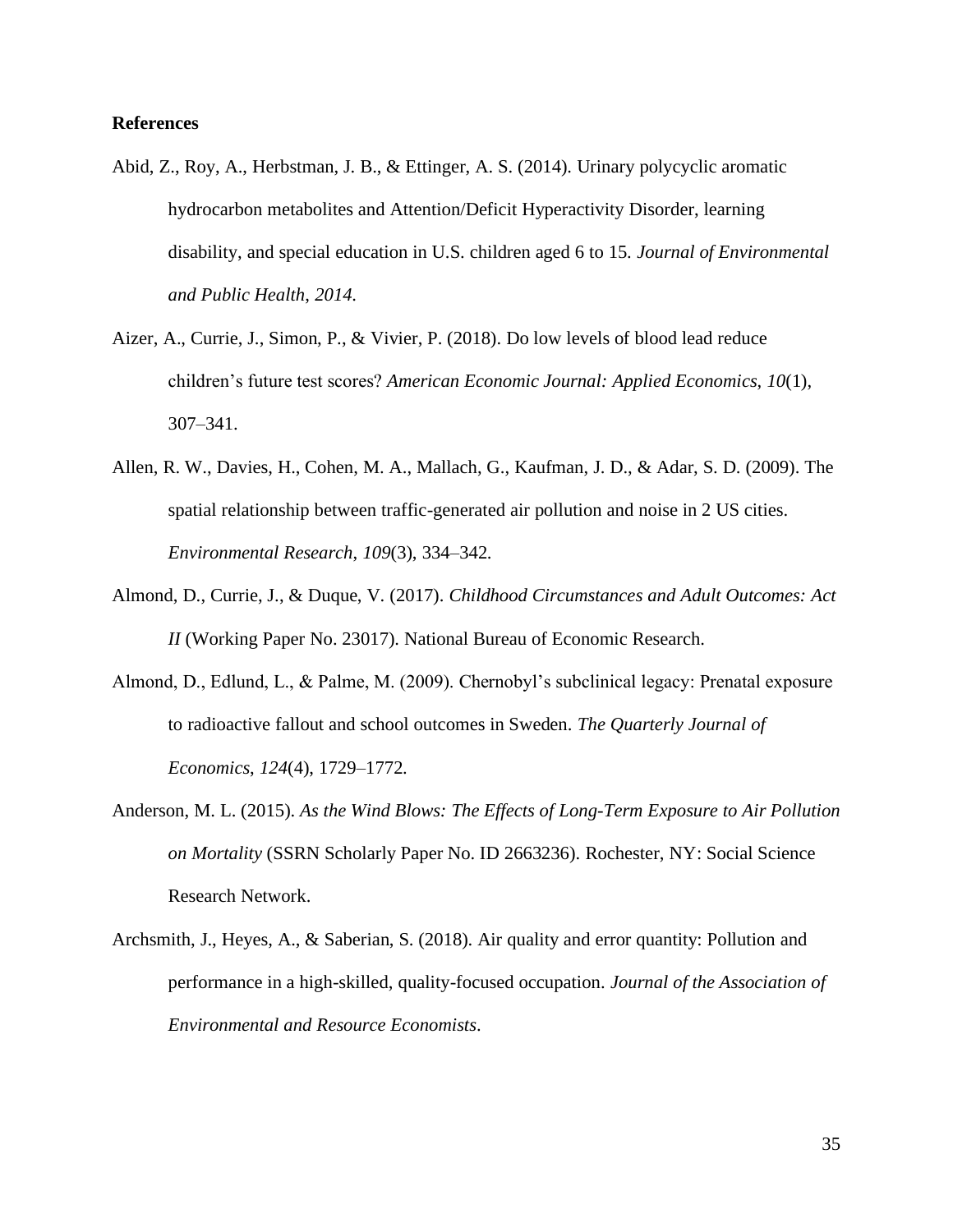- Beatty, T. K. M., & Shimshack, J. P. (2011). School buses, diesel emissions, and respiratory health. *Journal of Health Economics*, *30*(5), 987–999.
- Bharadwaj, P., Gibson, M., Zivin, J. G., & Neilson, C. (2017). Gray matters: Fetal pollution exposure and human capital formation. *Journal of the Association of Environmental and Resource Economists*, *4*(2), 505–542.
- Black, S. E., Bütikofer, A., Devereux, P. J., & Salvanes, K. G. (2013). *This Is Only a Test? Long-Run Impacts of Prenatal Exposure to Radioactive Fallout* (Working Paper No. 18987). National Bureau of Economic Research.
- Chang, T., Graff Zivin, J., Gross, T., & Neidell, M. (2016a). Particulate pollution and the productivity of pear packers. *American Economic Journal: Economic Policy*, *8*(3), 141– 169.
- Chang, T., Graff Zivin, J., Gross, T., & Neidell, M. (2016b). *The Effect of Pollution on Worker Productivity: Evidence from Call-Center Workers in China* (Working Paper No. 22328). National Bureau of Economic Research.
- Chay, K. Y., & Greenstone, M. (2003). The Impact of air pollution on infant mortality: Evidence from geographic variation in pollution shocks induced by a recession. *The Quarterly Journal of Economics*, *118*(3), 1121–1167.
- Chetty, R., Friedman, J. N., & Rockoff, J. E. (2014). The long-term impacts of teachers II: Teacher value-added and student outcomes in adulthood. *American Economic Review*, *104*(9), 2633–2679.
- Chetty, R., Hendren, N., Kline, P., & Saez, E. (2014). Where is the land of opportunity? The geography of intergenerational mobility in the United States. *The Quarterly Journal of Economics*, *129*(4), 1553–1623.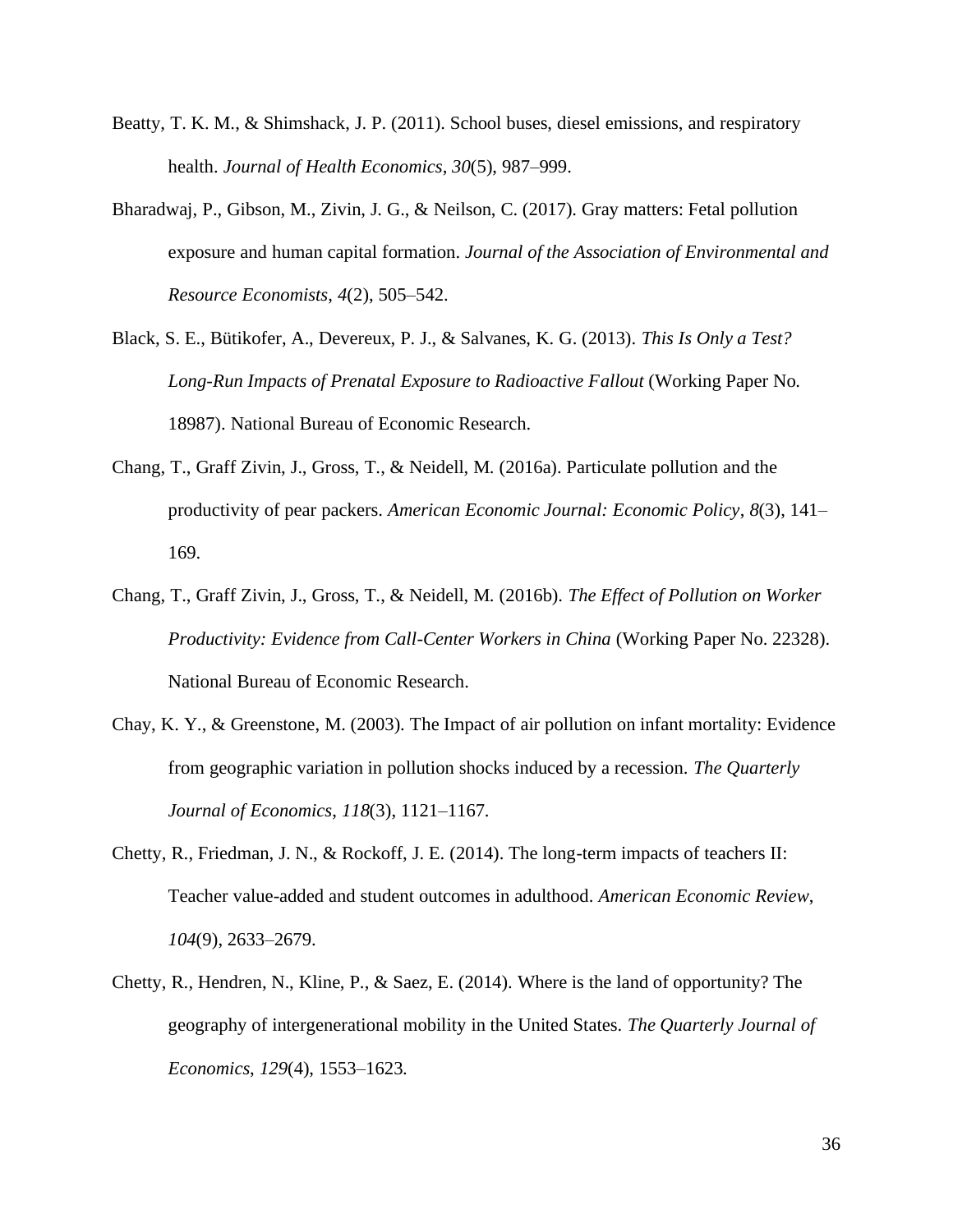- Currie, J., Davis, L., Greenstone, M., & Walker, R. (2015). Environmental health risks and housing values: Evidence from 1,600 toxic plant openings and closings. *American Economic Review*, *105*(2), 678–709.
- Currie, J., Greenstone, M., & Moretti, E. (2011). Superfund cleanups and infant health. *American Economic Review*, *101*(3), 435–441.
- Currie, J., Hanushek, E. A., Kahn, E. M., Neidell, M., & Rivkin, S. G. (2009). Does pollution increase school absences? *The Review of Economics and Statistics*, *91*(4), 682–694.
- Currie, J., & Neidell, M. (2005). Air pollution and infant health: What can we learn from California's recent experience? *The Quarterly Journal of Economics*, *120*(3), 1003–1030.
- Currie, J., & Walker, R. (2011). Traffic congestion and infant health: Evidence from E-ZPass. *American Economic Journal: Applied Economics*, *3*(1), 65–90.
- Deryugina, T., Heutel, G., Miller, N. H., Molitor, D., & Reif, J. (2016). *The Mortality and Medical Costs of Air Pollution: Evidence from Changes in Wind Direction* (Working Paper No. 22796). National Bureau of Economic Research.
- Ebenstein, A., Lavy, V., & Roth, S. (2016). The long-run economic consequences of high-stakes examinations: Evidence from transitory variation in pollution. *American Economic Journal: Applied Economics*, *8*(4), 36–65.
- EPA. (2015, February 27). Overview of the Clean Air Act and Air Pollution [Collections and Lists].
- Heissel, J. A., & Norris, S. (2018). Rise and shine: The effect of school start times on academic performance from childhood through puberty. *Journal of Human Resources*, *53*(4), 957– 992.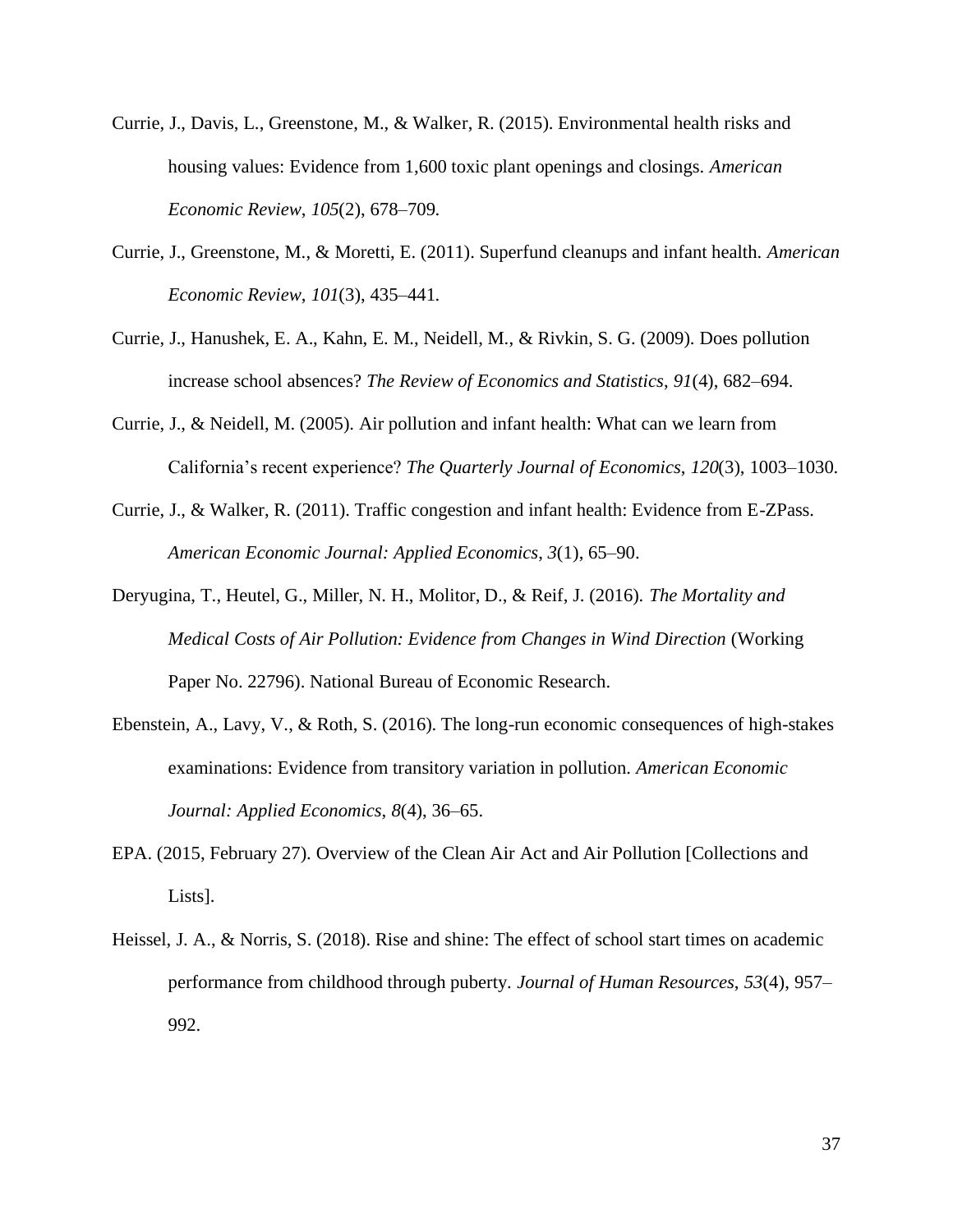- Herrnstadt, E., & Muehlegger, E. (2015). *Air Pollution and Criminal Activity: Evidence from Chicago Microdata* (Working Paper No. 21787). National Bureau of Economic Research.
- Hopkins, J. S. (2017). *The invisible hazard afflicting thousands of schools*. Center for Public Integrity.
- Karimi, P., Peters, K. O., Bidad, K., & Strickland, P. T. (2015). Polycyclic aromatic hydrocarbons and childhood asthma. *European Journal of Epidemiology*, *30*(2), 91–101.
- Karner, A. A., Eisinger, D. S., & Niemeier, D. A. (2010). Near-roadway air quality: Synthesizing the findings from real-world data. *Environmental Science & Technology*, *44*(14), 5334– 5344.
- Kingsley, S. L., Eliot, M., Carlson, L., Finn, J., MacIntosh, D. L., Suh, H. H., & Wellenius, G. A. (2014). Proximity of US Schools to Major Roadways: a Nationwide Assessment. *Journal of Exposure Science & Environmental Epidemiology*, *24*(3), 253–259.
- Knittel, C. R., Miller, D. L., & Sanders, N. J. (2015). Caution, drivers! Children present: Traffic, pollution, and infant health. *The Review of Economics and Statistics*, *98*(2), 350–366.
- Krueger, A. B. (1999). Experimental estimates of education production functions. *The Quarterly Journal of Economics*, *114*(2), 497–532.
- Lovasi, G. S., Eldred-Skemp, N., Quinn, J. W., Chang, H., Rauh, V. A., Rundle, A., … Perera, F. P. (2014). Neighborhood social context and individual polycyclic aromatic hydrocarbon exposures associated with child cognitive test scores. *Journal of Child and Family Studies*, *23*(5), 785–799.
- Marcotte, D. E. (2017). Something in the air? Air quality and children's educational outcomes. *Economics of Education Review*, *56*, 141–151.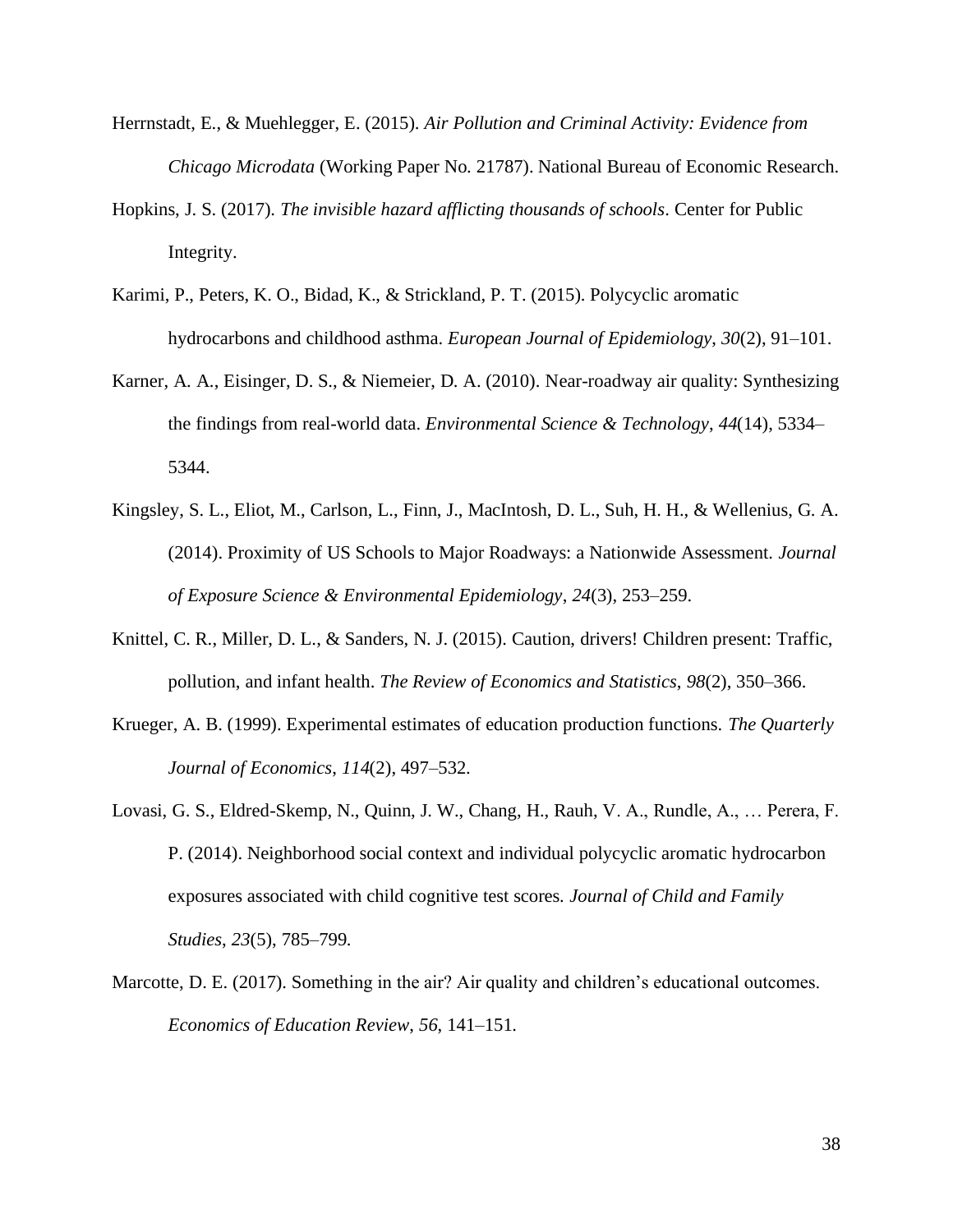- Margolis, A. E., Herbstman, J. B., Davis, K., Thomas, V. K., Tang, D., Wang, Y., … Rauh, V. A. (2016). Longitudinal effects of prenatal exposure to air pollutants on self-regulatory capacities and social competence. *Journal of Child Psychology and Psychiatry, and Allied Disciplines*, *57*(7), 851–860.
- Perera, F. P., Li, Z., Whyatt, R., Hoepner, L., Wang, S., Camann, D., & Rauh, V. (2009). Prenatal airborne polycyclic aromatic hydrocarbon exposure and child IQ at age 5 years. *Pediatrics*, *124*(2), e195–e202.
- Persico, C., Figlio, D., & Roth, J. (2016). *Inequality Before Birth: The Developmental Consequences of Environmental Toxicants* (Working Paper No. 22263). National Bureau of Economic Research.
- Persico, C., & Venator, J. (2018). *The Effects of Local Industrial Pollution on Students and Schools* (Working Paper No. 3218789). Social Science Research Network.
- Ransom, M. R., & Pope, C. A. (1992). Elementary school absences and PM10 pollution in Utah Valley. *Environmental Research*, *58*(1), 204–219.
- Rau, T., Urzúa, S., & Reyes, L. (2015). Early exposure to hazardous waste and academic achievement: Evidence from a case of environmental negligence. *Journal of the Association of Environmental and Resource Economists*, *2*(4), 527–563.
- Roth, S. (2016). *The Contemporaneous Effect of Indoor Air Pollution on Cognitive Performance: Evidence from the UK I Benefited from Comments and Suggestions*. Zurich: IZA Conference on Labor Market Effects of Environmental Policies.
- Rothstein, J. (2018). *Inequality of Educational Opportunity? Schools as Mediators of the Intergenerational Transmission of Income* (Working Paper No. 24537). National Bureau of Economic Research.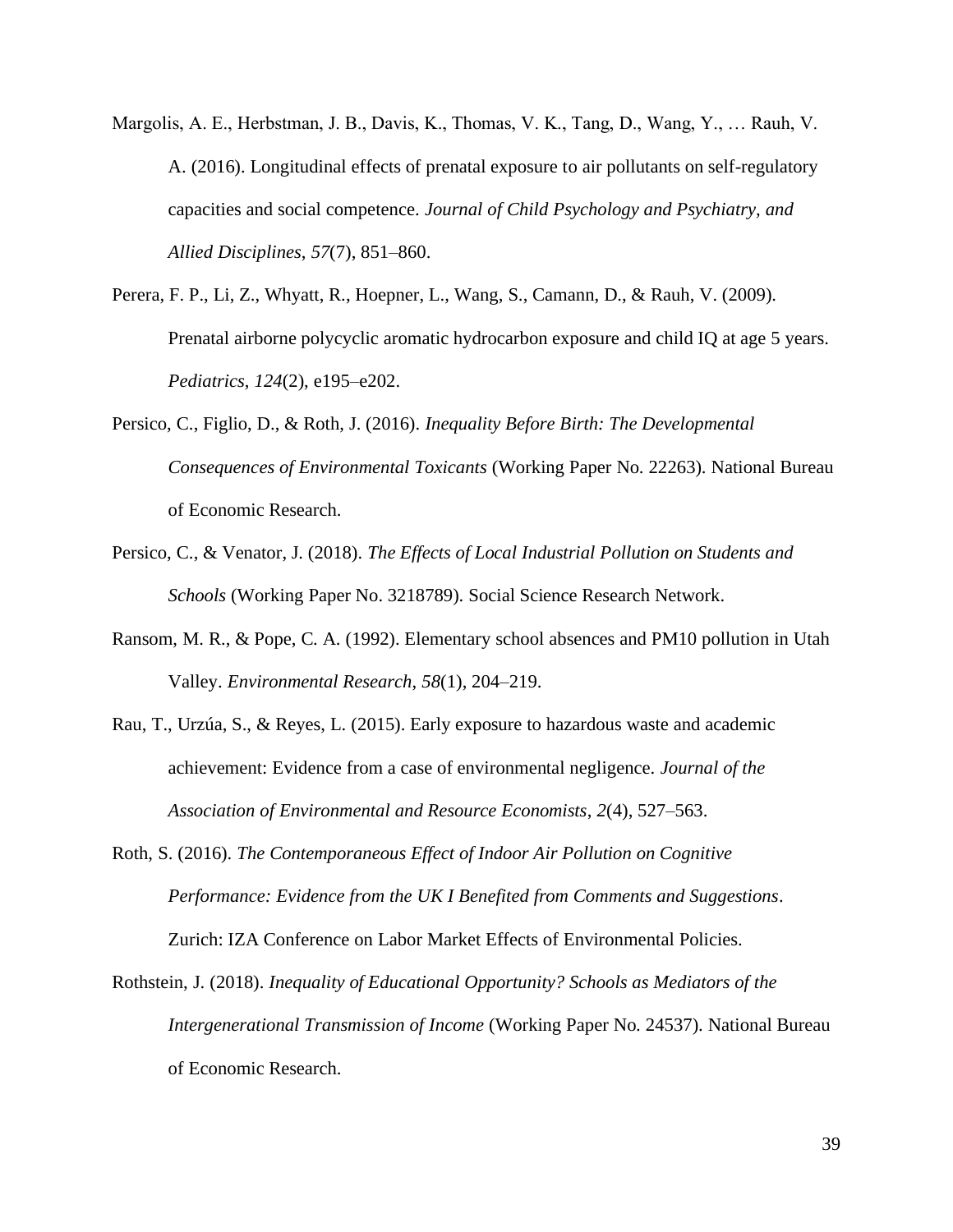- Sanders, N. J. (2012). What doesn't kill you makes you weaker: Prenatal pollution exposure and educational outcomes. *Journal of Human Resources*, *47*(3), 826–850.
- Simeonova, E., Currie, J., Nilsson, P., & Walker, R. (2018). *Congestion Pricing, Air Pollution and Children's Health* (Working Paper No. 24410). National Bureau of Economic Research.
- South Coast Air Quality Management District. (2013). *Final 2012 Air Quality Management Plan*. Diamond Bar, CA: South Coast Air Quality Management District. Retrieved from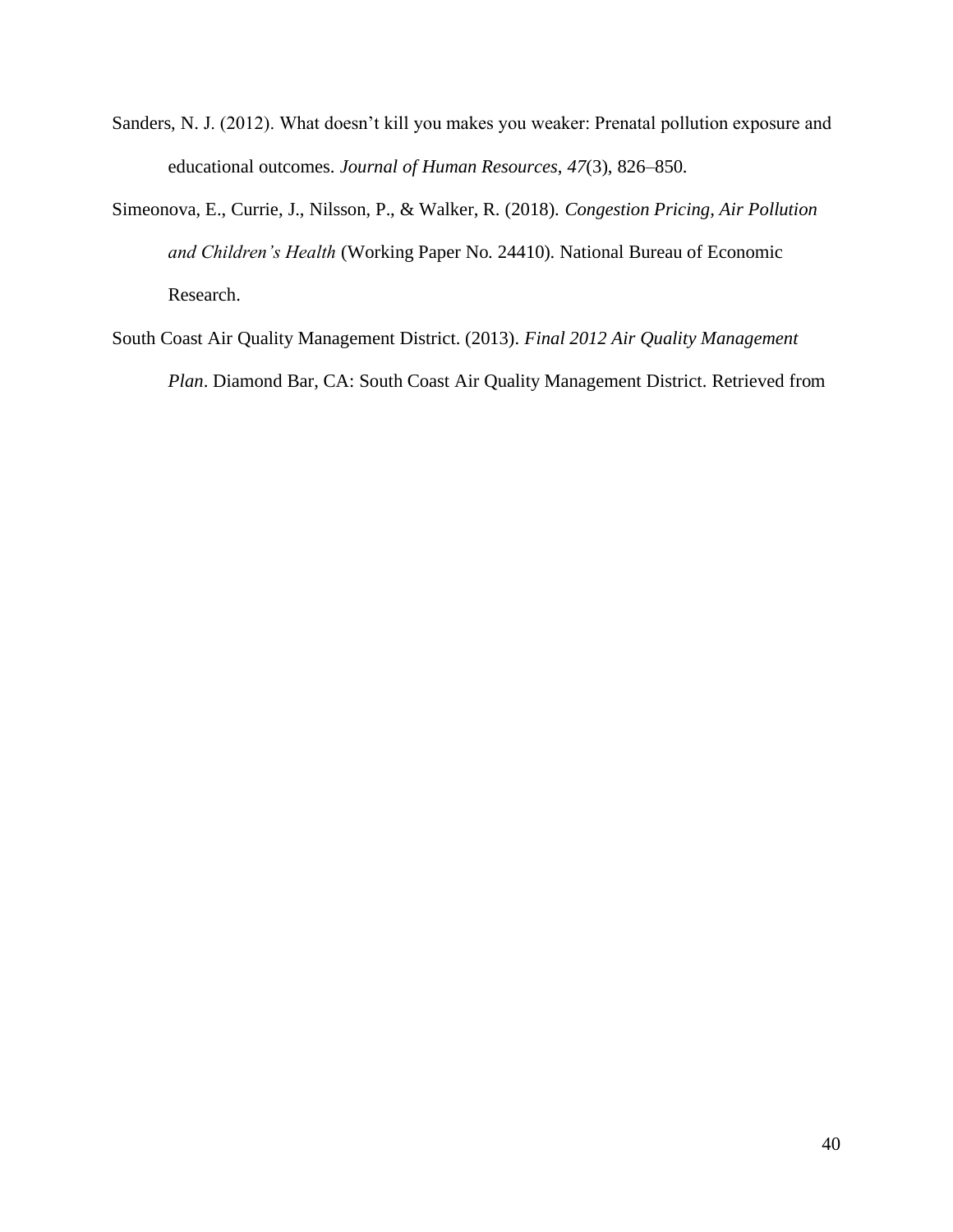# **Tables**

|                            | (1)             | (2)              | (3)                        |
|----------------------------|-----------------|------------------|----------------------------|
|                            | All children    | All children     | Children who change        |
|                            | born in Florida | attending school | downwind status as they    |
|                            |                 | within 0.4 miles | switch schools in $6th$ or |
|                            |                 | of a highway     | $9th$ grade within 0.4     |
|                            |                 |                  | miles of a highway         |
| School size (in 100s)      | 9.59            | 8.79             | 9.53                       |
| Percent of teachers with   | 0.315           | 0.314            | 0.308                      |
| an MA degree               |                 |                  |                            |
| Percent of time free       | 0.517           | 0.590            | 0.604                      |
| or reduced price lunch     |                 |                  |                            |
| Stability rate             | 0.940           | 0.935            | 0.931                      |
| Percent black              | 0.224           | 0.330            | 0.360                      |
|                            |                 |                  |                            |
| Percent Hispanic           | 0.240           | 0.206            | 0.252                      |
|                            |                 |                  |                            |
| Average maternal education | 12.37           | 12.15            | 12.20                      |
| Percent mothers who are    | 0.643           | 0.549            | 0.536                      |
| married                    |                 |                  |                            |
| N Students                 | 1,682,489       | 628,356          | 8,908                      |

# *Table 1: Characteristics of children within 0.4 miles of a highway*

Notes: Observations are at the student-school-grade level. Column 1 are the means for children who moved from a school upwind to downwind at least once; column 2 shows means for children attending school within 0.4 miles of a highway; and column 3 shows means for children who switch downwind status as they change schools in 6th or 9th grade (downwind status changes) within 0.4 miles of a highway. Standard deviations are below means in parenthesis.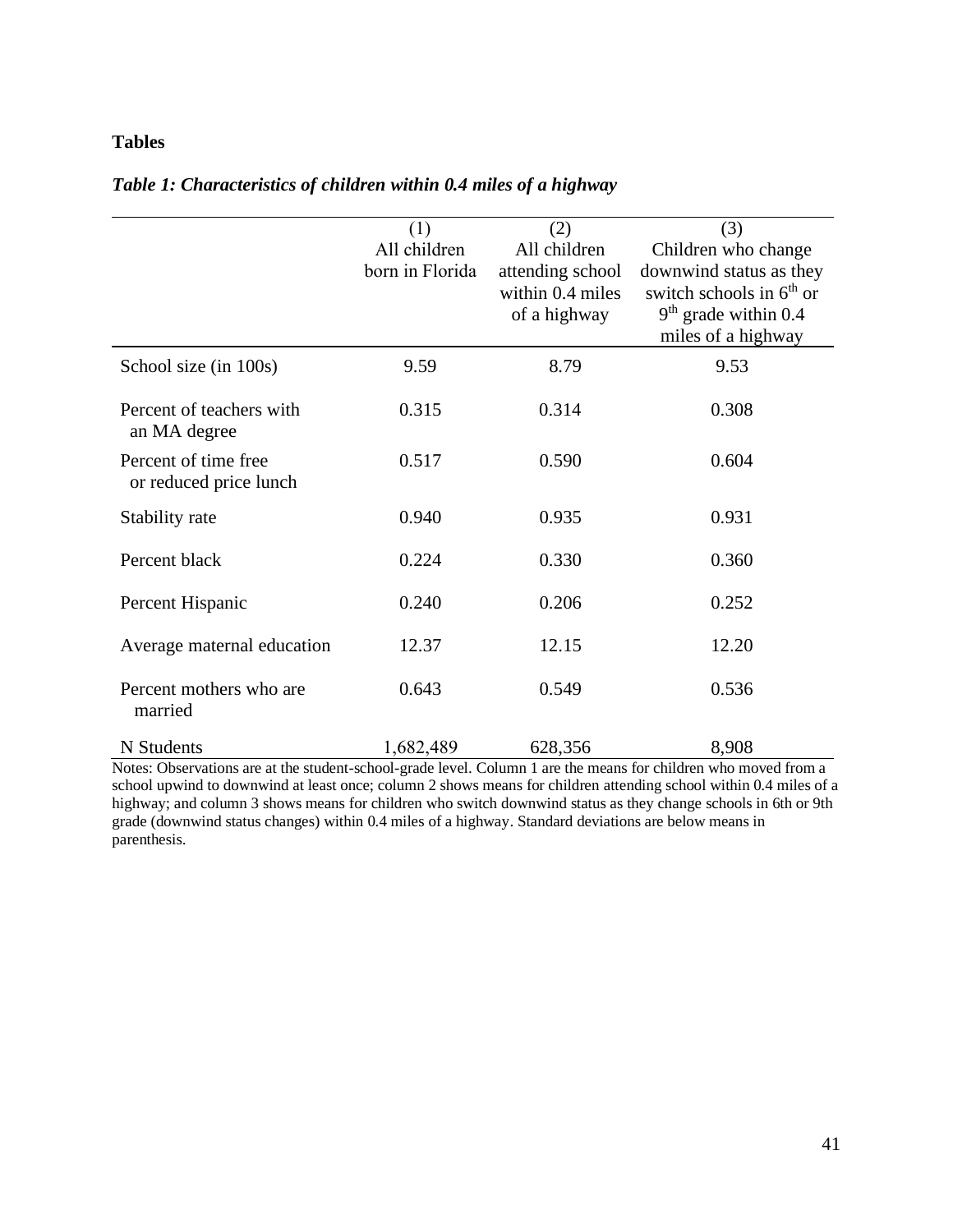|                            | (1)                                         | (2)              | (3)             |
|----------------------------|---------------------------------------------|------------------|-----------------|
|                            | Average FCAT                                | Behavioral       | Rate of absence |
|                            |                                             | incident $(0/1)$ |                 |
|                            | Panel A: Downwind more than 60% of the time |                  |                 |
| Downwind more than         | $-0.0400$ **                                | $0.0410^{**}$    | $0.0054*$       |
| 60%                        | (0.0167)                                    | (0.0184)         | (0.0028)        |
| <b>Observations</b>        | 273,592                                     | 237,987          | 234,907         |
| N students                 | 107,635                                     | 94,464           | 93,385          |
| Mean of outcome            | 0.0189                                      | 0.143            | 0.056           |
|                            | Panel B: Wind intensity                     |                  |                 |
| Mean intensity, $0.1=10\%$ | $-0.1368***$                                | $-0.0015$        | 0.0110          |
| from upwind                | (0.0491)                                    | (0.0549)         | (0.0082)        |
| Observations               | 234,323                                     | 203,425          | 200,995         |
| N students                 | 92,788                                      | 81,264           | 80,388          |
| Mean of outcome            | 0.0189                                      | 0.143            | 0.056           |

## *Table 2: Impact of attending school downwind*

Notes: Each row and column shows results from a different regression. All models include grade fixed effects, zip code fixed effects, student fixed effects, year fixed effects, a grade-moved indicator, the number of highways within a mile, distance from nearest highway dummies, school demographic characteristics, other school-level characteristics (percent of teachers with a master's degree, size, and stability rate), and whether the student was on FRL that year. Standard errors clustered on school are in parentheses. Coefficients of interest are an indicator variable for whether a student's school was downwind 60% or more of the time or an intensity variable that increases by 0.1 if the wind blows 10 percentage points more directly at the school, on average. All models are estimated using only the "policy-induced" moves to middle/high school by dropping "K through 12" schools and limiting the sample only to students who change schools from fifth to sixth or eighth to ninth grade*.*  $*_{p} < 0.1 * p < 0.05$ ,  $**_{p} < 0.01$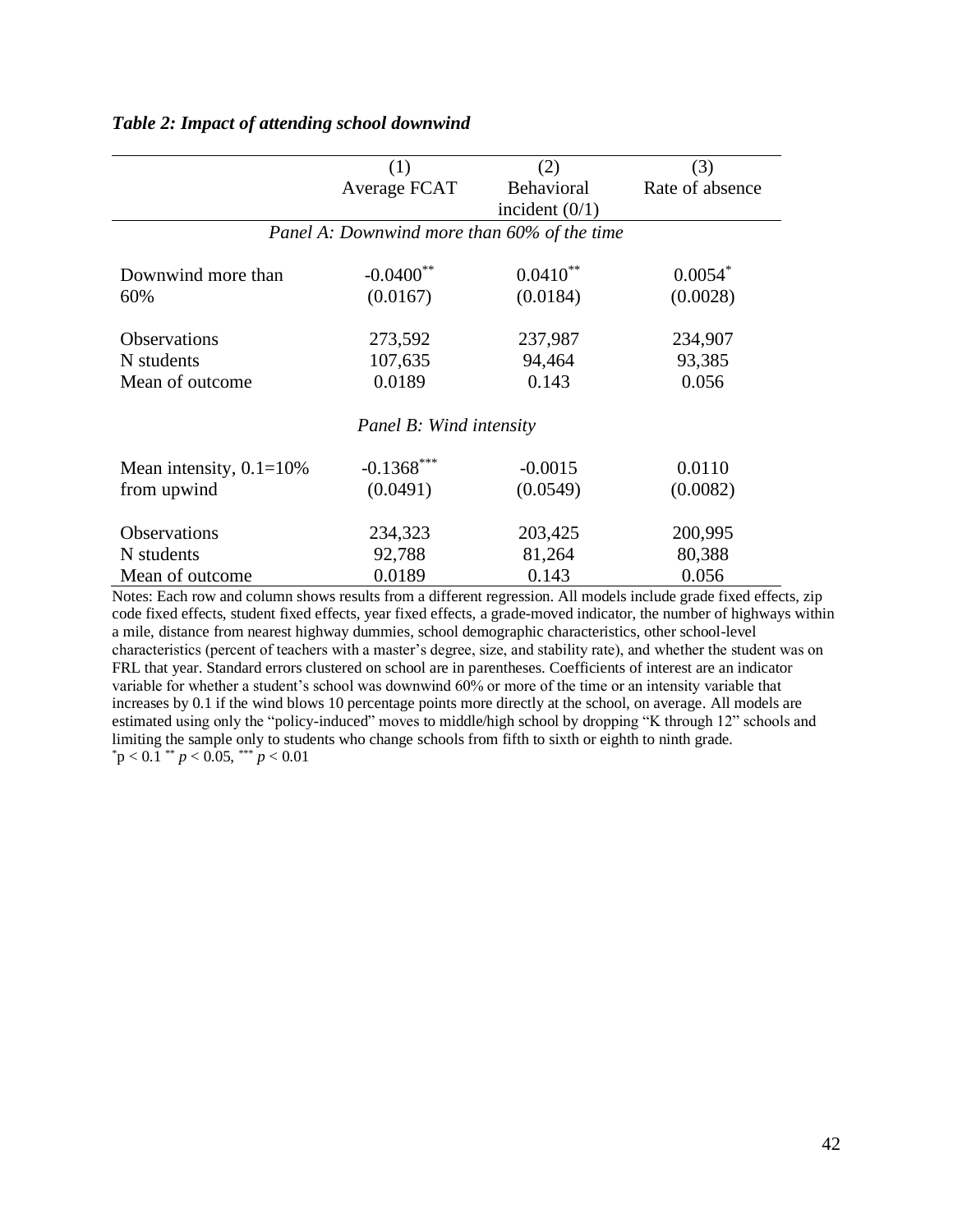|                     | (1)                                         | (2)                                | (3)                                |
|---------------------|---------------------------------------------|------------------------------------|------------------------------------|
|                     | Annual variation                            | Test-week variation                | Annual and test-<br>week variation |
|                     | Panel A: Downwind more than 60% of the time |                                    |                                    |
| Annual              | $-0.0408$ **<br>(0.0183)                    | <b>NA</b>                          | $-0.0348*$<br>(0.0194)             |
| Testing week        | <b>NA</b>                                   | $-0.0157$ <sup>*</sup><br>(0.0087) | $-0.0116$<br>(0.0092)              |
| <b>Observations</b> | 218,397                                     | 218,397                            | 218,397                            |
| N Students          | 87,009                                      | 87,009                             | 87,009                             |
|                     | Panel B: Wind intensity                     |                                    |                                    |
| Annual              | $-0.1549**$<br>(0.0569)                     | <b>NA</b>                          | $-0.1164$ <sup>*</sup><br>(0.0586) |
| Testing week        | <b>NA</b>                                   | $-0.0720**$<br>(0.0229)            | $-0.0572$ <sup>*</sup><br>(0.0235) |
| Observations        | 190,444                                     | 190,444                            | 190,444                            |
| N Students          | 75,965                                      | 75,965                             | 75,965                             |

### *Table 3: Annual versus testing week variation on average FCAT*

Notes: Each row within a panel shows results from a different regression where average FCAT is the dependent variable. All models include grade fixed effects, zip code fixed effects, student fixed effects, year fixed effects, a grade-moved indicator, the number of highways within a mile, distance from nearest highway dummies, school demographic characteristics, other school-level characteristics (percent of teachers with a master's degree, size, and stability rate), and whether the student was on FRL that year. Standard errors clustered on school are in parentheses. Panel A examines pollution exposed using the 60% or more definition of downwind; Panel B uses the wind intensity measure. Column (1) runs the main specification on the subsample with wind data available during the testing week, but defines downwind at the annual level. Column (2) defines downwind at the testing-week level. Column (3) includes both measures to test whether annual or testing week variation in pollution exposure more strongly predicts FCAT scores. All models are estimated using only the "policy-induced" moves to middle/high school by dropping "K through 12" schools and limiting the sample only to students who change schools from fifth to sixth or eighth to ninth grade*.*

 $p < 0.1$  \*\*  $p < 0.05$ , \*\*\*  $p < 0.01$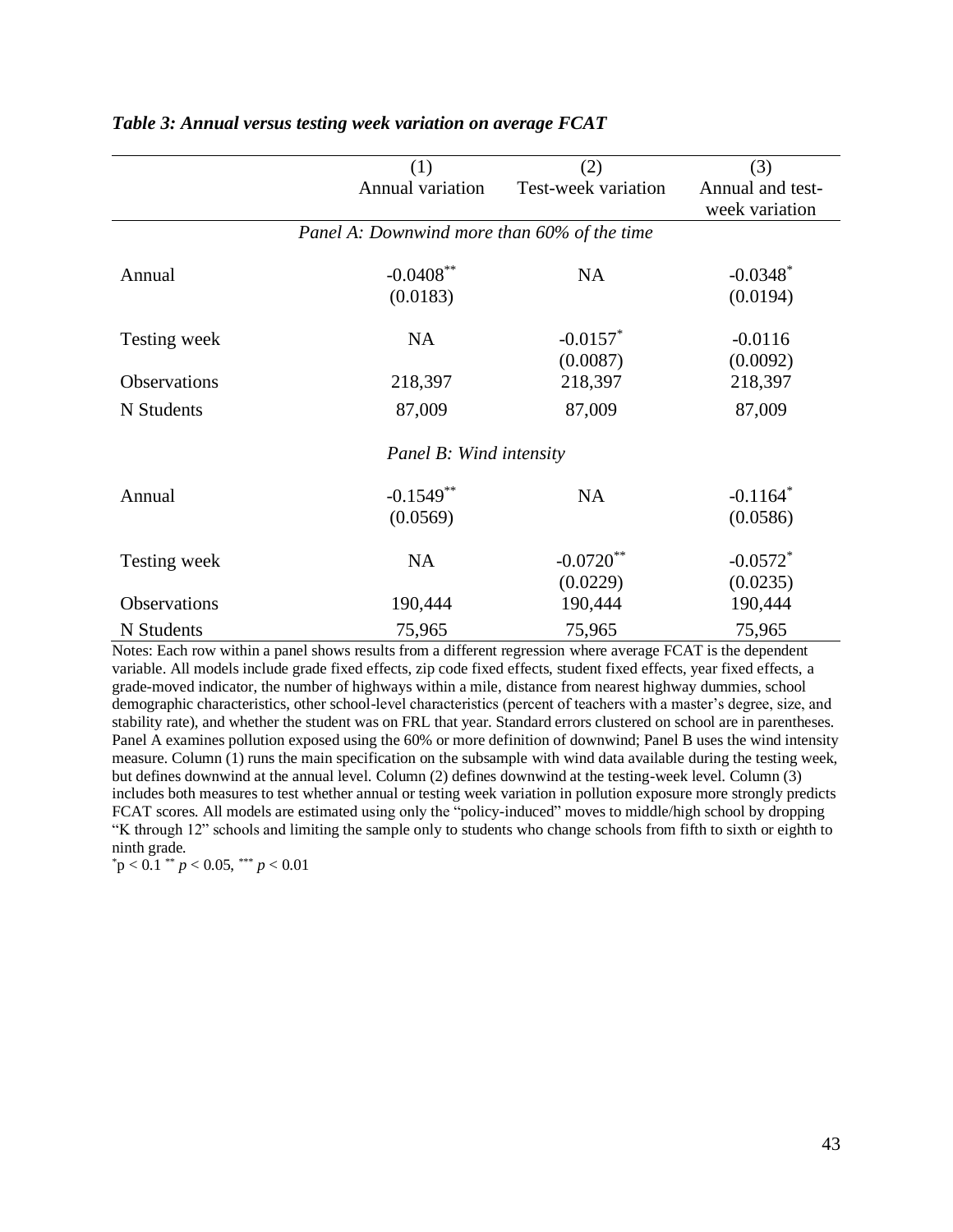|                        | (1)                                   | (2)                 | (3)             |
|------------------------|---------------------------------------|---------------------|-----------------|
|                        | Average FCAT                          | Behavioral incident | Rate of absence |
|                        |                                       | (0/1)               |                 |
|                        | Panel A: White, non-Hispanic students |                     |                 |
| Downwind more than 60% | $-0.0838***$                          | $0.0434*$           | $0.0237***$     |
|                        | (0.0267)                              | (0.0242)            | (0.0061)        |
|                        | Panel B: Black non-Hispanic students  |                     |                 |
| Downwind more than 60% | $-0.0030$                             | $0.0567**$          | 0.0007          |
|                        | (0.0184)                              | (0.0260)            | (0.0112)        |
|                        | Panel C: Hispanic students            |                     |                 |
| Downwind more than 60% | $-0.0492**$                           | 0.0248              | $0.0110**$      |
|                        | (0.0229)                              | (0.0235)            | (0.0049)        |
|                        | Panel D: Always FRL students          |                     |                 |
| Downwind more than 60% | $-0.0237$                             | $0.0422**$          | 0.0094          |
|                        | (0.0166)                              | (0.0197)            | (0.0062)        |
|                        | Panel E: Sometimes FRL students       |                     |                 |
| Downwind more than 60% | $-0.0384$                             | 0.0481              | $0.0225***$     |
|                        | (0.0237)                              | (0.0309)            | (0.0082)        |
|                        | Panel F: Never FRL students           |                     |                 |
| Downwind more than 60% | $-0.0777**$                           | 0.0163              | 0.0030          |
|                        | (0.0306)                              | (0.0122)            | (0.0042)        |
|                        | Panel G: Girls                        |                     |                 |
| Downwind more than 60% | $-0.0356$ **                          | $0.0491**$          | $0.0141***$     |
|                        | (0.0160)                              | (0.0214)            | (0.0045)        |
|                        | Panel H: Boys                         |                     |                 |
| Downwind more than 60% | $-0.0449***$                          | $0.0341$ **         | 0.0126          |
|                        | (0.0171)                              | (0.0164)            | (0.0069)        |

# *Table 4: Effects by demographic subgroups*

Notes: The panel indicates the subgroup stratified on. All models are estimated using only the "policy-induced" moves to middle/high school by dropping "K through 12" schools and limiting the sample only to students who change schools from fifth to sixth or eighth to ninth grade*.* All models include grade fixed effects, zip code fixed effects, student fixed effects, year fixed effects, distance from nearest highway dummies, a grade-moved indicator, the number of highways within a mile, school demographic characteristics, other school-level characteristics (percent of teachers with a master's degree, size, and stability rate), and whether the student was on FRL that year. Standard errors clustered on school are in parentheses.  $\bar{p}$  < 0.1  $\bar{p}$  + 0.05,  $\bar{p}$  + 0.01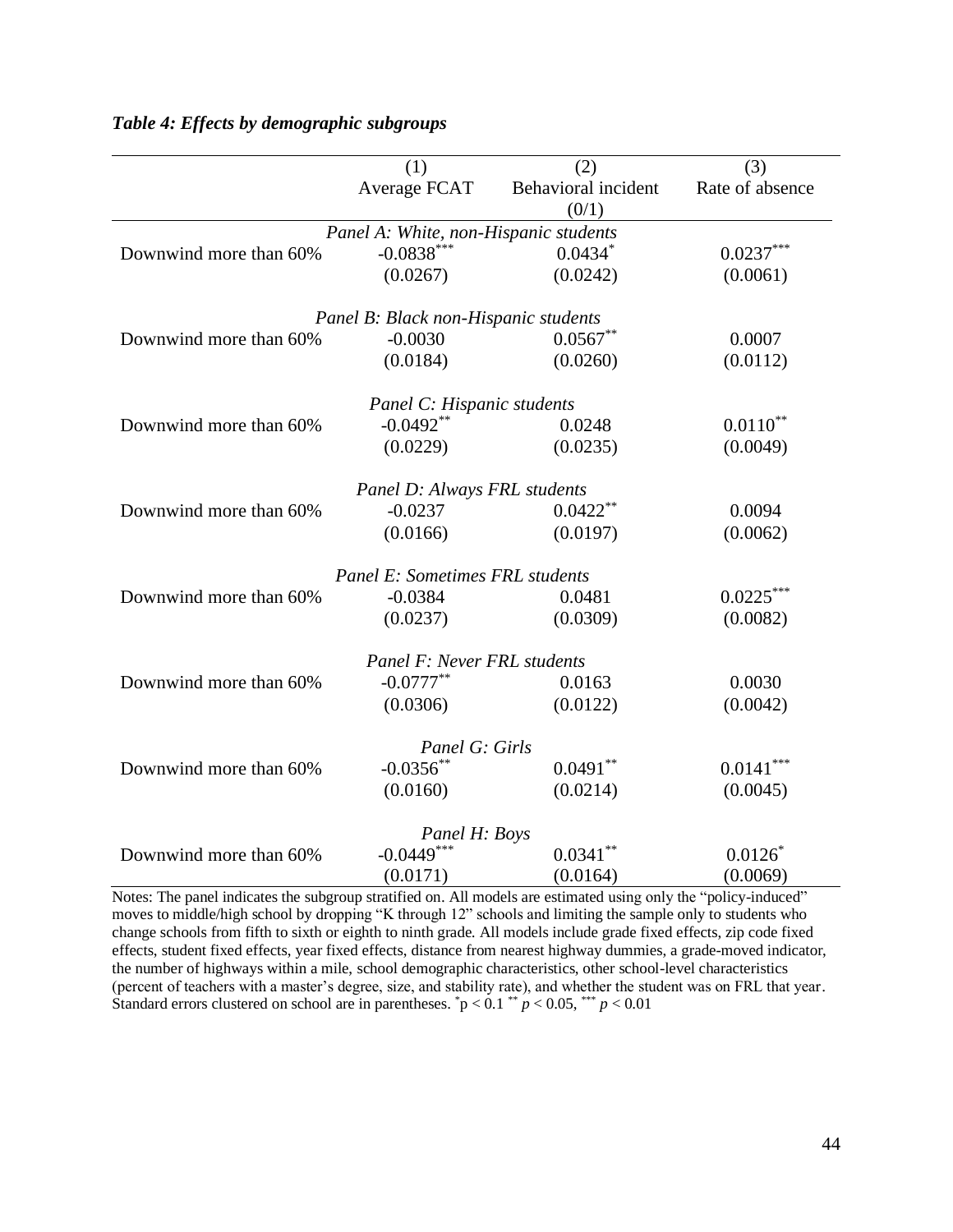# *Table 5: Balancing test*

|                     | (1)         | (2)       | (3)        | (4)        | (5)                                                      | (6)       | (7)        | (8)               | (9)            |
|---------------------|-------------|-----------|------------|------------|----------------------------------------------------------|-----------|------------|-------------------|----------------|
|                     | School size | School    | Fraction   | Fraction   | Mean years                                               | Fraction  | Fraction   | Fraction Hispanic | School         |
|                     | (in 100s)   | stability | teachers   | <b>FRL</b> | of mothers'                                              | black by  | mothers    | by school         | Accountability |
|                     |             |           | with       | students   | education                                                | school    | married at |                   | Grade          |
|                     |             |           | master's   |            | by school                                                |           | birth by   |                   |                |
|                     |             |           | degree     |            |                                                          |           | school     |                   |                |
|                     |             |           |            |            | Panel A: Main Specification Movers to Middle/High School |           |            |                   |                |
| Downwind            | $-0.1332$   | $-0.0013$ | $-0.0096$  | $-0.0115$  | 0.0278                                                   | 0.0070    | $-0.0041$  | 0.0101            | 0.0438         |
| more than 60%       | (0.7228)    | (0.0052)  | (0.0164)   | (0.0098)   | (0.0743)                                                 | (0.0107)  | (0.0048)   | (0.0181)          | (0.1327)       |
| Observations        | 284,508     | 284,508   | 284,508    | 284,508    | 284,508                                                  | 284,508   | 284,508    | 284,508           | 273,294        |
| N students          | 111,623     | 111,623   | 111,623    | 111,623    | 111,623                                                  | 111,623   | 111,623    | 111,623           | 107,727        |
| Downwind            | 4.9441*     | $-0.0025$ | $-0.0920*$ | $-0.0261$  | 0.1248                                                   | $-0.0167$ | $-0.0118$  | $-0.0139$         | $-0.4799$      |
| intensity           | (2.6077)    | (0.0285)  | (0.0486)   | (0.0344)   | (0.1690)                                                 | (0.0334)  | (0.0201)   | (0.0357)          | (0.5462)       |
| <b>Observations</b> | 243,694     | 243,694   | 243,694    | 243,694    | 243,694                                                  | 243,694   | 243,694    | 243,694           | 233,485        |
| N students          | 96,287      | 96,287    | 96,287     | 96,287     | 96,287                                                   | 96,287    | 96,287     | 96,287            | 92,584         |
|                     |             |           |            |            | Panel B: Balancing Test on "All Moves"                   |           |            |                   |                |
| Downwind            | $-0.3528$   | 0.0006    | $-0.0119$  | $-0.0100$  | 0.0373                                                   | 0.0105    | $-0.0037$  | 0.0053            | 0.0447         |
| more than 60%       | (0.6003)    | (0.0051)  | (0.0166)   | (0.0088)   | (0.0596)                                                 | (0.0096)  | (0.0047)   | (0.0142)          | (0.1090)       |
| Observations        | 1,141,297   | 1,141,297 | 1,141,297  | 1,141,297  | 1,141,297                                                | 1,141,297 | 1,141,297  | 1,141,297         | 1,107,536      |
| N students          | 337,228     | 337,228   | 337,228    | 337,228    | 337,228                                                  | 337,228   | 337,228    | 337,228           | 330,034        |
| Downwind            | $4.0820*$   | $-0.0014$ | $-0.0596$  | $-0.0427$  | 0.0875                                                   | $-0.0266$ | $-0.0127$  | $-0.0026$         | $-0.2385$      |
| intensity           | (2.3678)    | (0.0274)  | (0.0410)   | (0.0288)   | (0.1580)                                                 | (0.0272)  | (0.0184)   | (0.0312)          | (0.4117)       |
| <b>Observations</b> | 1,012,079   | 1,012,079 | 1,012,079  | 1,012,079  | 1,012,079                                                | 1,012,079 | 1,012,079  | 1.012.079         | 978,578        |
| N students          | 304,375     | 304,375   | 304,375    | 304,375    | 304,375                                                  | 304,375   | 304,375    | 304,375           | 296,584        |

Notes: Each row and column shows results from a different regression. Rows include downwind defined as an indicator variable for whether a student is in a school that is downwind of a major highway at least 60% of the time and the downwind intensity measure where an increase of 0.1 indicates a school is 10 percentage points more downwind. Each column uses a different variable as an outcome to verify that treatment status is not related to observable characteristics. All models include grade fixed effects, zip code fixed effects, student fixed effects, year fixed effects, a grade-moved indicator, the number of highways within a mile, and distance from nearest highway dummies. The models also include the school-level characteristics, whether the student was on FRL that year, and school demographic characteristics, except when that variable is the outcome. Standard errors clustered on school are in parentheses. Panel A uses only the "policy-induced" moves to middle/high school by dropping "K through 12" schools and limiting the sample only to students who change schools from fifth to sixth or eighth to ninth grade. Panel B includes all students and moves.

 $p^*$   $p < 0.1$  \*\*  $p < 0.05$ , \*\*\*  $p < 0.01$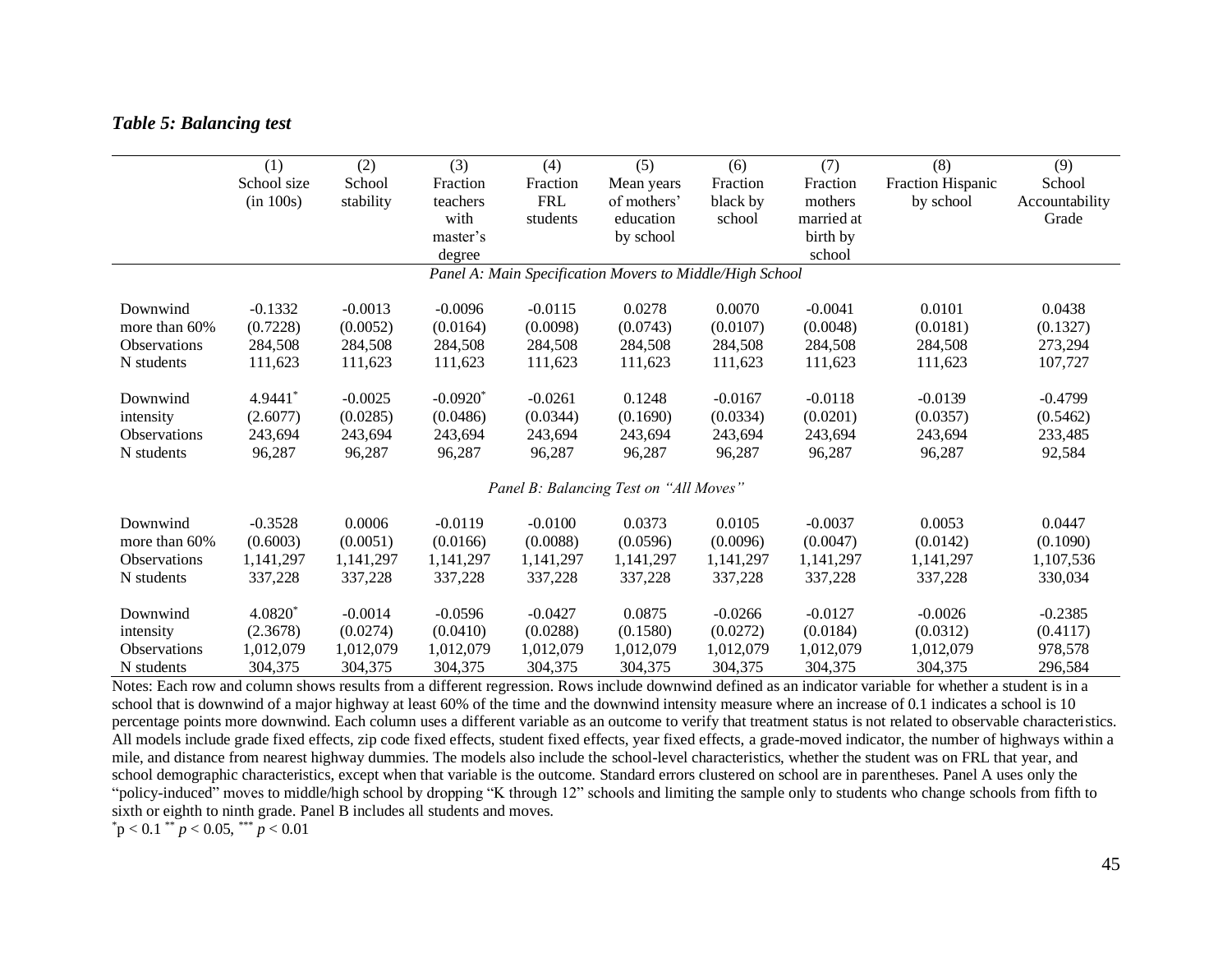|                            | (1)                                         | (2)                 | (3)             |
|----------------------------|---------------------------------------------|---------------------|-----------------|
|                            | Average FCAT                                | Behavioral incident | Rate of absence |
|                            |                                             | (0/1)               |                 |
|                            | Panel A: Downwind more than 60% of the time |                     |                 |
| Downwind more than 60%     | $-0.0822**$                                 | $0.1629***$         | $0.0156$ **     |
|                            | (0.0346)                                    | (0.0288)            | (0.0052)        |
| <b>Observations</b>        | 8,335                                       | 7,497               | 7,412           |
| N Students                 | 5,922                                       | 5,440               | 5,383           |
|                            | <b>Panel B: Downwind intensity</b>          |                     |                 |
| Mean intensity, $0.1=10\%$ | $-0.8553**$                                 | $1.5993***$         | $0.1498**$      |
| from upwind                | (0.3390)                                    | (0.3036)            | (0.0529)        |
| Observations               | 8,335                                       | 7,497               | 7,412           |
| N Students                 | 5,922                                       | 5,440               | 5,383           |

*Table 6: Test for school sorting: including only zip codes without school choices near a highway*

Notes: Each row and column shows results from a different regression. All models include grade fixed effects, zip code fixed effects, student fixed effects, year fixed effects, a grade-moved indicator, the number of highways within a mile, distance from nearest highway dummies, school demographic characteristics, other school-level characteristics (percent of teachers with a master's degree, size, and stability rate), and whether the student was on FRL that year. Standard errors clustered on school are in parentheses. Coefficients of interest are an indicator variable for whether a student's school was downwind 60% or more of the time or an intensity variable that increases by 0.1 if the wind blows 10 percentage points more directly at the school, on average. All models are estimated using only the "policy-induced" moves to middle/high school by dropping "K through 12" schools and limiting the sample only to students who change schools from fifth to sixth or eighth to ninth grade, only in zips where there is no "choice" on which type of school (upwind/downwind) a student attends in a given grade.  $p < 0.1$  \*\*  $p < 0.05$ , \*\*\*  $p < 0.01$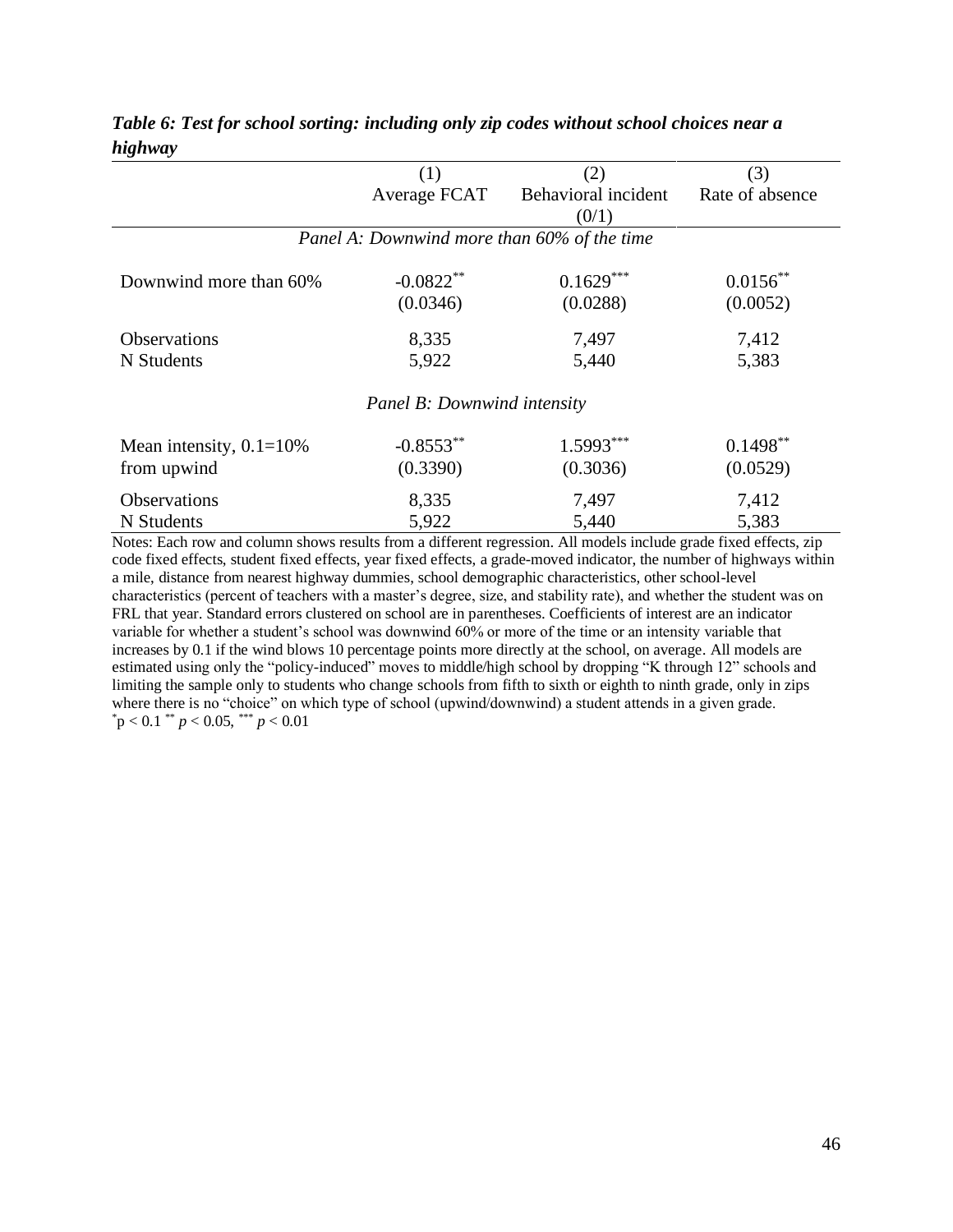|                                                                                                              | (1)             | (2)                                          | (3)            | (4)                    | (5)            |
|--------------------------------------------------------------------------------------------------------------|-----------------|----------------------------------------------|----------------|------------------------|----------------|
|                                                                                                              | <b>Baseline</b> | Drop schools                                 | Parallel       | Drop                   | Controlling    |
|                                                                                                              | model           | $<$ 0.3 miles from                           | wind           | students               | for average    |
|                                                                                                              |                 | highways                                     | placebo        | changing               | FCAT by        |
|                                                                                                              |                 |                                              |                | school-                | school         |
|                                                                                                              |                 |                                              |                | zips, grades<br>$5-10$ |                |
|                                                                                                              |                 | Panel A: Downwind more than 60% of the time  |                |                        |                |
| Downwind more than 60% of the                                                                                | $-0.0400**$     | $-0.0359**$                                  | <b>NA</b>      | $-0.0782***$           | $-0.0387**$    |
| time                                                                                                         | (0.0167)        | (0.0167)                                     |                | (0.0245)               | (0.0163)       |
|                                                                                                              |                 |                                              |                |                        |                |
| Observations                                                                                                 | 273,592         | 230,653                                      |                | 53,662                 | 273,592        |
| N Students                                                                                                   | 107,635         | 92,965                                       |                | 20,614                 | 107,635        |
|                                                                                                              |                 | Panel B: Downwind intensity                  |                |                        |                |
| Mean intensity, $0.1=10\%$ from                                                                              | $-0.1368***$    | $-0.1499***$                                 | <b>NA</b>      | $-0.1149$              | $-0.1396***$   |
| upwind                                                                                                       | (0.0491)        | (0.0527)                                     |                | (0.0712)               | (0.0486)       |
| Observations                                                                                                 | 234,323         | 196,027                                      |                | 48,392                 | 234,323        |
| N Students                                                                                                   | 92,788          | 79,524                                       |                | 18,552                 | 92,788         |
|                                                                                                              |                 |                                              |                |                        |                |
|                                                                                                              |                 | Panel C: Winds blow parallel 60% of the time |                |                        |                |
| Winds blow parallel 60% of the                                                                               | NA              | <b>NA</b>                                    | $-0.0012$      | <b>NA</b>              | NA             |
| time                                                                                                         |                 |                                              | (0.0134)       |                        |                |
| Observations                                                                                                 |                 |                                              | 230,653        |                        |                |
| N Students                                                                                                   |                 |                                              | 929,65         |                        |                |
| <b>Baseline</b> model                                                                                        | Yes             | N <sub>o</sub>                               | No             | N <sub>o</sub>         | N <sub>o</sub> |
| Drop schools $< 0.3$ miles from                                                                              | N <sub>o</sub>  | Yes                                          | No             | N <sub>o</sub>         | N <sub>0</sub> |
| highways                                                                                                     |                 |                                              |                |                        |                |
| Parallel wind placebo                                                                                        | N <sub>o</sub>  | No                                           | Yes            | N <sub>o</sub>         | N <sub>0</sub> |
| Drop students changing school-                                                                               | N <sub>0</sub>  | N <sub>0</sub>                               | No             | Yes                    | N <sub>0</sub> |
| zips, grades 5-10                                                                                            |                 |                                              |                |                        |                |
| Controls for school-level FCATs                                                                              | N <sub>o</sub>  | N <sub>o</sub>                               | N <sub>o</sub> | No                     | Yes            |
| Notes: Each column and row represents results from a different regression with average FCAT as the dependent |                 |                                              |                |                        |                |

# *Table 7: Additional robustness and validity tests for average FCAT*

Notes: Each column and row represents results from a different regression with average FCAT as the dependent variable. Column 1 replicates our results from table 2. Column 2 drops schools within 0.3 miles of a road. Column 3 is a placebo test replacing our wind exposure measure with winds blowing parallel to the highway 60% of the time or more as the variable of interest. Column 4 drops any student whose school changes zip codes in grades 5 through 10. Column 5 adds controls for school-level FCATs. Otherwise, the regression includes all of the controls in our baseline models. Standard errors clustered on school in parentheses.  $\dot{p} < 0.1$  \*  $p < 0.05$ , \*\*\*  $p < 0.01$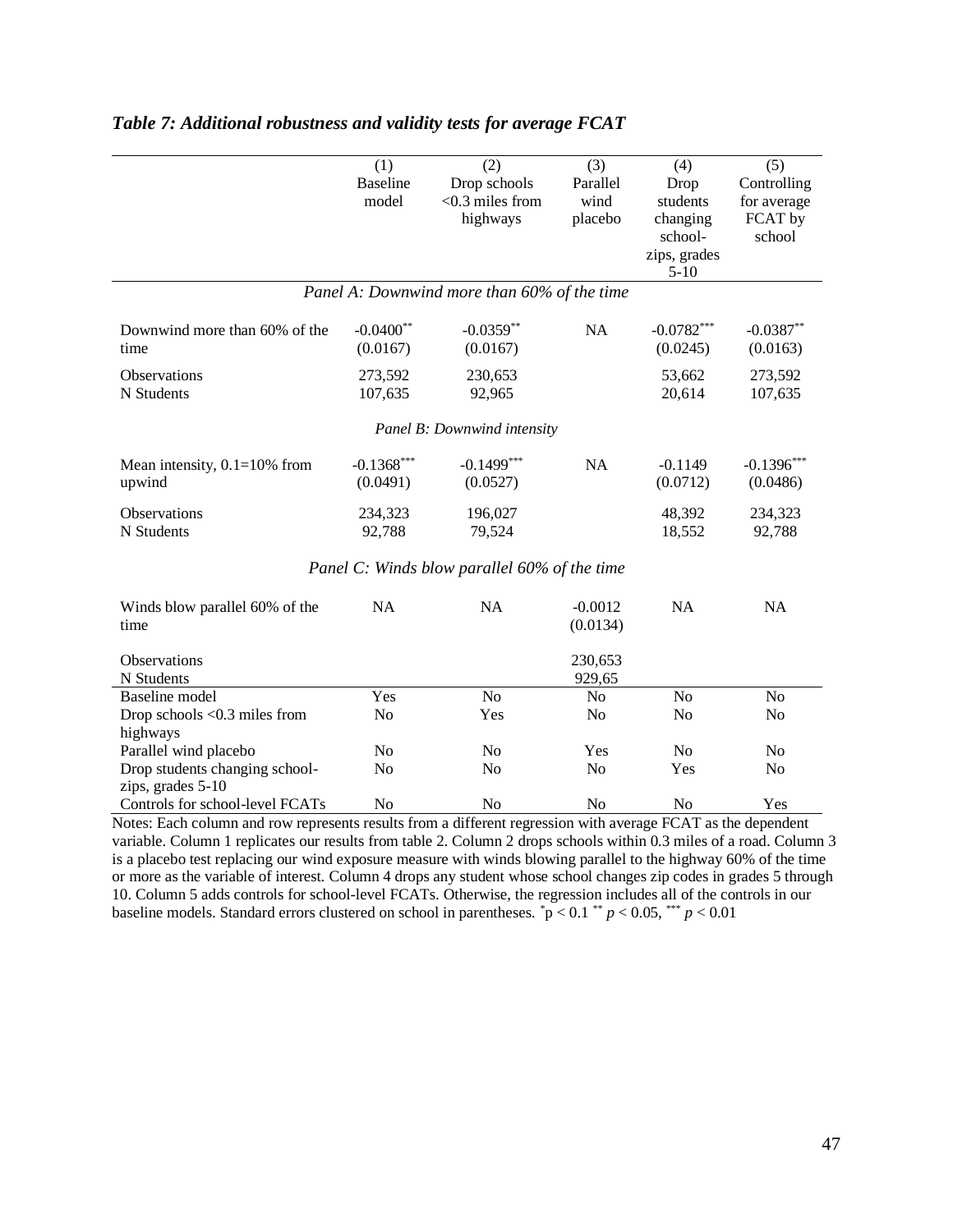|                                        | (1)                        | (2)                    |
|----------------------------------------|----------------------------|------------------------|
|                                        | Monitors within 0.4        | Monitors within 0.1    |
|                                        | miles of road              | miles of road          |
|                                        | Outcome 1: Pollution index |                        |
| Downwind                               | $0.043***$                 | $0.187***$             |
|                                        | (0.022)                    | (0.039)                |
|                                        |                            |                        |
| Mean intensity, $0.1=10\%$ from upwind | 0.060                      | $0.433***$             |
|                                        | (0.038)                    | (0.060)                |
| # of Observations                      | 36,979                     | 11,505                 |
|                                        |                            |                        |
|                                        | Outcome 2: Log $PM_{10}$   |                        |
| Downwind                               | 0.023                      | $0.112***$             |
|                                        | (0.019)                    | (0.031)                |
|                                        |                            |                        |
| Mean intensity, $0.1=10\%$ from upwind | 0.034                      | $0.270***$             |
|                                        | (0.034)                    | (0.045)                |
| # of Observations                      | 13,244                     | 5,520                  |
|                                        |                            |                        |
|                                        | Outcome 3: Log CO          |                        |
| Downwind                               | $0.049**$                  | $0.089**$              |
|                                        | (0.021)                    | (0.035)                |
|                                        |                            |                        |
| Mean intensity, $0.1=10\%$ from upwind | $0.083***$                 | $0.175***$             |
|                                        | (0.034)                    | (0.066)                |
| # of Observations                      | 13,966                     | 2,777                  |
|                                        |                            |                        |
|                                        |                            |                        |
|                                        | Outcome 4: Log $NO2$       |                        |
| Downwind                               | 0.047                      | 0.078                  |
|                                        | (0.035)                    | (0.089)                |
|                                        |                            |                        |
| Mean intensity, $0.1=10\%$ from upwind | $0.106*$                   | $0.641^{\ast\ast\ast}$ |
|                                        | (0.063)                    | (0.169)                |
| # of Observations                      | 5,805                      | 590                    |
| Month FE                               | Yes                        | Yes                    |
| Site FE                                | Yes                        | Yes                    |
| Total # of monitors                    | 15                         | 5                      |

# *Table 8: Pollution and Wind Direction*

Notes: The data used in this table is 2010 hourly MADIS wind monitor data merged with hourly pollution monitor data for all monitors within 0.4 miles of a highway. Each row and column shows results from a different regression. Downwind is an indicator for the pollution monitor being downwind in that hour. Intensity is the direction the wind is blowing in that hour normalized to be 1 when blowing directly at the monitor and zero when blowing directly away. Within 0.4 miles there are five PM10 monitors, three  $NO<sub>2</sub>$  monitors, and seven CO monitors. Within 0.1 miles there are two PM<sub>10</sub> monitors, two CO monitors, and one NO<sub>2</sub> monitors. Standard errors (in parentheses) are clustered at the site-date level.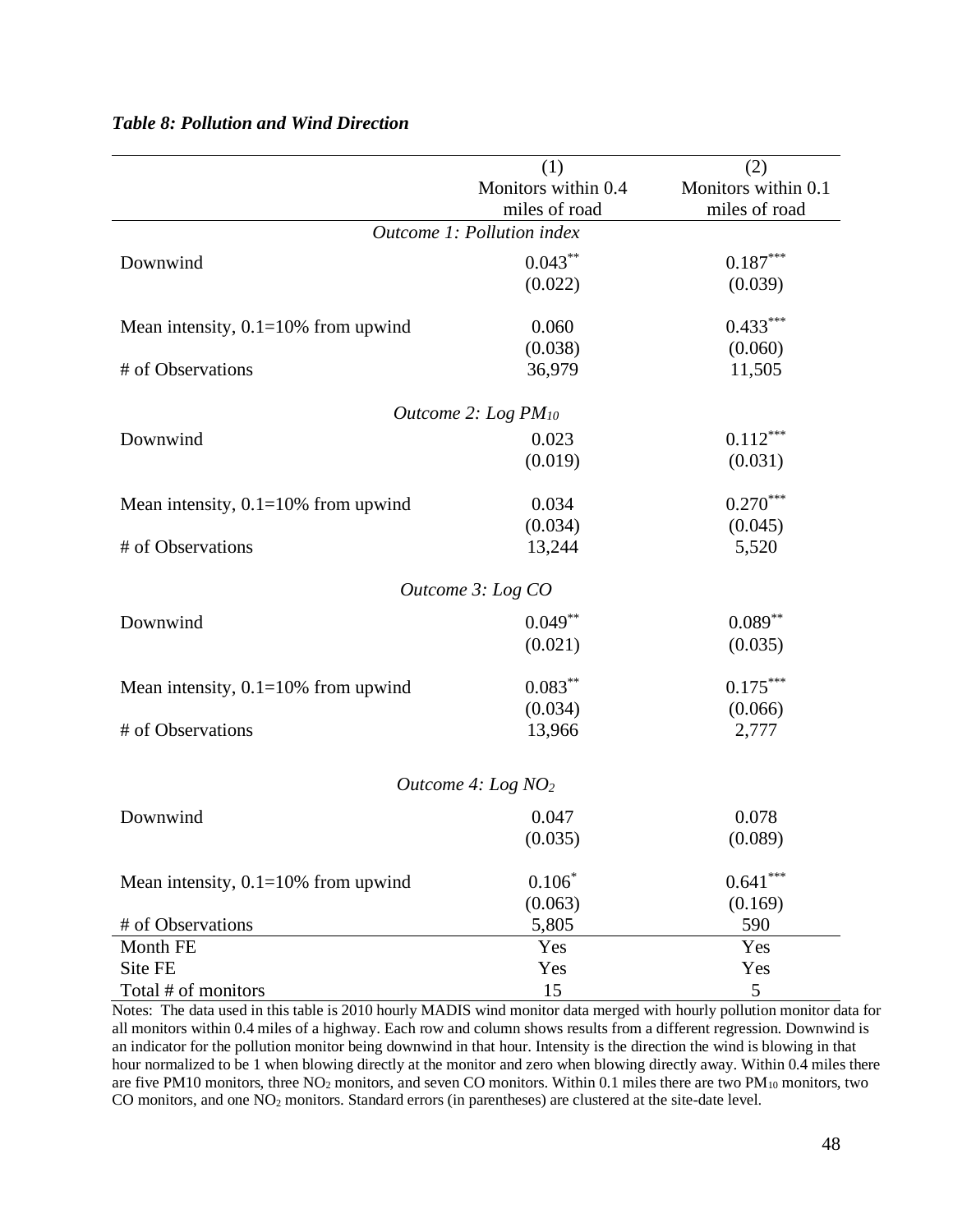# **Figures**



## *Figure 1: Identification of upwind and downwind schools*

Notes: Panel A is an anonymized map of a portion of Florida that shows the relationship of some of the schools in our sample (the blue dots) relative to a major highway (the solid grey lines). Panel B is a map created from the Florida Department of Transportation shape files showing the interstates (in black) and US highways (in gray) in Florida, which we define as "major highways" for the purpose of our research design.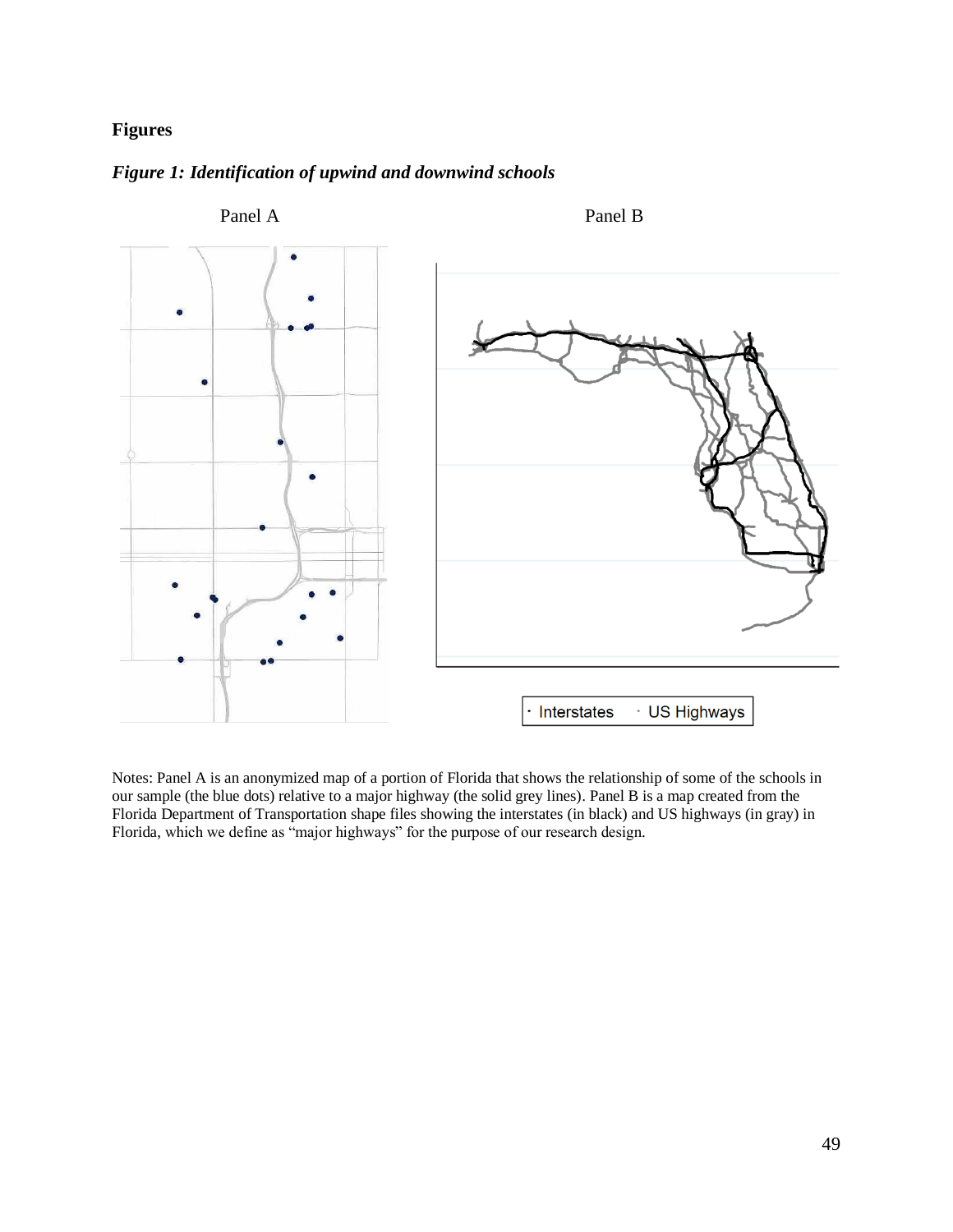*Figure 2: Effects by percent of time downwind*



Notes: This figure shows the effect of percent of time downwind relative to a major highway on average FCAT for those moves generated by a "policy-induced" move to middle or high school. Each point plots the coefficient on a dummy for that bin of percent of time downwind. All models include grade fixed effects, zip code fixed effects, student fixed effects, year fixed effects, distance from nearest highway dummies, a grade-moved indicator, the number of highways within a mile, school demographic characteristics, other school-level characteristics (percent of teachers with a master's degree, size, and stability rate), and whether the student was on FRL that year.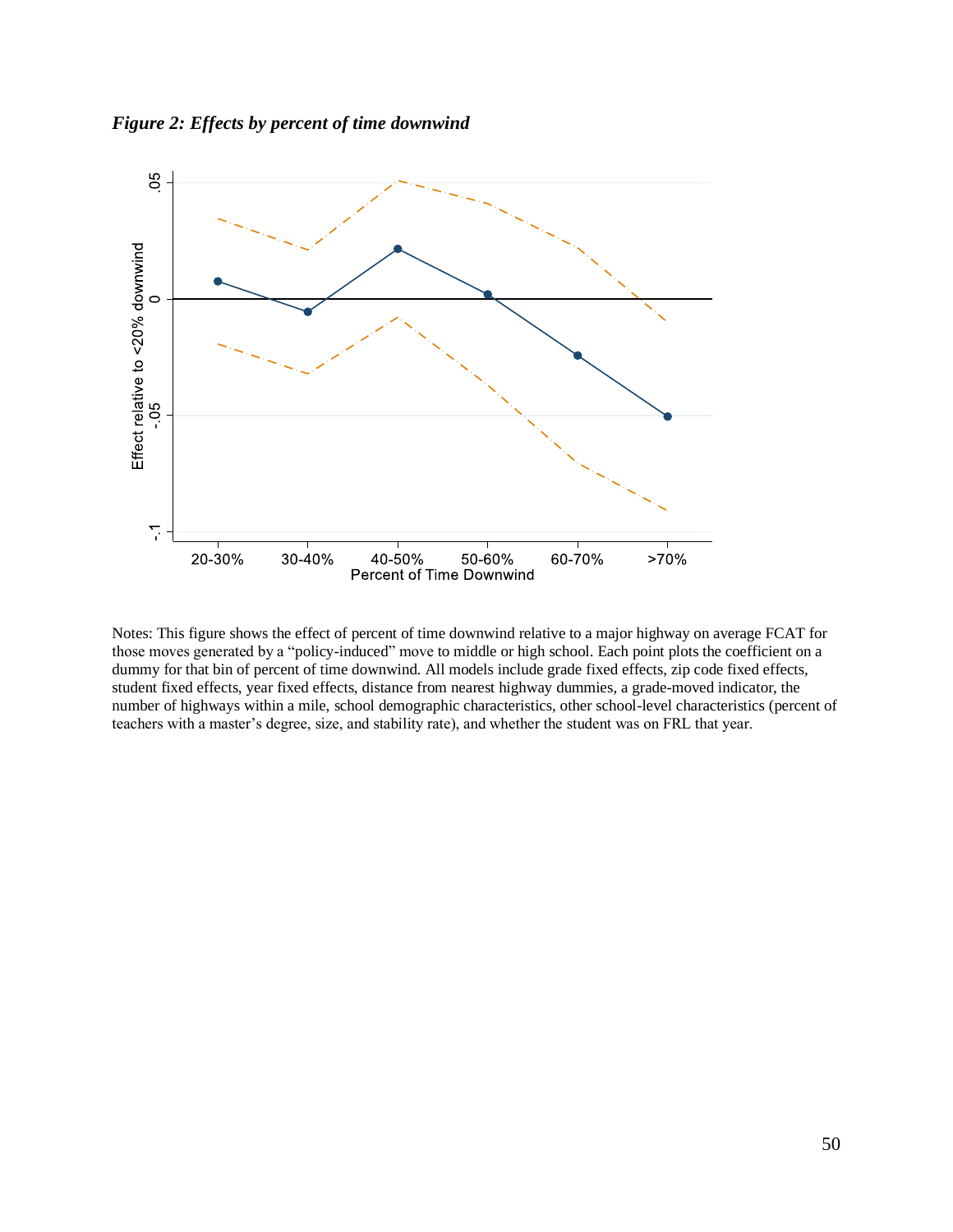

*Figure 3: Sixth grade move event study by mover type*

Note: This figure shows the effect of a "policy-induced" move out of fifth grade of a student transitioning either to or from a school that is downwind more than 60% of the time. The Y-axis plots interactions between being in a given grade and the type of mover. Being a student who does not switch wind status is the excluded group to avoid collinearity with the student fixed effects. All models include grade fixed effects, zip code fixed effects, student fixed effects, year fixed effects, distance from nearest highway dummies, a year-mover indicator, the number of highways within a mile, school demographic characteristics, other school-level characteristics (percent of teachers with a master's degree, size, and stability rate), and whether the student was on FRL that year. See the text for more details.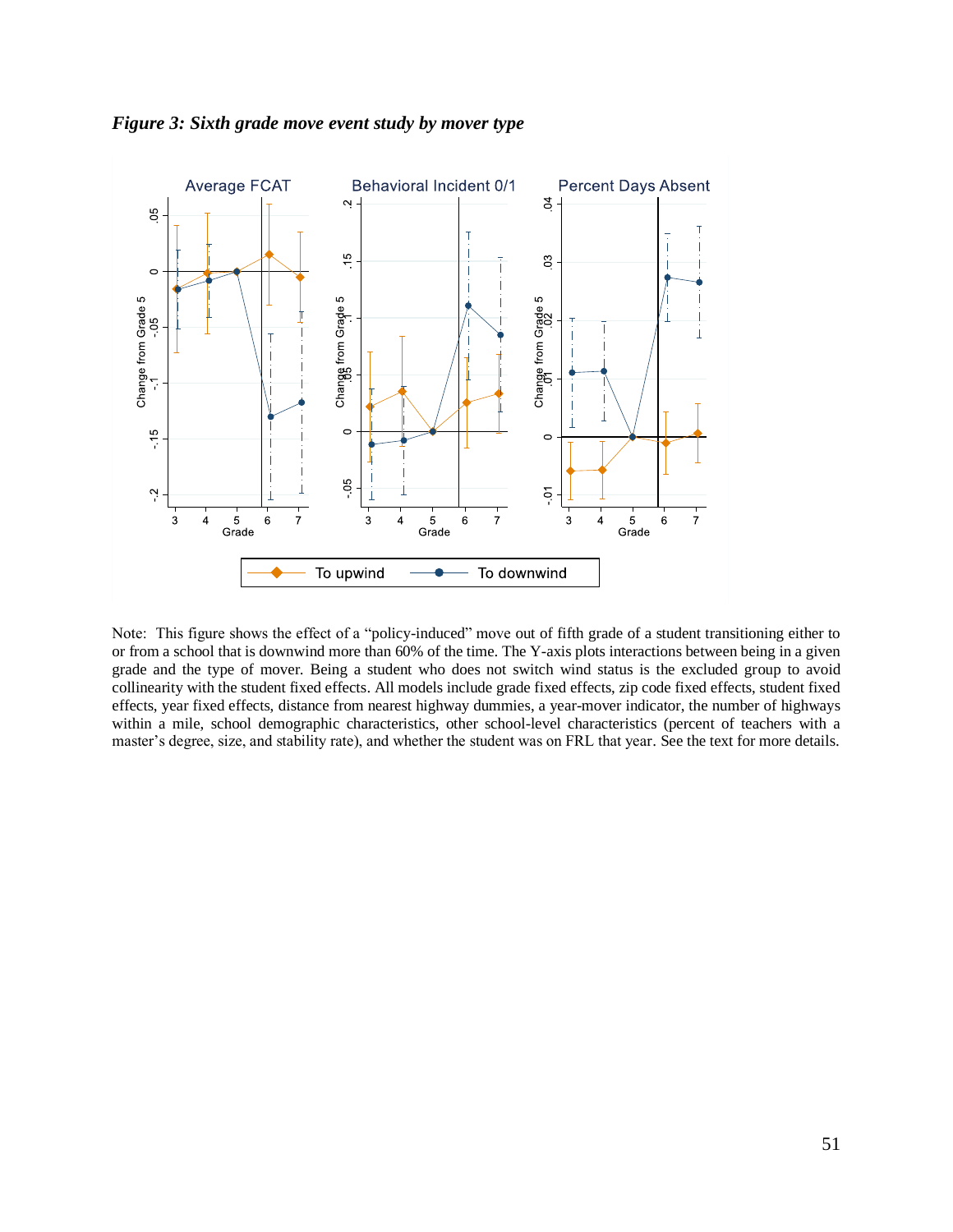

# *Figure 4: School demographics over percent of time downwind*

Notes: This figure plots mean demographic characteristic for each school in our sample relative to its percent of time the school spent downwind of nearby highways. We fit a line to the data (the red lines), and plot its associated standard errors. Percent time spent downwind is based on 2010 wind monitor data matched with school location relative to the five nearest major highways.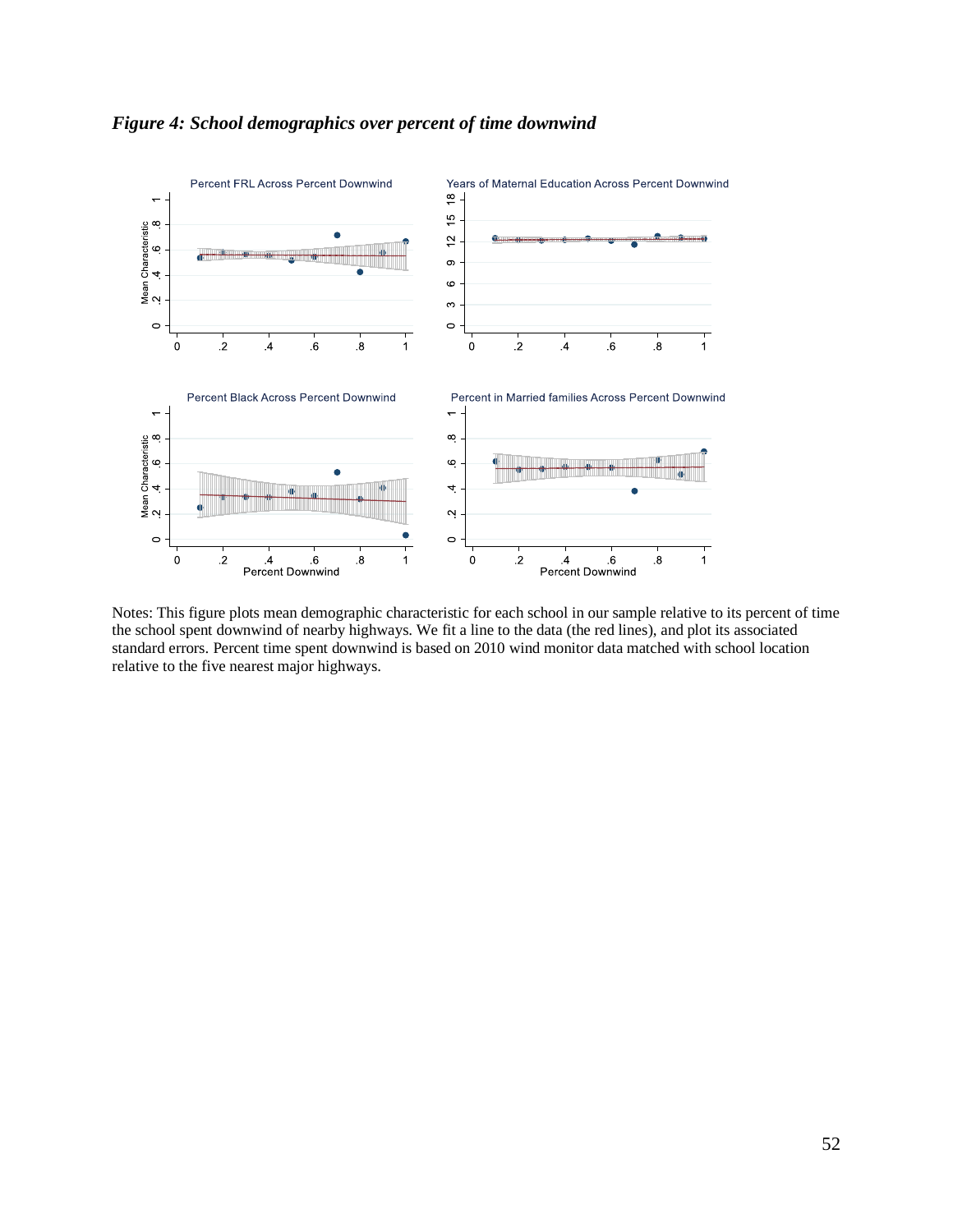



Notes: This figure shows how our estimates vary based on the effect of being downwind of the closest road segment with varying levels of average annual daily traffic (AADT) counts. AADT data comes from 2010 FDOT traffic monitor data. The Y-axis plots the coefficients on the interaction between being downwind of a road segment with the stated AADT bin. This model include AADT bin dummies, grade fixed effects, zip code fixed effects, student fixed effects, year fixed effects, distance from nearest highway dummies, a grade-moved indicator, the number of highways within a mile, school demographic characteristics, other school-level characteristics (percent of teachers with a master's degree, size, and stability rate), and whether the student was on FRL that year. All models are estimated using only the "policy-induced" moves to middle/high school by dropping "K through 12" schools and limiting the sample only to students who change schools from fifth to sixth or eighth to ninth grade*.*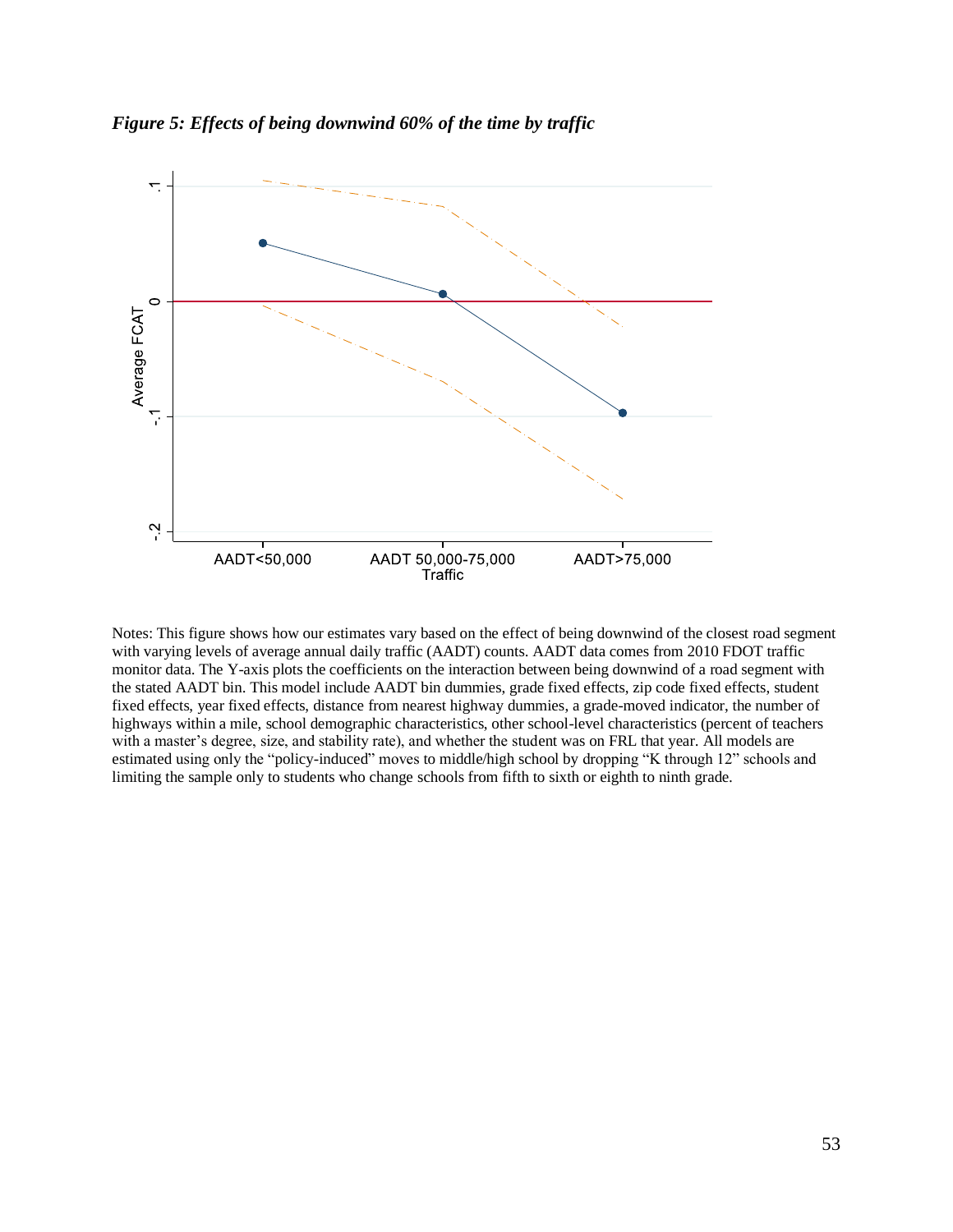## **APPENDIX: FOR ONLINE PUBLICATION**

## *A: Additional Tables and Figures*

|  |  | Table A1: Impact of attending school downwind, all students |  |
|--|--|-------------------------------------------------------------|--|
|  |  |                                                             |  |

|                                             | (1)                     | (2)                 | (3)             |  |  |  |
|---------------------------------------------|-------------------------|---------------------|-----------------|--|--|--|
|                                             | Average FCAT            | Behavioral incident | Rate of absence |  |  |  |
|                                             |                         | (0/1)               |                 |  |  |  |
| Panel A: Downwind more than 60% of the time |                         |                     |                 |  |  |  |
|                                             |                         |                     |                 |  |  |  |
| Downwind more than 60%                      | $-0.0168$               | $0.0384**$          | $0.0092***$     |  |  |  |
|                                             | (0.0143)                | (0.0188)            | (0.0035)        |  |  |  |
| <b>Observations</b>                         | 1,094,430               | 961,448             | 953,242         |  |  |  |
| N Students                                  | 325,737                 | 291,499             | 289,507         |  |  |  |
|                                             | Panel B: Mean intensity |                     |                 |  |  |  |
|                                             |                         |                     |                 |  |  |  |
| Mean intensity, $0.1=10\%$ from             | $-0.0874$ <sup>*</sup>  | 0.0673              | 0.0011          |  |  |  |
| upwind                                      | (0.0499)                | (0.0489)            | (0.0076)        |  |  |  |
| Observations                                | 970,244                 | 853,134             | 846,304         |  |  |  |
| N Students                                  | 293,916                 | 263,163             | 261,380         |  |  |  |

Notes: Each row and column shows results from a different regression. All models include grade fixed effects, zip code fixed effects, student fixed effects, year fixed effects, a grade-moved indicator, the number of highways within a mile, distance from nearest highway dummies, school demographic characteristics, other school-level characteristics (percent of teachers with a master's degree, size, and stability rate), and whether the student was on FRL that year. Standard errors clustered on school are in parentheses. Coefficients of interest are an indicator variable for whether a student's school was downwind 60% or more of the time or an intensity variable that increases by 0.1 if the wind blows 10 percentage points more directly at the school, on average. Sample includes all students in all years.

 $p < 0.1$  \*\*  $p < 0.05$ , \*\*\*  $p < 0.01$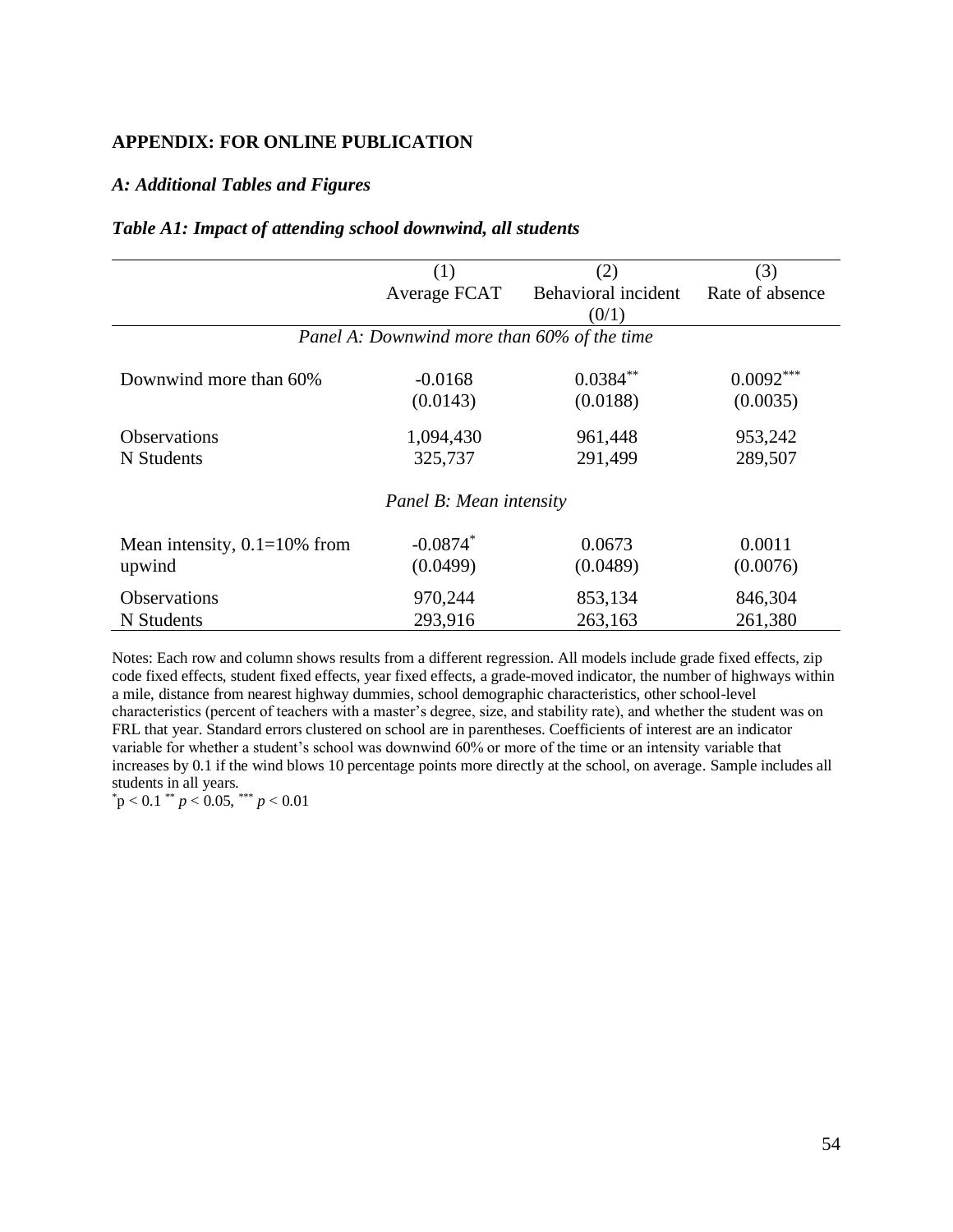|                          | (1)                                  | (2)               |                    |  |  |  |
|--------------------------|--------------------------------------|-------------------|--------------------|--|--|--|
|                          | Controlling for                      | Controlling for   | Main specification |  |  |  |
|                          | only distance,                       | only distance,    |                    |  |  |  |
|                          | number of roads                      | number of roads,  |                    |  |  |  |
|                          | and changing                         | changing schools, |                    |  |  |  |
|                          | schools                              | and school        |                    |  |  |  |
|                          |                                      | quality measures  |                    |  |  |  |
| Panel A: Average FCAT    |                                      |                   |                    |  |  |  |
| Downwind more than       | $-0.0371**$                          | $-0.0370**$       | $-0.0400$ **       |  |  |  |
| 60%                      | (0.0166)                             | (0.0174)          | (0.0167)           |  |  |  |
|                          |                                      |                   |                    |  |  |  |
| <b>Observations</b>      | 274,148                              | 273,592           | 273,592            |  |  |  |
| N students               | 107,841                              | 107,635           | 107,635            |  |  |  |
|                          |                                      |                   |                    |  |  |  |
|                          | Panel B: Behavioral incident $(0/1)$ |                   |                    |  |  |  |
| Downwind more than       | $0.0413**$                           | $0.0424***$       | $0.0410**$         |  |  |  |
| 60%                      | (0.0184)                             | (0.0189)          | (0.0184)           |  |  |  |
|                          |                                      |                   |                    |  |  |  |
| <b>Observations</b>      | 238,546                              | 237,987           | 237,987            |  |  |  |
| N students               | 94,655                               | 94,464            | 94,464             |  |  |  |
| Panel C: Rate of absence |                                      |                   |                    |  |  |  |
| Downwind more than       | $0.0053*$                            | $0.0053***$       | $0.0054*$          |  |  |  |
| 60%                      | (0.0028)                             | (0.0027)          | (0.0028)           |  |  |  |
|                          |                                      |                   |                    |  |  |  |
| <b>Observations</b>      | 235,454                              | 234907            | 234907             |  |  |  |
| N students               | 94,464                               | 93,573            | 93,573             |  |  |  |

### *Table A2: Effects under various models*

Notes: Each row and column shows results from a different regression. All models include grade fixed effects, zip code fixed effects, student fixed effects, year fixed effects, a grade-moved indicator, the number of highways within a mile, distance from nearest highway dummies. Column 2 additionally controls for other school-level characteristics (percent of teachers with a master's degree, size, and stability rate), and whether the student was on FRL that year. The final column is our primary specification and additionally controls for school demographic characteristics. Standard errors clustered on school are in parentheses. Coefficients of interest are an indicator variable for whether a student's school was downwind 60% or more of the time. Sample includes only students in the years of policy-induced moves in grades 5, 6, 8, and 9.

 $p < 0.1$  \*\*  $p < 0.05$ , \*\*\*  $p < 0.01$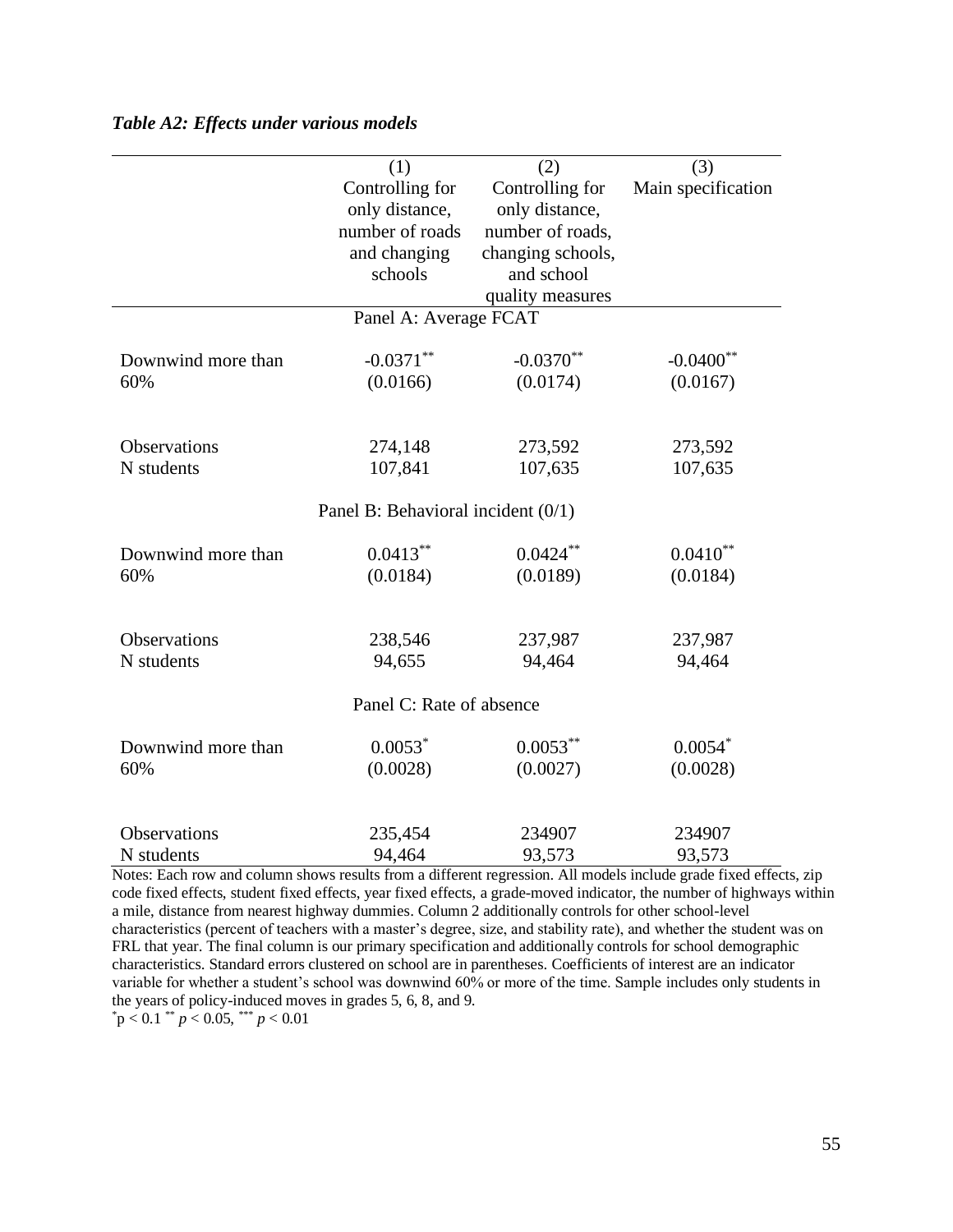|                        | (1)          | (2)                 | $\mathfrak{I}$  |
|------------------------|--------------|---------------------|-----------------|
|                        | Average FCAT | Behavioral incident | Rate of absence |
|                        |              | (0/1)               |                 |
| Downwind more than 60% | $-0.0460**$  | $0.0385**$          | 0.051           |
|                        | (0.0172)     | (0.0186)            | (0.0034)        |
| <b>Observations</b>    | 16829        | 14912               | 14687           |
| N Students             | 7050         | 6293                | 6216            |

## *Table A3: Robustness to dropping zip codes without at least one downwind school*

Notes: Each row and column shows results from a different regression. All models include grade fixed effects, zip code fixed effects, student fixed effects, year fixed effects, a grade-moved indicator, the number of highways within a mile, distance from nearest highway dummies, school demographic characteristics, other school-level characteristics (percent of teachers with a master's degree, size, and stability rate), and whether the student was on FRL that year. Standard errors clustered on school are in parentheses. Coefficients of interest are an indicator variable for whether a student's school was downwind 60% or more of the time. All models are estimated using only the "policy-induced" moves to middle/high school by dropping "K through 12" schools and limiting the sample only to students who change schools from fifth to sixth or eighth to ninth grade*.*  $p < 0.1$  \*\*  $p < 0.05$ , \*\*\*  $p < 0.01$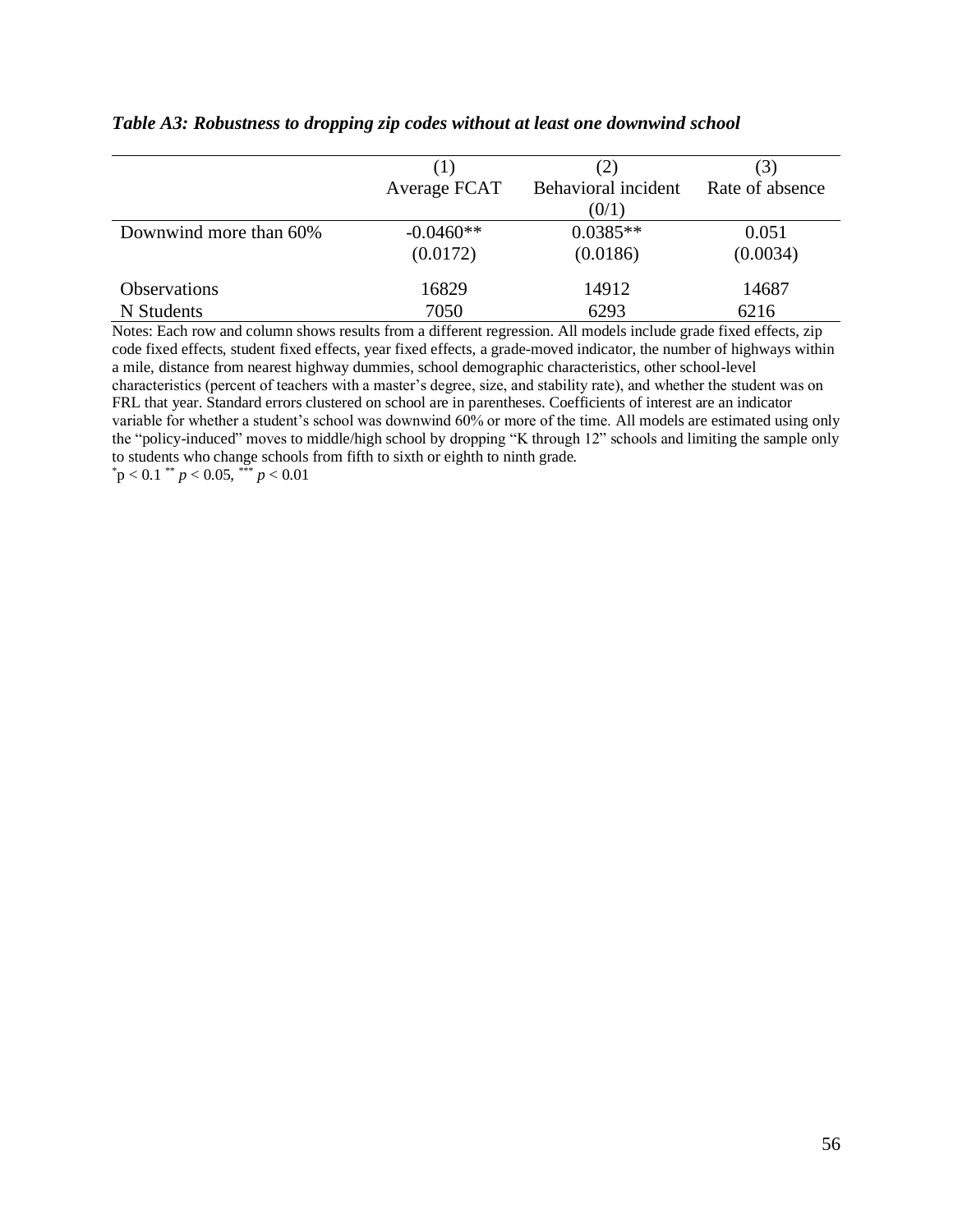|                                             | (1)<br>(2)   |                     | (3)             |  |  |  |  |
|---------------------------------------------|--------------|---------------------|-----------------|--|--|--|--|
|                                             | Average FCAT | Behavioral incident | Rate of absence |  |  |  |  |
|                                             |              | (0/1)               |                 |  |  |  |  |
| Panel A: Downwind more than 60% of the time |              |                     |                 |  |  |  |  |
|                                             |              |                     |                 |  |  |  |  |
| Downwind more than 60%                      | 0.0016       | $-0.0012$           | 0.0005          |  |  |  |  |
|                                             | (0.0020)     | (0.0020)            | (0.0003)        |  |  |  |  |
| Observations                                | 276,905      | 240,951             | 237,845         |  |  |  |  |
| N Students                                  | 108,686      | 95,439              | 94,352          |  |  |  |  |
| Panel B: Mean intensity                     |              |                     |                 |  |  |  |  |
| Mean intensity, $0.1=10\%$                  | 0.0039       | $-0.0006$           | 0.0005          |  |  |  |  |
| from upwind                                 | (0.0033)     | (0.0032)            | (0.0005)        |  |  |  |  |
| <b>Observations</b>                         | 276905       | 240,951             | 237,845         |  |  |  |  |
| N Students                                  | 108,686      | 95,439              | 94,352          |  |  |  |  |

## *Table A4: Placebo test – random assignment of wind direction*

Notes: Each column and row represent results from a different regression. All random variables are assigned using a uniform distribution. For the "Downwind more than 60%" rows we randomly assign % of time downwind between zero and one, and then create an indicator for being downwind more than 60% of the time. For "intensity" we randomly assign each school an average wind intensity level. All models include grade fixed effects, zip code fixed effects, student fixed effects, year fixed effects, distance from nearest highway dummies, a year-mover indicator, the number of highways within a mile, school demographic characteristics, other school-level characteristics (percent of teachers with a master's degree, size, and stability rate), and whether the student was on FRL that year. Standard errors clustered on school are in parentheses.  $p < 0.1$  \*\*  $p < 0.05$ , \*\*\*  $p < 0.01$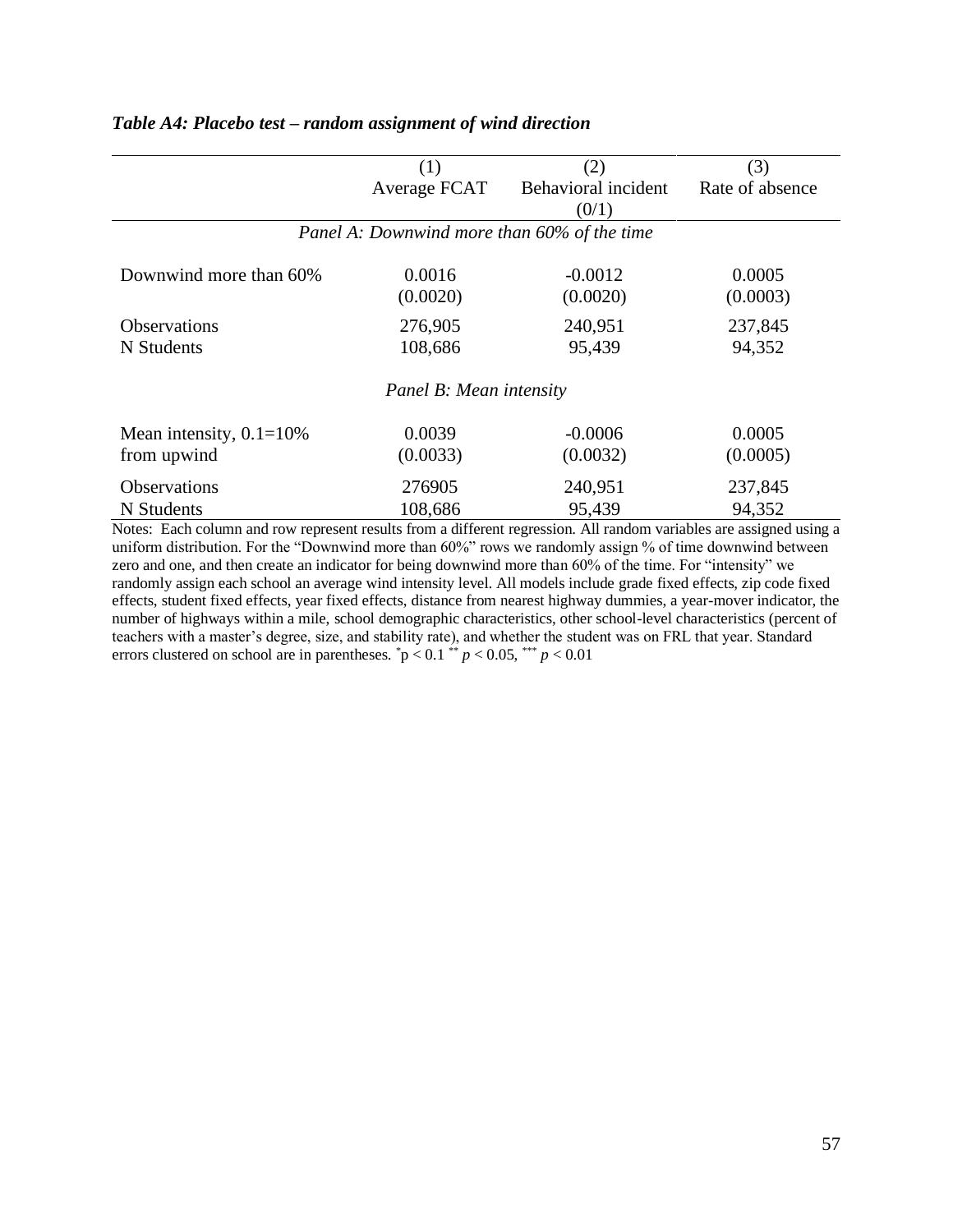|                                             | (1)            | (2)            | (3)            | (4)            |  |  |
|---------------------------------------------|----------------|----------------|----------------|----------------|--|--|
| <b>Clustering Scheme:</b>                   | School         | Student        | School &       | Zip code $\&$  |  |  |
|                                             |                |                | Student        | Student        |  |  |
| Panel A: Downwind more than 60% of the time |                |                |                |                |  |  |
|                                             |                |                |                |                |  |  |
| Downwind more than                          | $-0.0400**$    | $-0.0400$ ***  | $-0.0400$ ***  | $-0.0400*$     |  |  |
| 60%                                         | (0.0167)       | (0.0086)       | (0.0141)       | (0.0207)       |  |  |
|                                             |                |                |                |                |  |  |
| Panel B: Mean intensity                     |                |                |                |                |  |  |
| Mean intensity,                             | $-0.1368***$   | $-0.1368***$   | $-0.1368***$   | $-0.1368***$   |  |  |
| $0.1 = 10\%$ from upwind                    | (0.0491)       | (0.0195)       | (0.0402)       | (0.0455)       |  |  |
| Cluster on School                           | Yes            | N <sub>o</sub> | No             | N <sub>0</sub> |  |  |
| Cluster on Student                          | No.            | <b>Yes</b>     | N <sub>0</sub> | N <sub>0</sub> |  |  |
| Cluster on School and                       | N <sub>0</sub> | No.            | Yes            | N <sub>0</sub> |  |  |
| Student                                     |                |                |                |                |  |  |
| Cluster on Student and Zip                  | N <sub>0</sub> | N <sub>0</sub> | N <sub>0</sub> | Yes            |  |  |
| code                                        |                |                |                |                |  |  |

# *Table A5: Robustness to Clustering: Average FCAT*

Notes: Each row and column shows results from a different regression. All models include grade fixed effects, zip code fixed effects, student fixed effects, year fixed effects, a grade-moved indicator, the number of highways within a mile, distance from nearest highway dummies, school demographic characteristics, other school-level characteristics (percent of teachers with a master's degree, size, and stability rate), and whether the student was on FRL that year. Standard errors clustered on school are in parentheses. Coefficients of interest are an indicator variable for whether a student's school was downwind 60% or more of the time or an intensity variable that increases by 0.1 if the wind blows 10 percentage points more directly at the school, on average. All models are estimated using only the "policy-induced" moves to middle/high school by dropping "K through 12" schools and limiting the sample only to students who change schools from fifth to sixth or eighth to ninth grade*.*  $p < 0.1$ <sup>\*\*</sup>  $p < 0.05$ , \*\*\*  $p < 0.01$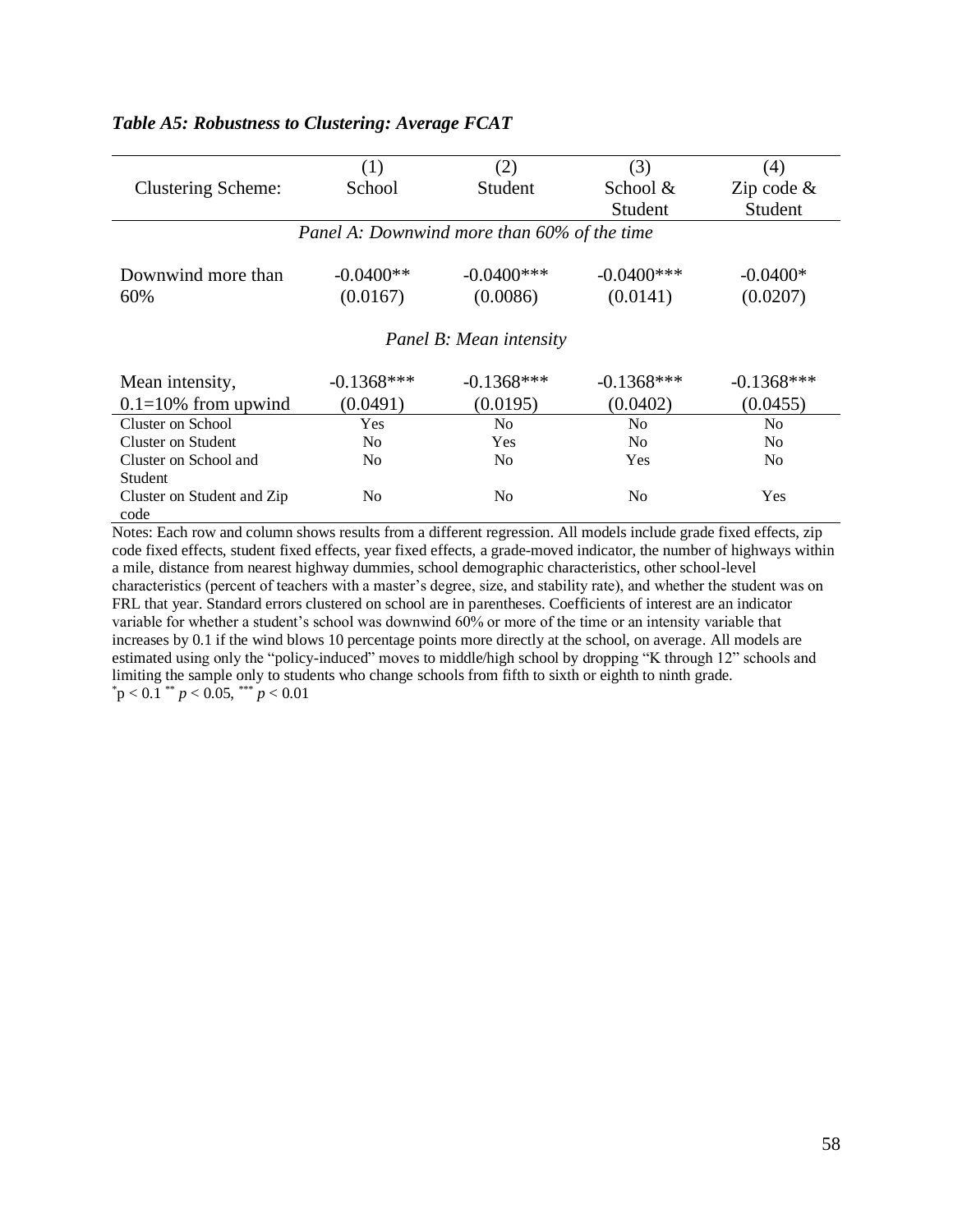



Note: This figure depicts a series of box plots representing the distribution of wind directions throughout the day over a year for wind monitors in different geographic locations in Florida. The x-axes are hours in the day and the yaxes are wind direction in degrees from north for the direction the wind is blowing at each hour. The grey dots represents outliers. This figure is constructed from NOAA (MADIS) wind data from 2010.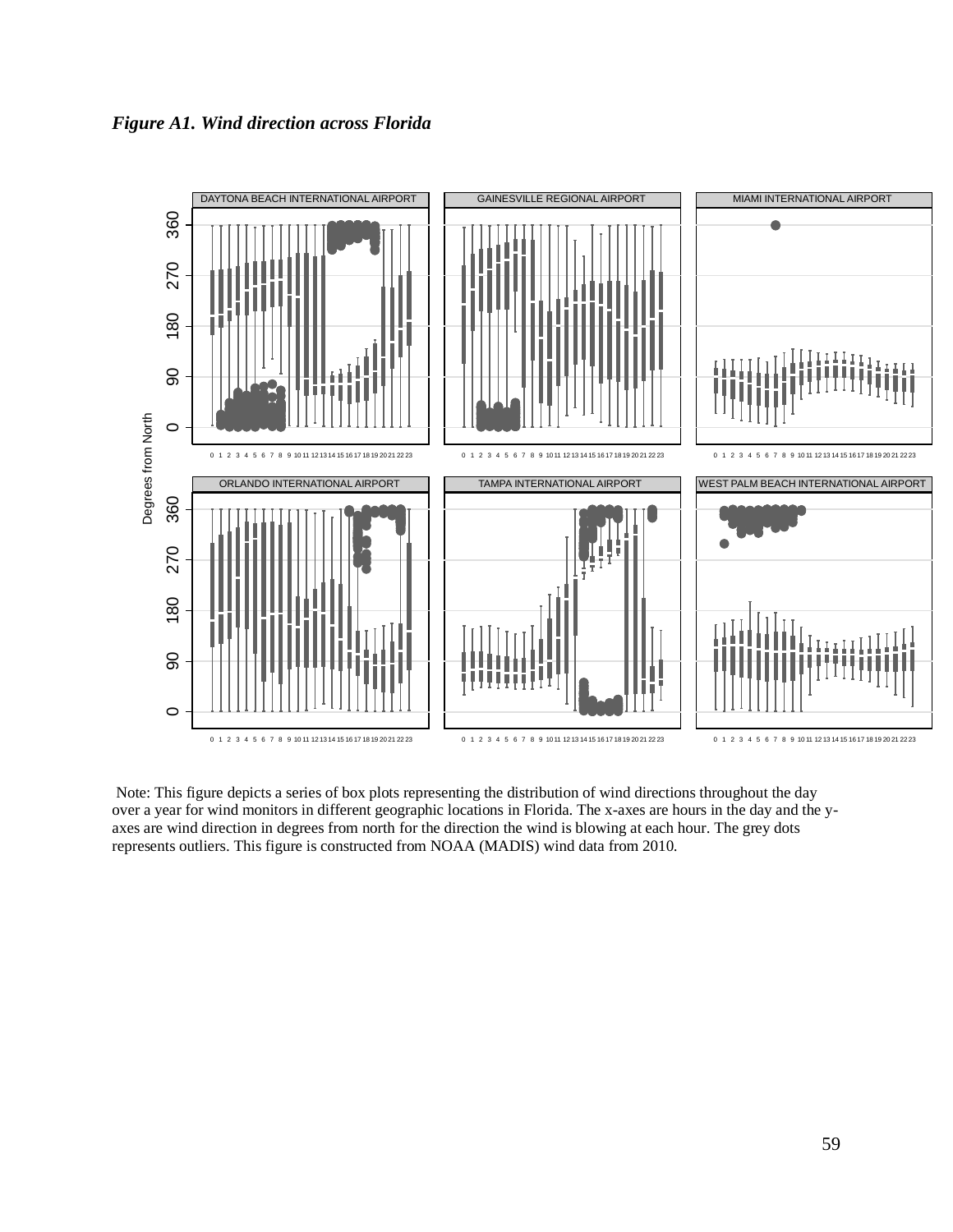



Notes: This figure plots coefficients from an event study where the event is any move to a school that is downwind more than 60% of the time. The X-axis charts "event time" in grades relative to the move. The Y-axis plots coefficients of the effect of being in the given event year on the given outcome. All models include grade fixed effects, zip code fixed effects, student fixed effects, year fixed effects, distance from nearest highway dummies, a grade-moved indicator, the number of highways within a mile, school demographic characteristics, other schoollevel characteristics (percent of teachers with a master's degree, size, and stability rate), and whether the student was on FRL that year.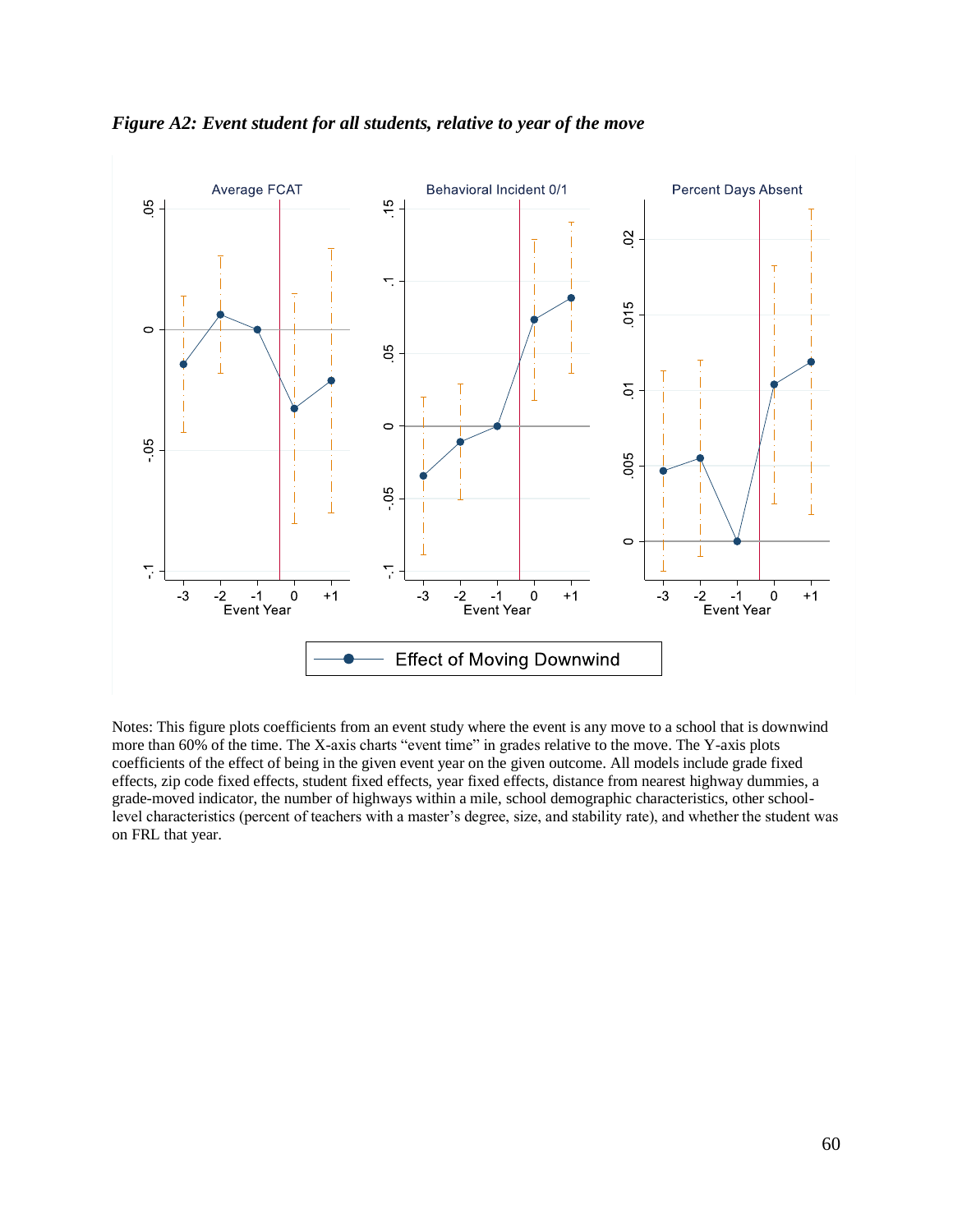#### *B: Data Appendix:*

FCAT scores are standardized by year and grade at the state level for each test, with a mean of zero and a standard deviation of one, and we average the math and reading scores by year to create one summary measure of academic performance. We decided to average reading and math to create an aggregate measure of student achievement that reduces noise and the likelihood of type 1 error due to multiple hypothesis testing. That being said, we have also looked at these scores independently and find that they follow a similar pattern.

We construct the rate of absences variable by dividing the number of days absent by the number of days in the school year.

The longitudinally-linked data follow students over time so long as they remain in the Florida public school system. The FDOE conducts the longitudinal matching process. About 90% of students are matched year-to-year by social security number, and any remaining students are matched by name and birthday. This matching process contains a small number of errors likely caused by multiple students with similar names or birthdays. To account for this, we ran a specification in which we exclude students who move backwards more than two grades, fail and then skip a grade, have a change in birthday, or change gender from year-to-year. In total, these deletions amount to about 5% of the original dataset. We lose few students in the longitudinal analysis; among students who took the third grade FCAT before 2009, we observe 90% taking an FCAT the following year and over 80% taking an FCAT five years later.

## *School Characteristics*

School location data come from the 2010 National Center for Education Statistics data, which provides the latitude and longitude of every school in the United States. We use 2010 as a standard year due to slight variations in the reported locations of schools over time. Data on school characteristics comes from the Florida School Indicators Report (FSIR), which is released annually by the Florida Department of Education. This data includes percent of teachers with a master's degree, school size, school stability rate, school racial demographics and a variety of other school characteristics. Maternal education by school and percent of married mothers by school were calculated based on Florida vital statistics data that was aggregated at the school level.

#### *Event Study Methodology*

The event study regressions include all the same variables as in our primary specification (equation 1). However, when estimating event studies we need to take into account two specific issues that arise in our context: 1) many students move multiple times such that there is not always one treatment occurrence per student. 2) treatment comes from both moving to upwind and moving to downwind: while these estimates are averaged together in our regression model we need to estimate them separately to show distinct patterns in the event study. Students who never change treatment status are left in the reference group in both event study models.

The "move to middle school" event study design (figure 3) resolves these issues by only focusing on moves from fifth to sixth grade. We only include those student who we observe continuously between third and sixth grade, dropping students who attended K through 12 schools, and who moved between an upwind and downwind school before 6<sup>th</sup> grade. Because of missing data, sample sizes become much smaller if we try to extend the event study beyond  $7<sup>th</sup>$ grade. We simplify the "All mover" event study (Appendix Figure A4) by just looking at